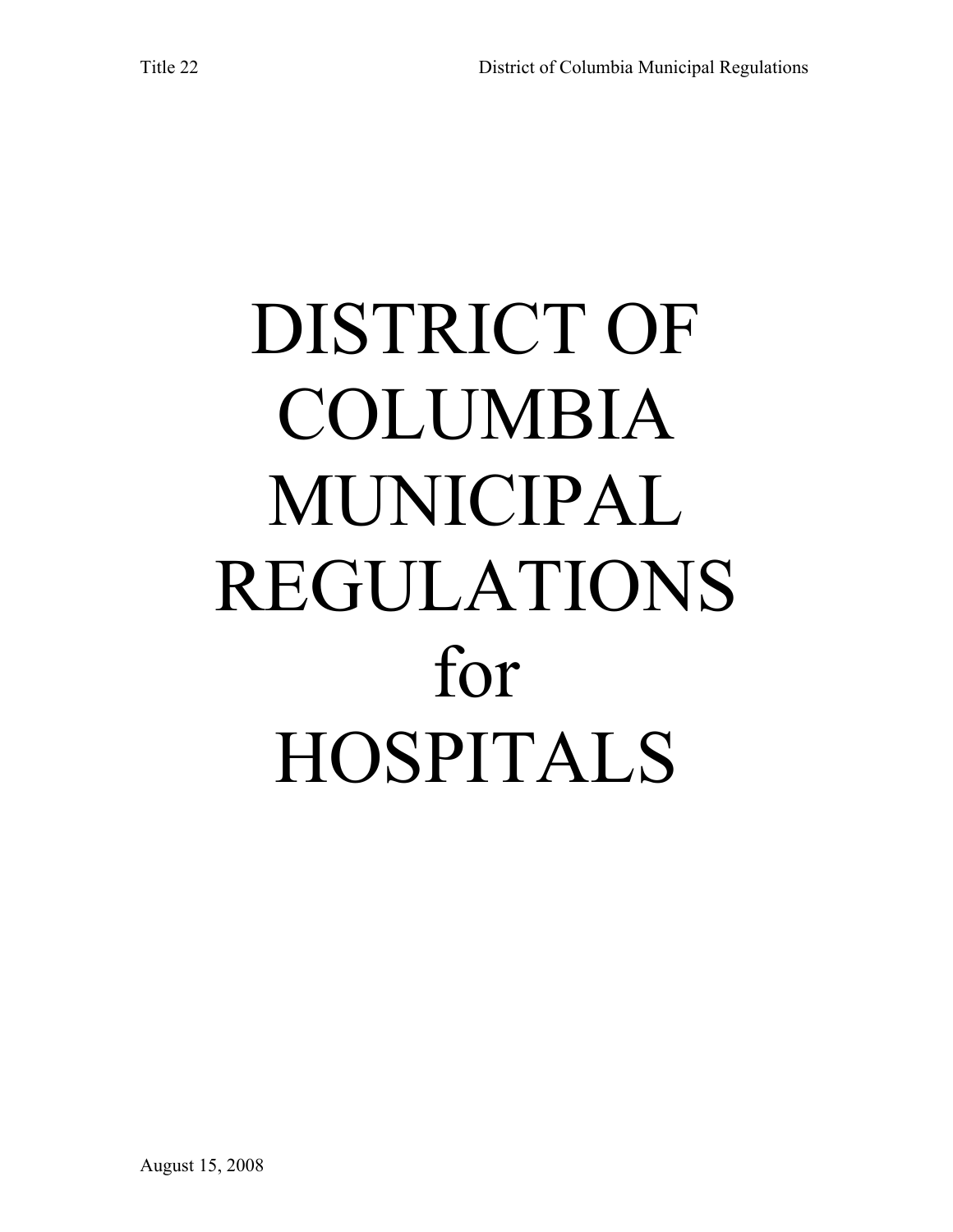# **CHAPTER 20 HOSPITALS**

| 2000 | <b>General Provisions</b>                      |
|------|------------------------------------------------|
| 2001 | <b>Standards of Compliance</b>                 |
| 2002 | <b>License Requirements</b>                    |
| 2003 | Certificates Required                          |
| 2004 | Initial Licensure                              |
| 2005 | License Renewal                                |
| 2006 | <b>Removal Permits</b>                         |
| 2007 | <b>Complaint Investigations</b>                |
| 2008 | Variances                                      |
| 2009 | Civil Penalties                                |
| 2010 | Denial, Suspension, and Revocation Of A Health |
|      | Care Facility License                          |
| 2011 | Summary Suspension and Licensure Conversion,   |
|      | Hearings                                       |
| 2012 | Service of Notice                              |
| 2013 | <b>Conduct of Hearings</b>                     |
| 2014 | Governing Body and Administration              |
| 2015 | Administrator                                  |
| 2016 | <b>General Staff Requirements</b>              |
| 2017 | <b>Health Examinations</b>                     |
| 2018 | <b>Staff Training</b>                          |
| 2019 | <b>Medical Staff</b>                           |
| 2020 | Availability of Physicians                     |
| 2021 | <b>Nursing Staff</b>                           |
| 2022 | <b>Patient Rights</b>                          |
| 2023 | Grievances                                     |
| 2024 | <b>Patient Care and Treatment</b>              |
| 2025 | Errors in Provision and Administration of      |
|      | Medications                                    |
| 2026 | <b>Separate Patient Care</b>                   |
| 2027 | Restraint or Seclusion of Patients             |
| 2028 | <b>Patient Nutrition</b>                       |
| 2029 | Discharge Planning                             |
| 2030 | Record Keeping Requirements.                   |
| 2031 | <b>Physical Plant Standards</b>                |
| 2032 | <b>Medical Services</b>                        |
| 2033 | Care and Treatment Areas                       |
| 2034 | <b>Construction Standards</b>                  |
| 2035 | Environment                                    |
| 2036 | <b>Building Systems</b>                        |
| 2037 | Housekeeping and Maintenance                   |
| 2099 | Definitions                                    |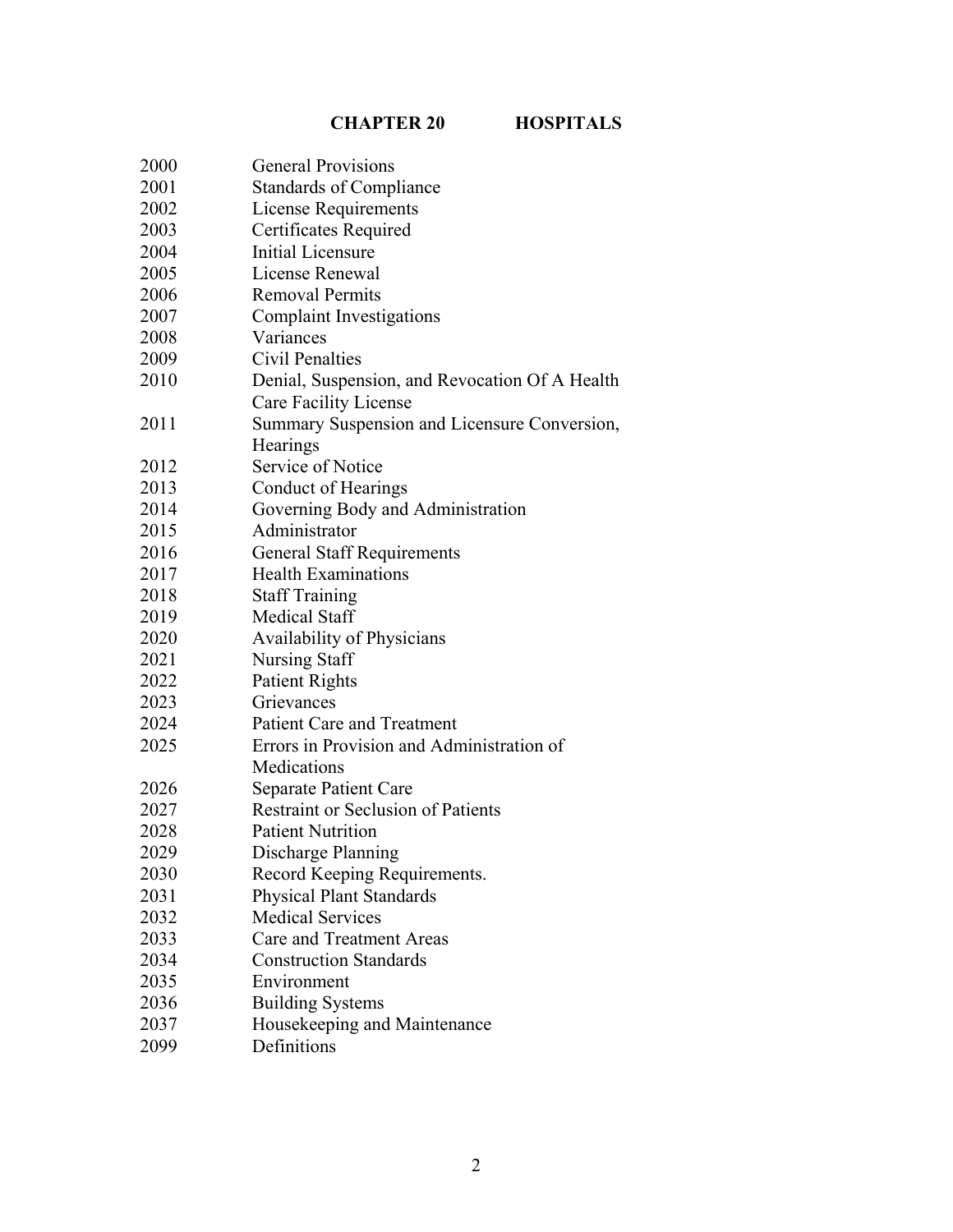#### **CHAPTER 20 HOSPITALS**

#### **2000 GENERAL PROVISIONS**

- 2000.1 This chapter shall provide minimum standards for the establishment and maintenance of hospitals in order to protect the public interest by promoting the health, welfare, and safety of individuals in hospitals.
- 2000.2 In the absence of requirements in this chapter or in other applicable regulations, the management and operation of each hospital shall be in accordance with applicable Medicare Certificate of Participation requirements, and in the absence of other standards, in accordance with the Joint Commission standards, if applicable, and good medical, nursing and public health practices.
- 2000.3 If a hospital delivers services through a contract with a business that is licensed only by another jurisdiction, the hospital shall be responsible for the delivery of services in compliance with the laws of the District of Columbia.
- 2000.4 The Director of the Department of Health shall make the final determination as to whether any building, or part of a building, or any group of buildings constitutes a hospital.

# **2001 STANDARDS OF COMPLIANCE**

- 2001.1 The provisions of this chapter set forth the minimal requirements for the establishment, maintenance, and operation of hospitals.
- 2001.2 Wherever in this chapter or in other applicable standards the performance requirements are not specified, the Director may formulate and publish standards which, if followed, shall constitute substantial compliance with the requirements of this chapter.
- 2001.3 The standards formulated and published by the Director pursuant to § 2001.2 shall be made available to the public, and shall be maintained on file in the Director's office for inspection during regular business hours.

#### **2002 LICENSE REQUIREMENTS**

2002.1 Except as otherwise expressly provided for in this chapter, no person shall operate or hold himself or herself out as operating a hospital in the District of Columbia, whether public or private, for profit or not for profit, without being licensed as required by § 3 of the Health-Care and Community Residence Facility, Hospice and Home Care Licensure Act of 1983,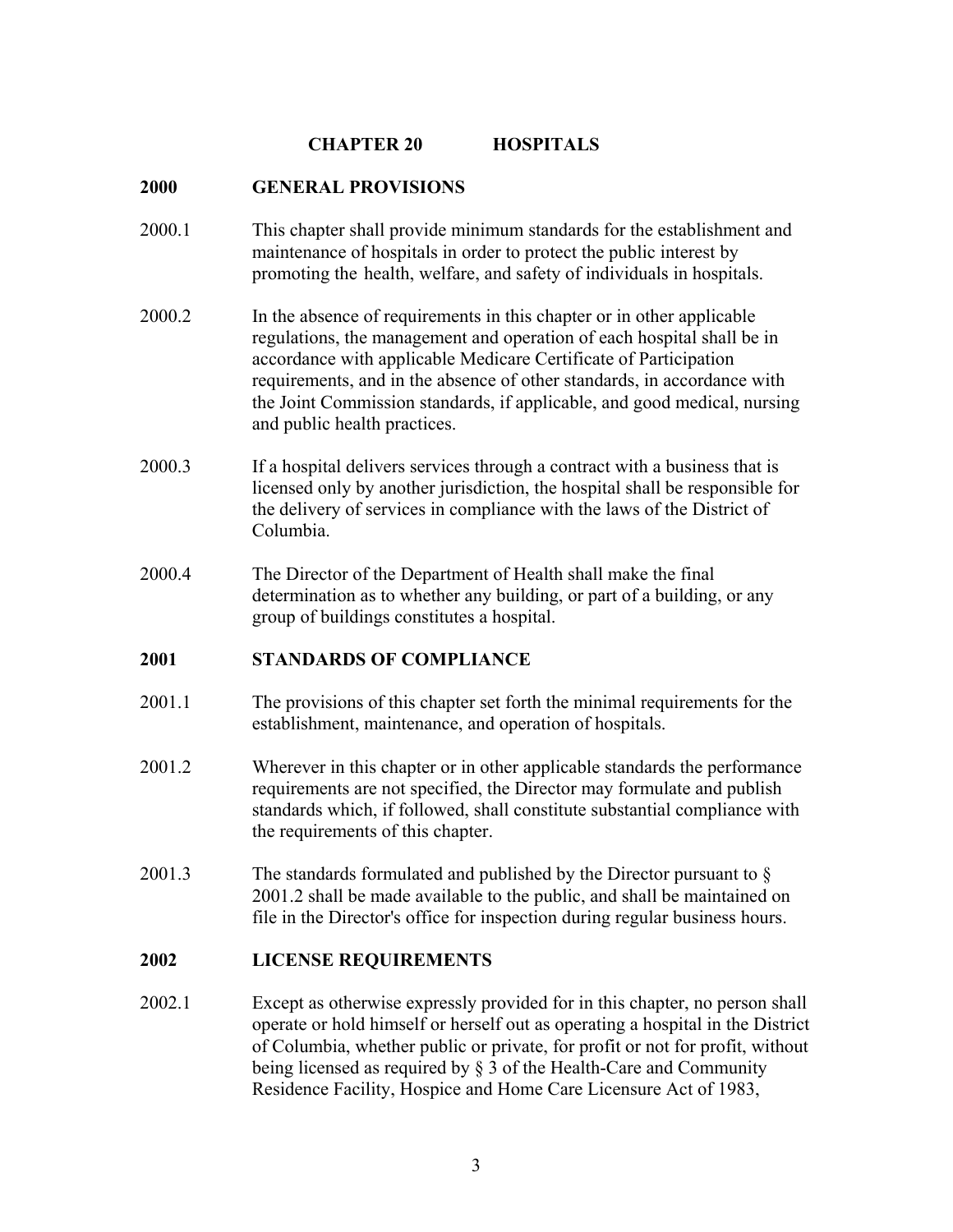effective February 24, 1984, D.C. Law 5-48, D.C. Official Code § 44- 501 *et seq*. (2005 Repl.) (hereinafter, the Act).

- 2002.2A facility shall submit an application for initial licensure to the Director no later than ninety (90) days prior to the stated date of operation. The license fee shall accompany the application. The application for a hospital license shall state each service for which the applicant undertakes to furnish hospital care and the number of beds allocated to each service; and shall furnish other information as may be required.
- 2002.3 In addition to the requirements of § 2002.2, an applicant for licensure shall also provide the following:
	- (a) Hospital location;
	- (b) Previous owner, license number, Medicare and Medicaid numbers;
	- (c) Type of hospital (special or general);
	- (d) Type of current certification(s);
	- (e) Accreditation status;
	- (f) Bed capacity;
	- (g) Offsite location(s);
	- (h) Services to be provided;
	- (i) Staffing;
	- (j) Description of facility;
	- (k) Proposed use of idle space;
	- (l) Hospital Administrator/Chief Executive Officer;
	- (m) Person in charge in absence of administrator;
	- (n) Nurse administrator:
	- (o) Name of Medical Director and Director of Nursing;
	- (p) Applicant (owner);
	- (q) Type of organization;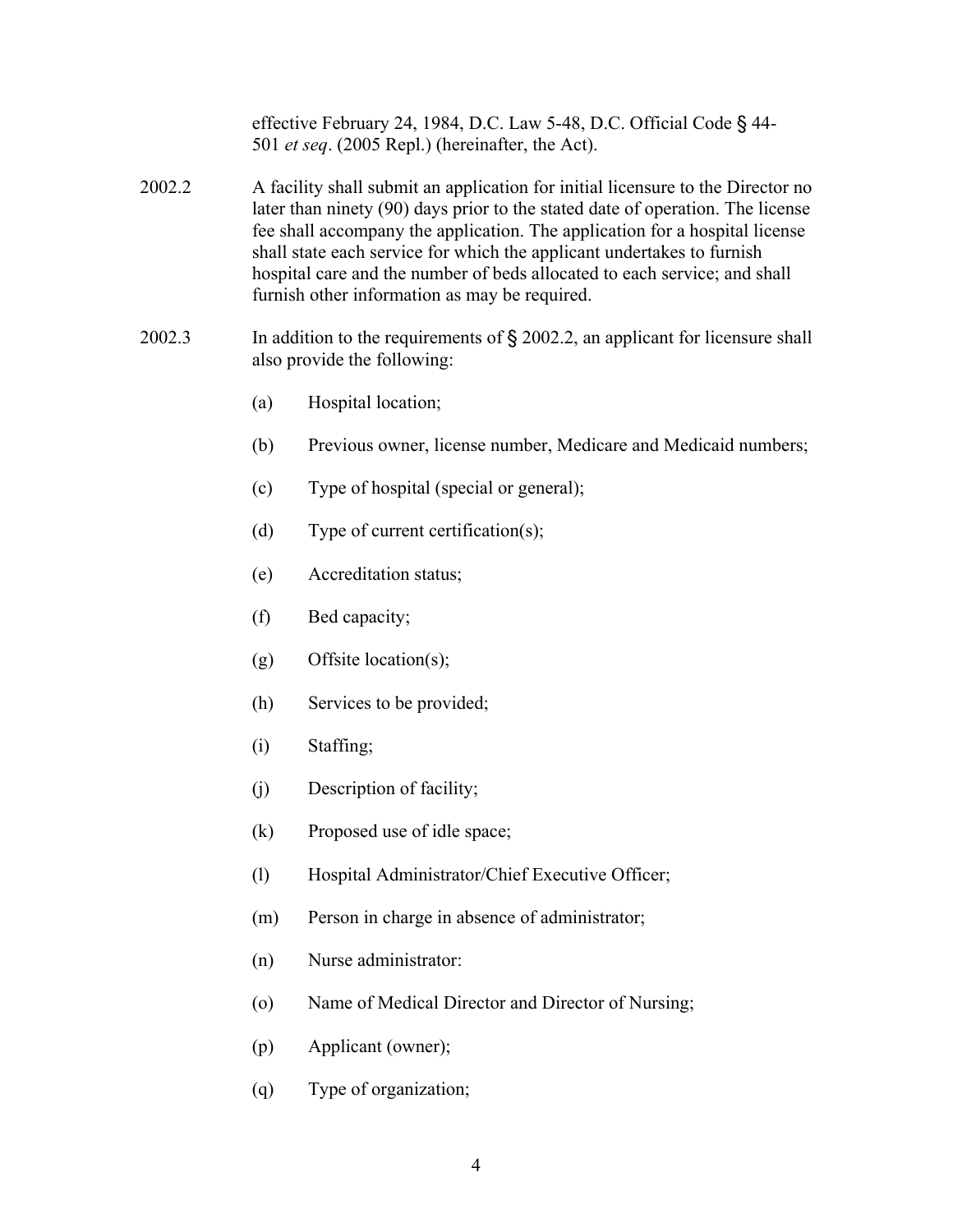- (r) Interested parties;
- (s) Other providers owned by the applicant;
- (t) Subsidiary/parent information;
- (u) Chain organization (organization structure);
- (v) Background information (affiliations, adverse actions, etc);
- (w) Owner of building/land;
- (x) Type of organization;
- (y) Name of the lease holder if the hospital has a lease agreement for hospital space;
- (z) Name of management company;
- (aa) Contact person; and
- (bb) Designee for acceptance of service.
- 2002.4 A facility making application for initial licensure shall have obtained a Certificate of Occupancy and a Certificate of Need and shall list approvals on the application.
- 2002.5 A facility shall submit an application for license renewal to the Director no later than sixty (60) days before the expiration date of the current license. The facility shall submit the license fee with the application.
- 2002.6 The Director may impose a late application filing fee, in addition to the license fee, for a facility that fails to submit a license renewal application within the time prescribed.
- 2002.7 The Director may conduct background checks on the applicant or licensee to determine his or her suitability or capability to operate or to continue operating a health care facility. Background checks shall consist of, but not be limited to, the following:
	- (a) Contacts with the police to ascertain criminal convictions;
	- (b) Verification of licensure status;
	- (c) Verification of educational credentials;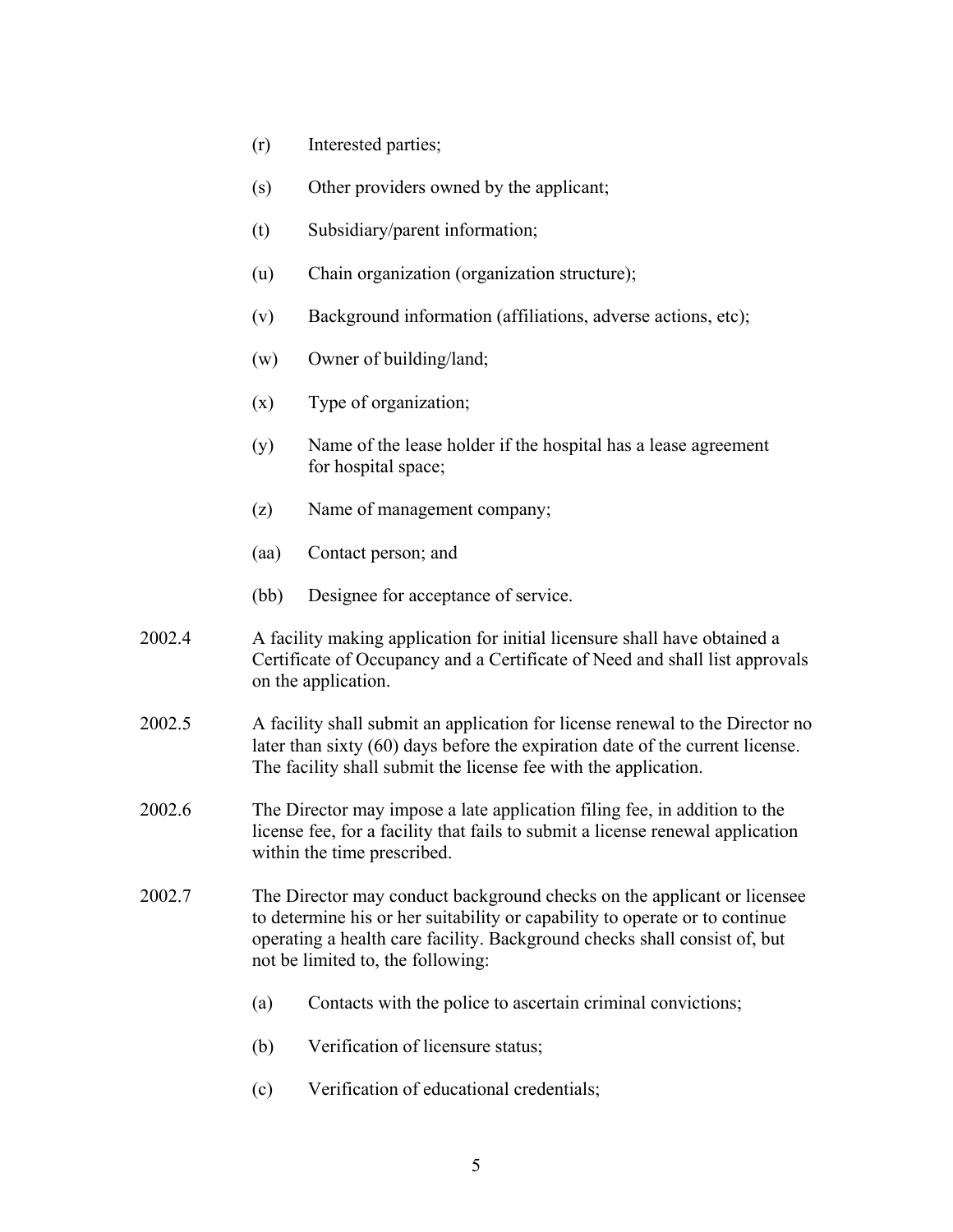- (d) Verification of residency status;
- (e) Verification of solvency; and
- (f) Contacts with District and other state officials to determine outstanding warrants, complaints, criminal convictions, and records of malpractice actions.
- 2002.8 The licensee of a health care facility shall inform the Director of a change in operation within thirty (30) days after the change. Change of operation means any alteration in function, program, or services that is substantially different from that reported on the hospital's most recent license application.
- 2002.9 Each license in the licensee's possession shall be the property of the District Government and shall be returned to the Director immediately upon any of the following events:
	- (a) Suspension or revocation of the license;
	- (b) Refusal to renew the license;
	- (c) Forfeiture consistent with § 2002.10; or
	- (d) Voluntary discontinuance of the operation by the licensee.
- 2002.10 The Director shall issue each license in the name of the owner and operator only for the premises and person or persons named as applicants in the application and the license shall not be valid for use by any other person or persons or at any place other than that designated in the license. Any transfer as to person or place without the approval of the Director shall cause the immediate forfeiture of the license.
- 2002.11 Each hospital license shall specify the following:
	- (a) The name of the person to whom the license is issued;
	- (b) The name and location of the hospital;
	- (c) The total rated bed capacity per service;
	- (d) The expiration date; and
	- (e) Any special limitations imposed by the Director.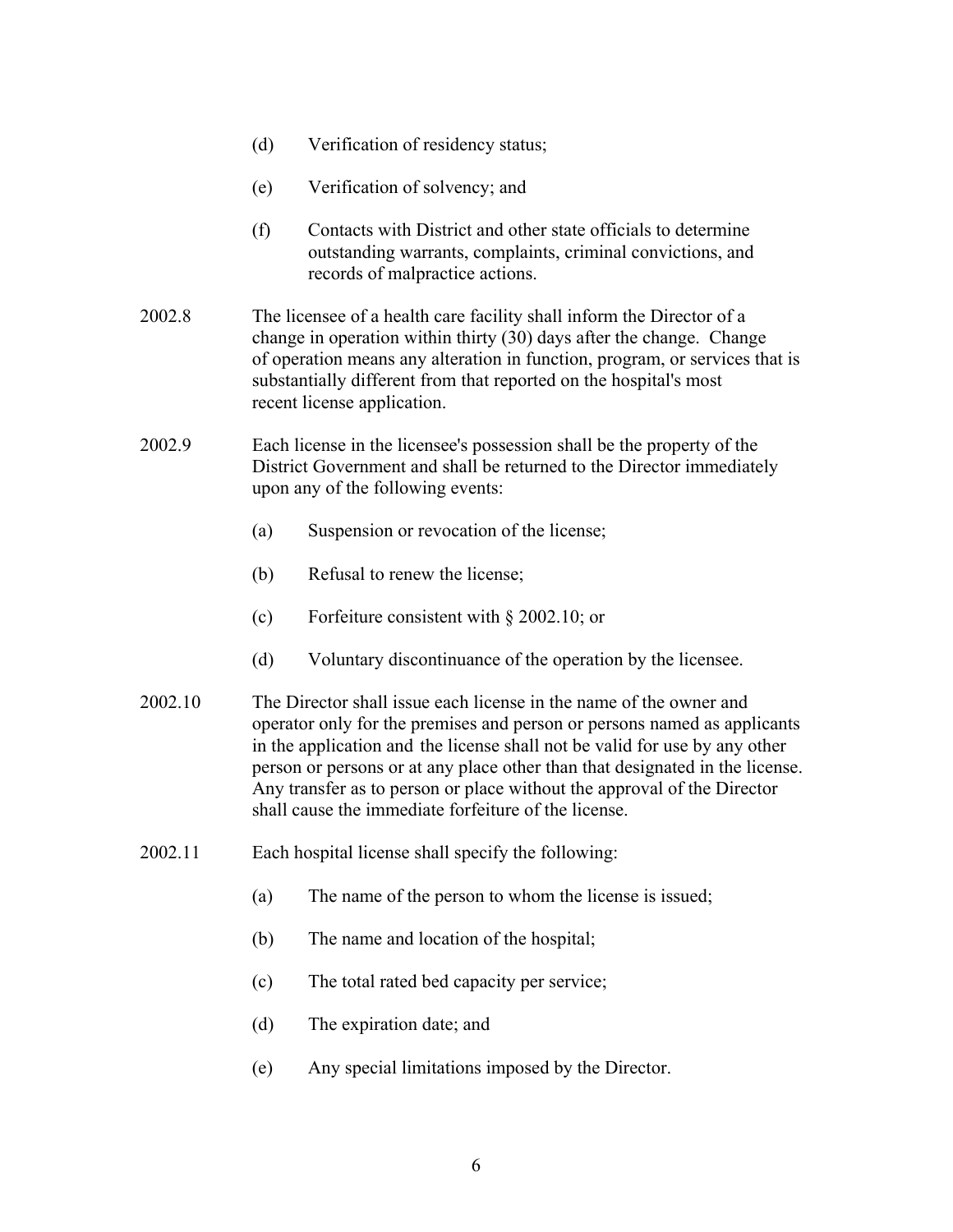- 2002.12 The Director shall classify each license as follows:
	- (a) General hospitals; or
	- (b) Special hospitals.
- 2002.13 The Director shall classify each facility license as regular, provisional or restricted.
- 2002.14 The D.C. Fire and Emergency Medical Services shall conduct inspections of a facility to determine compliance with fire safety requirements.
- 2002.15 The D.C. Fire and Emergency Medical Services shall submit to the Director the findings from inspections with a determination regarding licensure of a facility. The Director shall incorporate the determination in the licensure recommendation.
- 2002.16 The D.C. Fire and Emergency Medical Services shall take action as deemed necessary against a facility for noncompliance with regulations under its jurisdiction.
- 2002.17 Each facility shall meet the minimum requirements for insurance as appropriate for the number and types of beds in the facility and the number and types of services available as determined by the Director.
- 2002.18 Each facility shall comply with all Certificate of Need requirements. The Director may subject a facility to an adverse action based on failure to comply.
- 2002.19 The license shall be posted in a conspicuous place at all times.

#### **2003 CERTIFICATES REQUIRED**

- 2003.1 No license to operate a hospital shall be issued by the Director until the certifications required under this section have been issued.
- 2003.2 Upon satisfactory proof being submitted, the Director shall certify that the services that are, or are proposed to be, furnished on the premises are, or will be, primarily to provide the following facilities and services by or under the supervision of a physician or provider eligible to admit, or by an oral surgeon where a physician is available at all times on call:
	- (a) Diagnostic facilities and services and therapeutic facilities and services for surgical or medical diagnosis, treatment, and care of injured, disabled, or sick persons; or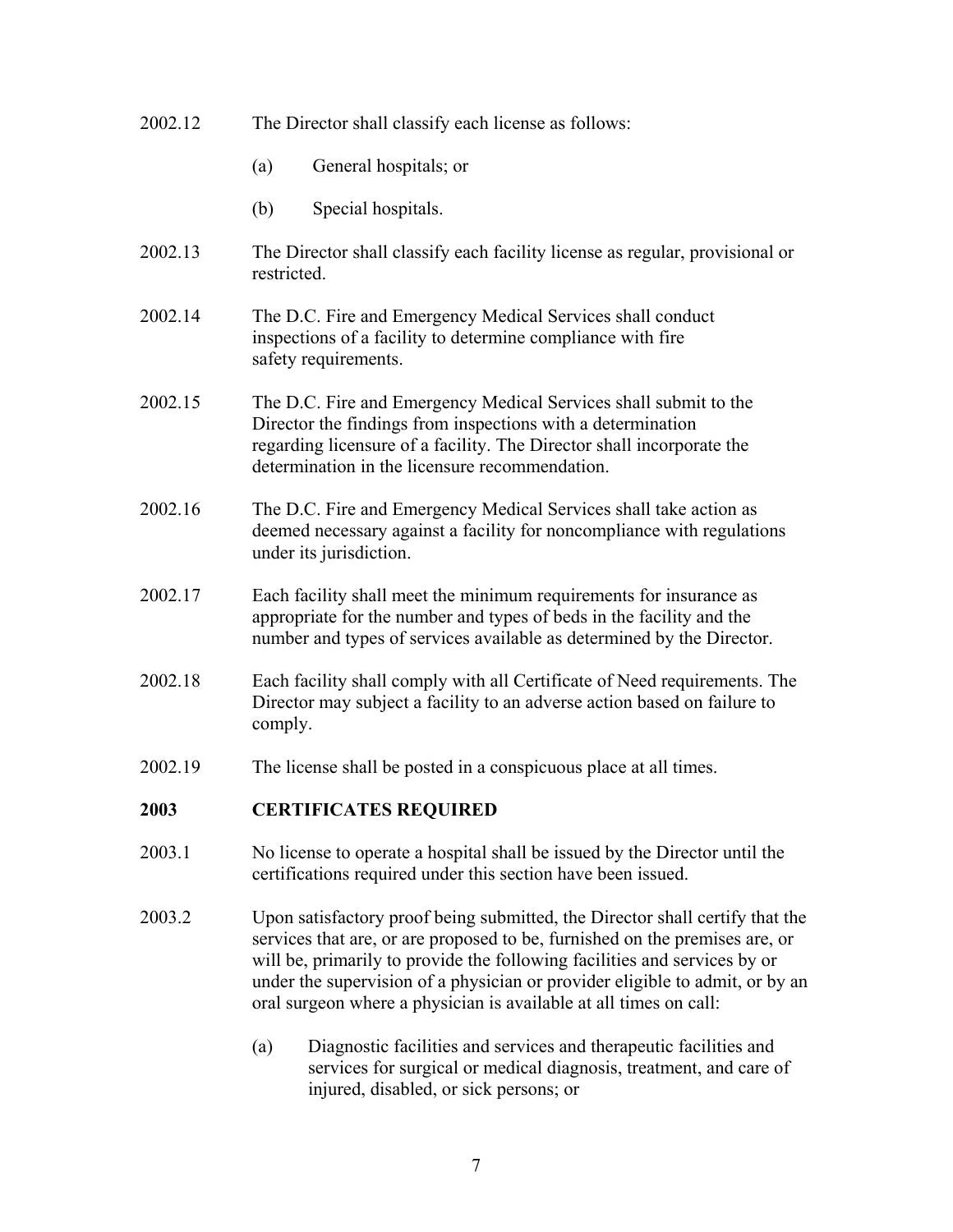- (b) Obstetric facilities and services for the care of maternity patients and newborn infants.
- 2003.3 Upon proof satisfactory to them, and after examination of the premises, the Director of the Department of Consumer and Regulatory Affairs, and the Fire Chief shall certify that the premises that are proposed to be used for that purpose are, in their judgment, suitable for that purpose.

#### **2004 INITIAL LICENSURE**

- 2004.1 Prior to initial licensure of a facility, the Director shall conduct an on-site inspection to determine compliance with the applicable statutes and rules governing the facility.
- 2004.2 The Director shall send a written report of the findings to the facility no later than fifteen (15) days from the conclusion of the inspection.
- 2004.3 A facility with deficiencies shall correct them within thirty (30) days upon receipt of the written report prior to the issuance of a license. The facility may submit written proof of correction of deficiencies where appropriate.
- 2004.4The Director may conduct a follow-up inspection to determine correction of deficiencies cited within ten (10) days following the thirty (30) day correction period or upon notification from the facility that the deficiencies have been corrected.
- 2004.5 The Director may deny the application for licensure or issue a restricted or provisional license to a facility that has not corrected deficiencies. The facility shall reapply for licensure when deficiencies are corrected, or for a more limited license, if appropriate.
- 2004.6 The Director shall issue a provisional license, not to exceed ninety (90) days, to a facility initially approved.
- 2004.7 The Director shall conduct an unannounced on-site inspection of the facility within ninety (90) days of operation to assess the facility's continued compliance with the statutes and rules governing the facility. The Director shall issue a regular license not to exceed one (1) year to a facility that is in full or substantial compliance.
- 2004.8 The Director shall renew a provisional license for a facility not in substantial compliance with the applicable statutes and rules of this chapter. Facilities taking ameliorative action to correct violations, but without deficiencies that pose a serious and imminent danger to the public's health, safety and welfare, may apply for renewal.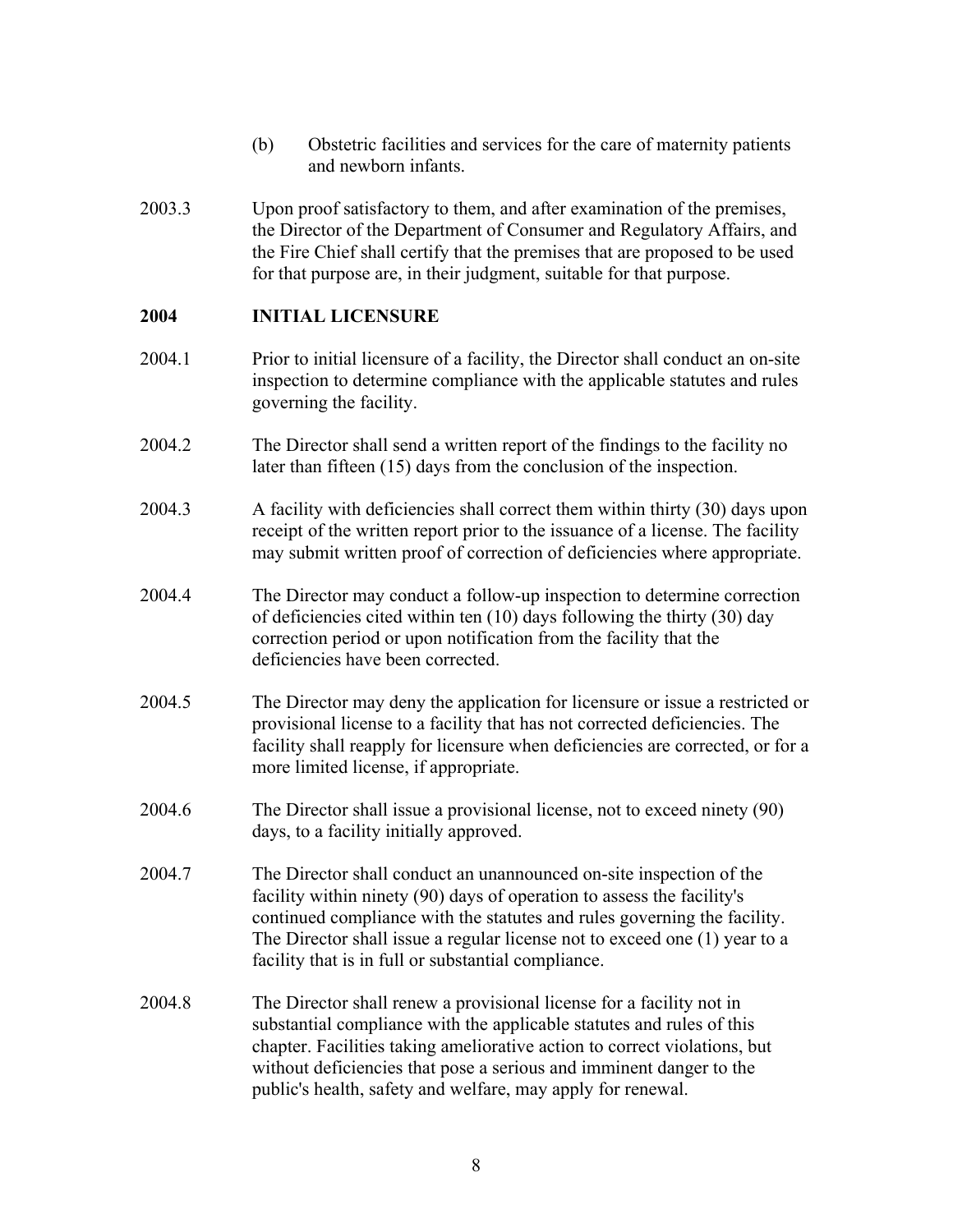- 2004.9 The facility shall correct the deficiencies within sixty (60) days and the Director may require the facility to submit a plan of correction.
- 2004.10 The Director shall conduct an on-site inspection after sixty (60) days to determine correction. The Director shall issue a regular license, not to exceed one (1) year, to the facility if found in substantial compliance.
- 2004.11 The Director shall not renew a provisional license or grant a regular license to a facility not in substantial compliance, not taking ameliorative action, or with violations that pose a serious and imminent danger to the public's health, safety and welfare.

# **2005 LICENSE RENEWAL**

- 2005.1 The Director shall conduct an on-site inspection of a facility to determine compliance with the statutes and rules governing the facility prior to the expiration of the license. Unless otherwise notified, inspections shall be unannounced.
- 2005.2 The Director shall send a written report of the findings to the facility no later than fifteen (15) days from the conclusion of the inspection.
- 2005.3 Consistent with applicable statutes and the rules governing the facility, the Director shall take adverse action, provided in sections 2009 - 2011 of this chapter, against a facility found to have life threatening deficiencies, or a continuing pattern of deficiencies which pose a serious threat to the public's health and safety.
- 2005.4 The Director may require the facility to submit a written, signed and dated plan of correction to abate deficiencies cited no later than ten (10) business days following the receipt of the written report of findings.
- 2005.5 The Director shall issue a renewal license for a period not to exceed one (1) year to a facility with no deficiencies or with minor deficiencies that can be corrected within thirty (30) days.
- 2005.6 The Director shall issue a provisional license not to exceed ninety (90) days to a facility that is not in substantial compliance with the applicable statutes and rules of this chapter, but does not have deficiencies that are life threatening or that endanger the public's health and safety.
- 2005.7 The Director shall issue a regular license not to exceed one (1) year to a facility issued a provisional license pursuant to § 2004.6 that is in full or substantial compliance after ninety (90) days, based on a follow-up inspection.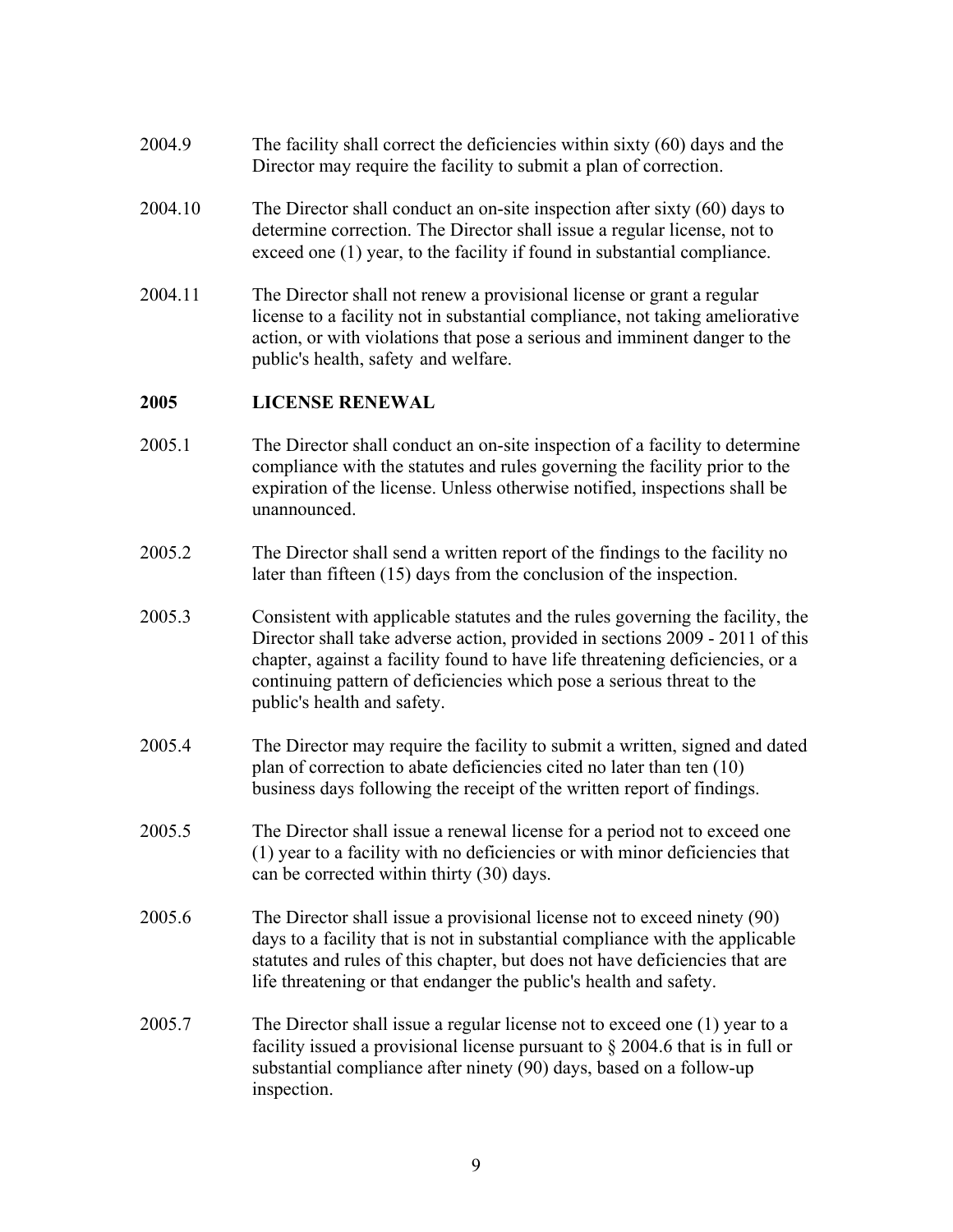- 2005.8 The Director shall renew the provisional license for a facility initially issued a license pursuant to § 2004.7 that is not in substantial compliance after ninety (90) days, but is making significant progress toward correction of deficiencies cited.
- 2005.9 The Director may prohibit a facility from accepting new patients and providing a service by issuing a restricted license when he or she finds that the facility has violations of a serious nature, and no substantial corrective action has been taken.
- 2005.10 Consistent with the applicable statutes and rules governing the facility, the Director shall take adverse action against a facility that is not making substantial progress after issuance of the first provisional license, or its renewal, or a restricted license.
- 2005.11 The Director shall automatically suspend or convert to a provisional or restricted status the license of a facility that loses its federal certification until a determination is made regarding its continued operation and license status.

#### **2006 REMOVAL PERMITS**

- 2006.1 No hospital or part of a hospital shall move from the premises for which a license has been issued to any other premises without first having obtained from the Director a permit to move to the premises not covered by the license issued to the hospital.
- 2006.2 The removal permit shall indicate on its face the special conditions governing the moving of the hospital or part of the hospital as the Director may find to be in the interest of the public health.

# **2007 COMPLAINT INVESTIGATIONS**

- 2007.1 The Director may receive any and all complaints alleging violations of the requirements contained in the applicable laws and regulations, and may conduct unannounced investigations to determine the validity of the complaints.
- 2007.2 The facility shall permit the Director entry to investigate complaints. The Director shall conduct complaint investigations during time periods and staff shifts consistent with the allegations in the complaint when considered appropriate.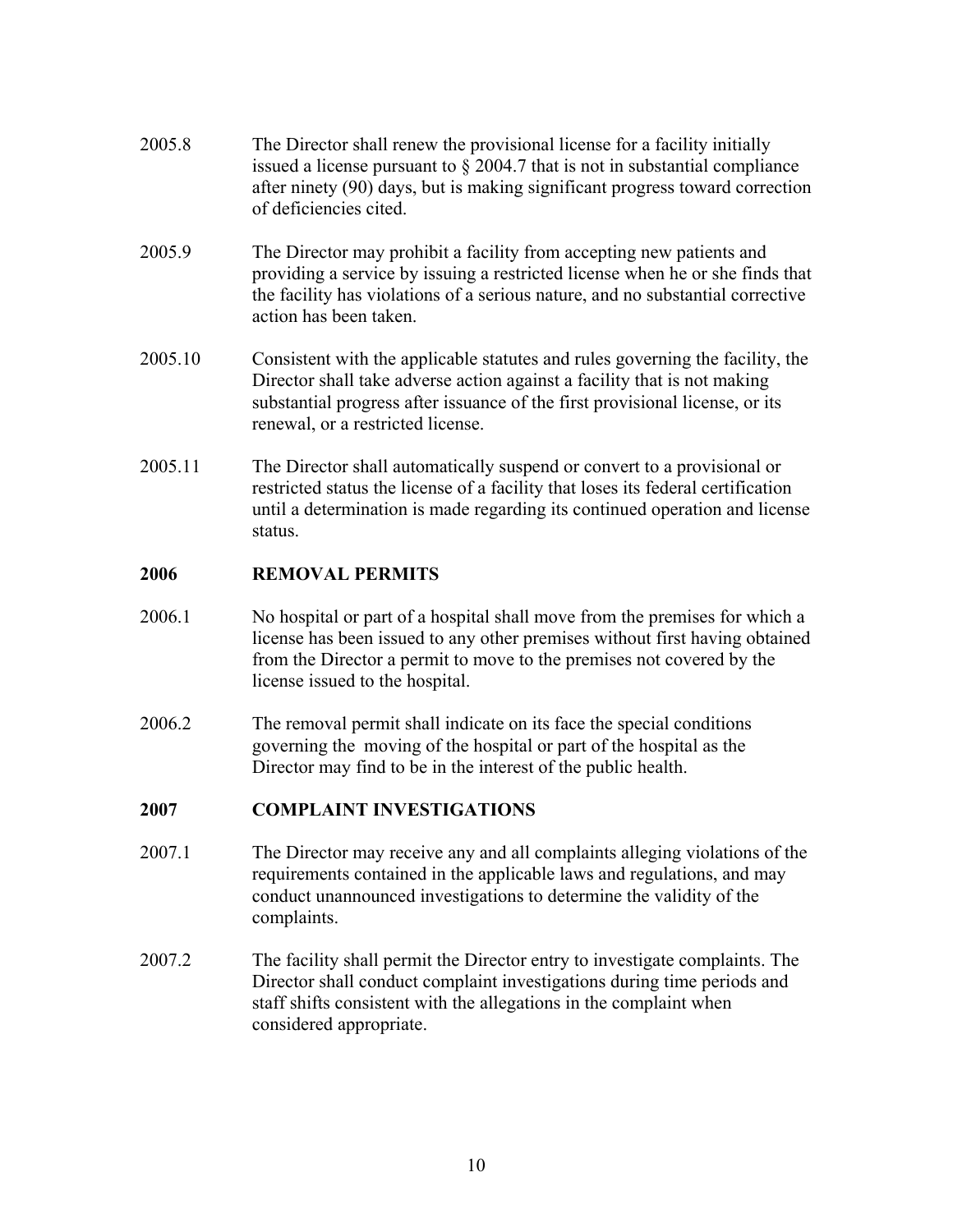- 2007.3 The Director may require the facility to respond to the written report of findings with a written plan of correction no later than ten (10) days after the receipt of the report.
- 2007.4 The Director shall communicate the findings of the complaint investigation directly to the facility and the complainant, if the complainant is identified to the Director, at the conclusion of the investigation.
- 2007.5 The Director shall investigate complaint allegations of a life threatening nature or those that represent immediate danger within two (2) business days of receipt of the complaint by the Department. All other complaints shall be investigated by the Director no later than thirty (30) days from receipt or the complaint or as considered appropriate.
- 2007.6 The Director shall immediately suspend or revoke a license or issue a provisional or restricted license in accordance with the applicable statutes and the rules of this chapter if a facility is found to have life threatening deficiencies or deficiencies which seriously endanger the public's health and safety.
- 2007.7 The Director shall require a facility which is found in violation of the applicable statutes and the rules of this chapter, but whose deficiencies are not life threatening or seriously endangering to the public's health, safety and welfare, to correct the deficiencies within thirty (30) days from receipt of the complaint investigation report.
- 2007.8 The Director shall issue a provisional or a restricted license, as appropriate, to a facility that has not corrected deficiencies within thirty (30) days.
- 2007.9 If appropriate, the Director shall issue a restricted license to a facility which is found to have life threatening deficiencies or deficiencies which seriously endanger the public's health and safety. If not appropriate, the Director shall suspend or revoke the facility's license consistent with the applicable statutes and this chapter.

# **2008 VARIANCES**

- 2008.1 The Director may grant a variance from any of the requirements of the applicable statutes and the rules of this chapter, if the applicant can show undue hardship and the variance can satisfy the following conditions:
	- (a) It is not inconsistent with other statutory provisions;
	- (b) It is not deleterious to the public health and safety; and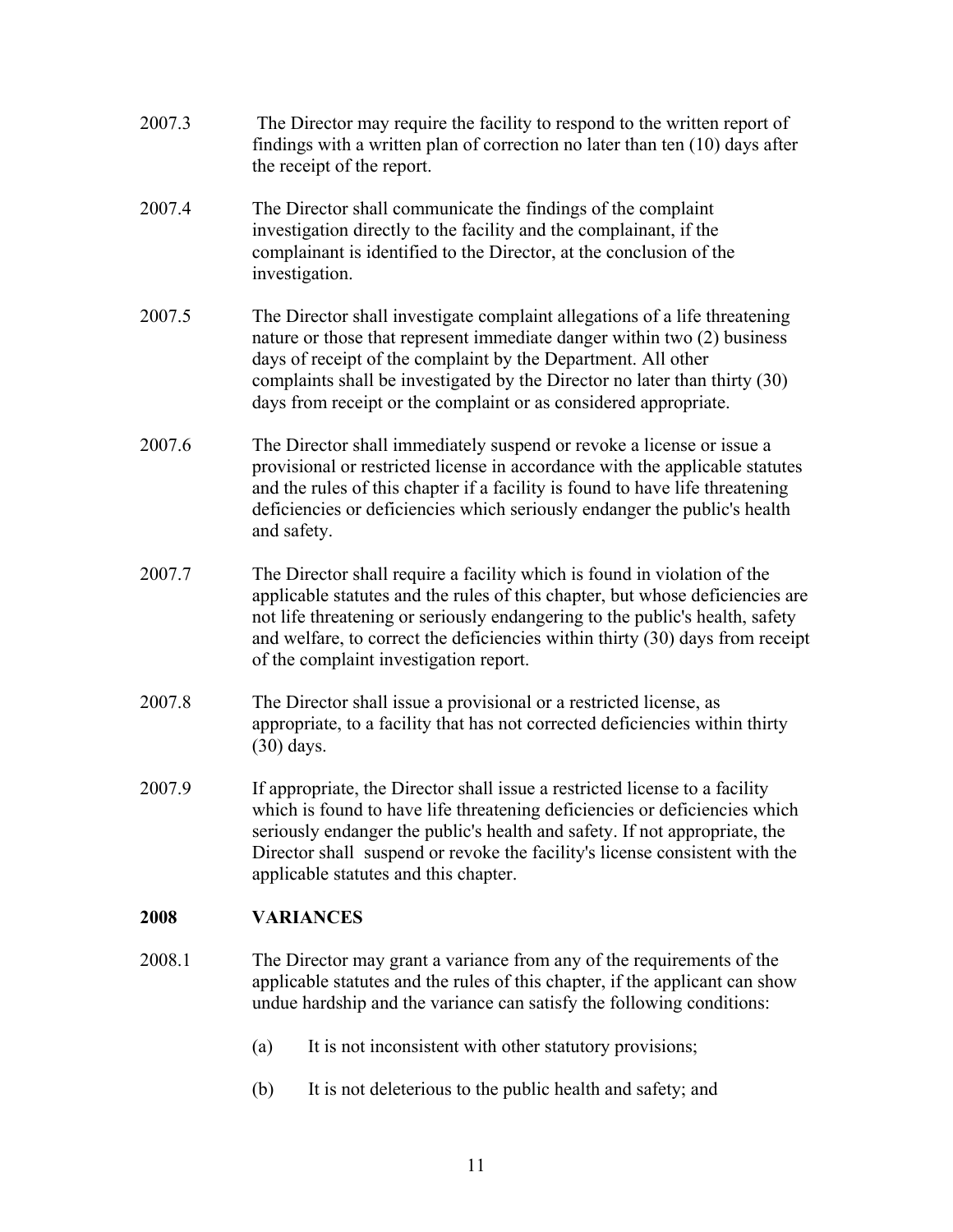- (c) It would not have the effect of permitting a violation of other laws or regulations of the District of Columbia. 2008.2 A facility requesting a variance shall submit in writing to the Director the following: (a) The regulatory requirement(s) for which a variance from strict compliance is being requested; (b) Specific justification as to why the facility cannot meet the requirement(s); and (c) Alternative measures provided to ensure quality care and services consistent with the applicable statutes and this chapter. 2008.3 The Director shall grant a variance only to the extent necessary to ameliorate an undue hardship and only when compensating factors are present to give adequate protection to the public health without impairing the intent and purpose of this chapter. 2008.4 If the Director believes that the conditions in § 2008.1 are not met, the Director shall issue a written proposed denial together with advice to the applicant as to his or her right to a hearing on the matter which shall be conducted by the Office of Administrative Hearings in accordance with § 2013. 2008.5 The Director shall maintain a record, to which the public shall have access through the Freedom of Information Act, of all variances granted. The record shall contain a complete written explanation of the basis for each variance. 2008.6 If a variance is requested from standards established pursuant to  $\S$  5(a) (3) of the Act, the Director shall provide an opportunity to comment before a decision is made. **2009 CIVIL PENALTIES**  2009.1 Violation of any provision of this chapter may be subject to penalties in accordance with § 10 of the Act. 2009.2 In accordance with  $\S$  10(e) of the Act, civil fines, penalties, and related costs may be imposed against a hospital for the violation of any provision of this chapter. Adjudication, enforcement and applicable fines, penalties
	- 12

of the D.C. Official Code.

and costs shall be those established by or pursuant to Chapter 18 of Title 2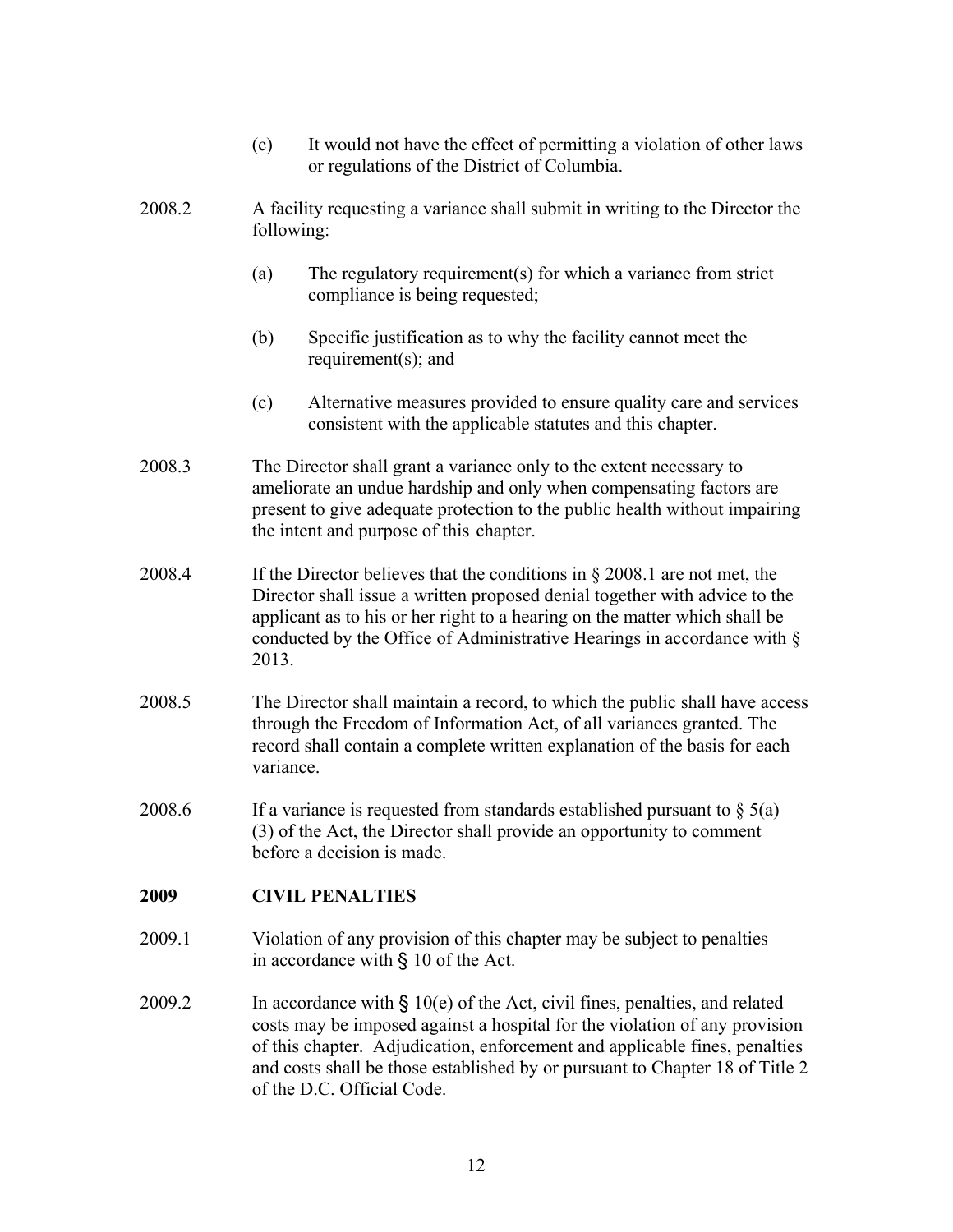2009.3 In accordance with  $\S 10(f)(1)$  of the Act, any person who commits a violation of any provision of this chapter that results in demonstrable harm to a patient, resident, or client of a facility or agency, shall be subject to a fine for each offense not to exceed \$ 10,000. For each violation, each day of violation shall constitute a separate offense, and the penalties prescribed shall apply to each separate offense. The total fine for a series of related offenses shall not exceed \$ 100,000. Procedures for adjudication of violations under this subsection shall be those established pursuant to Chapter 18 of Title 2.

#### **2010 DENIAL, SUSPENSION, AND REVOCATION OF A HEALTH CARE FACILITY LICENSE**

- 2010.1 The Director may refuse to issue or renew or may revoke, or may suspend a license issued pursuant to this chapter for one or more of the reasons listed in  $\S$  5(a)(2)(F) of the Act.
- 2010.2 Except for a conversion or summary suspension undertaken pursuant to §  $6(d)(1)$  of the Act, every applicant for or holder of a license, or applicant for reinstatement after revocation, shall be afforded notice and an opportunity to be heard prior to the action of the Director, if the effect of the Director's action would be one of the following:
	- (a) To deny a license for cause which raised an issue of fact;
	- (b) To suspend a license;
	- (c) To revoke a license;
	- (d) To refuse to restore a license;
	- (e) To issue a limited renewal license; or
	- (f) To refuse to issue a renewal license for any cause other than failure to pay the prescribed fees.
- 2010.3 When the Director contemplates taking any action of the type specified in 2010.2 of this chapter, the Director shall give to the applicant, or to another designee chosen by the applicant, a written notice containing the following statements:
	- (a) In the case of a license denial, that the applicant has failed to satisfy the Director as to the applicant's qualifications;
	- (b) The respect in which the applicant has failed to satisfy the Director; and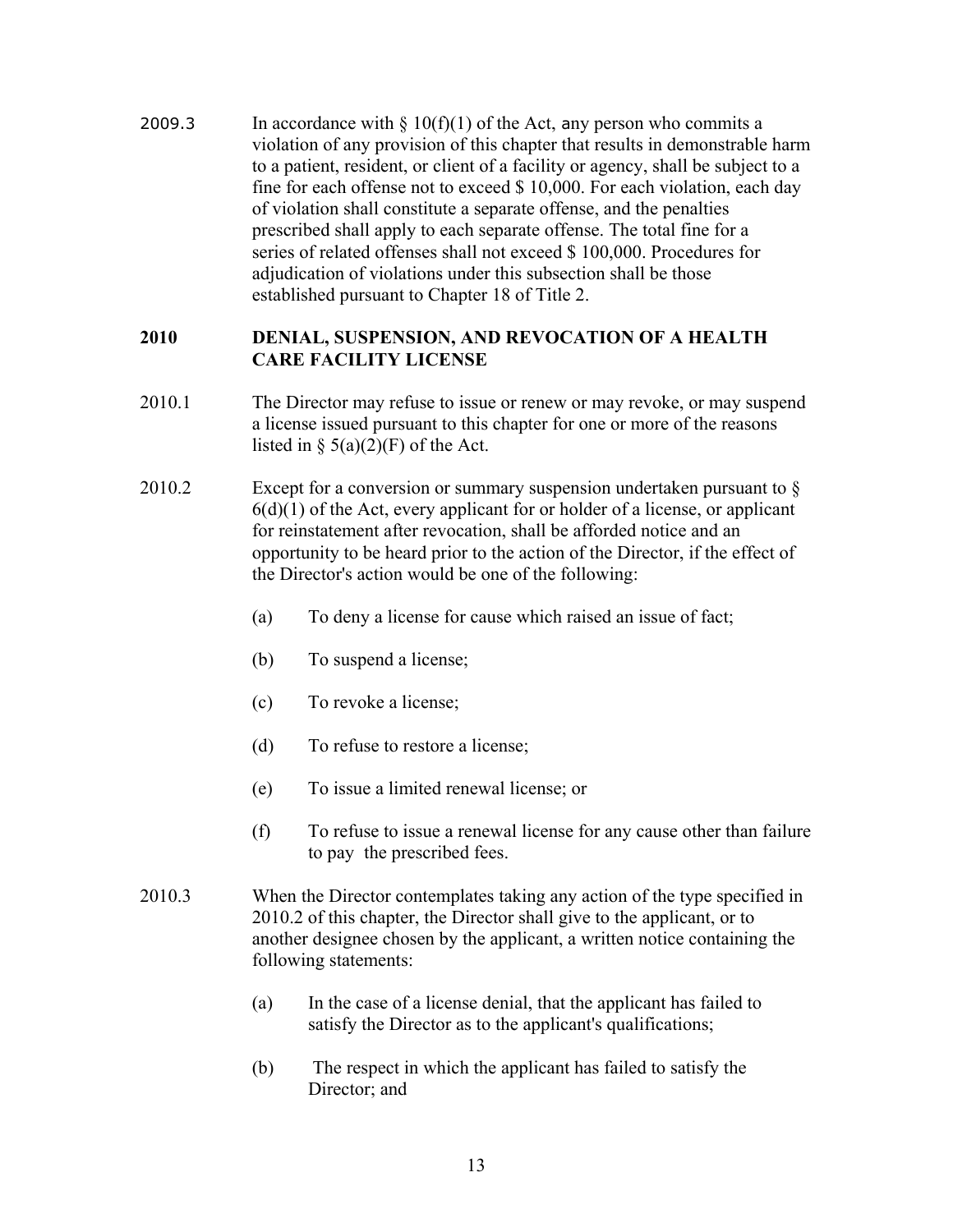- (c) That the denial shall become final unless the applicant files a request for a hearing with the Director within fifteen (15) days of receipt of the notice.
- (d) That the Director has sufficient evidence (setting forth the nature of the evidence), which if not rebutted or explained, justifies taking the proposed action; and
- (e) That the Director shall take the proposed action unless within fifteen (15) days of the receipt of the notice the facility files with the Office of Administrative Hearings a written request for a hearing or in the alternative submits documentary evidence for the court's consideration before final action is taken.
- 2010.4 If the facility does not respond to the notice within the time specified, the Director may, without a hearing, take the action contemplated in the notice. The applicant or licensee shall be informed in writing of the action taken.
- 2010.5 If the applicant or licensee chooses to submit to the Office of Administrative Hearings documentary evidence but does not request a hearing, the Director may submit a written response to the Office of Administrative Hearings within fifteen (15) days of the receipt of the documentary evidence by the Office of Administrative Hearings or otherwise within a time period allotted by the Office of Administrative Hearings.
- 2010.6 Grounds for suspension, revocation or refusal to issue or renew a license shall include the following:
	- (a) Failure to meet or maintain the standards required by this chapter;
	- (b) Willful submission of false or misleading information to the Director in connection with an application for licensure or related to licensing procedures;
	- (c) Violation of this chapter, or other laws and regulations of the District of Columbia or the United States relating to the operation of a hospital and which are applicable to hospitals operating in the District of Columbia;
	- (d) Failure to allow inspections pursuant to this chapter;
	- (e) Failure to obey any lawful order of the Director, pursuant to the rules of this chapter;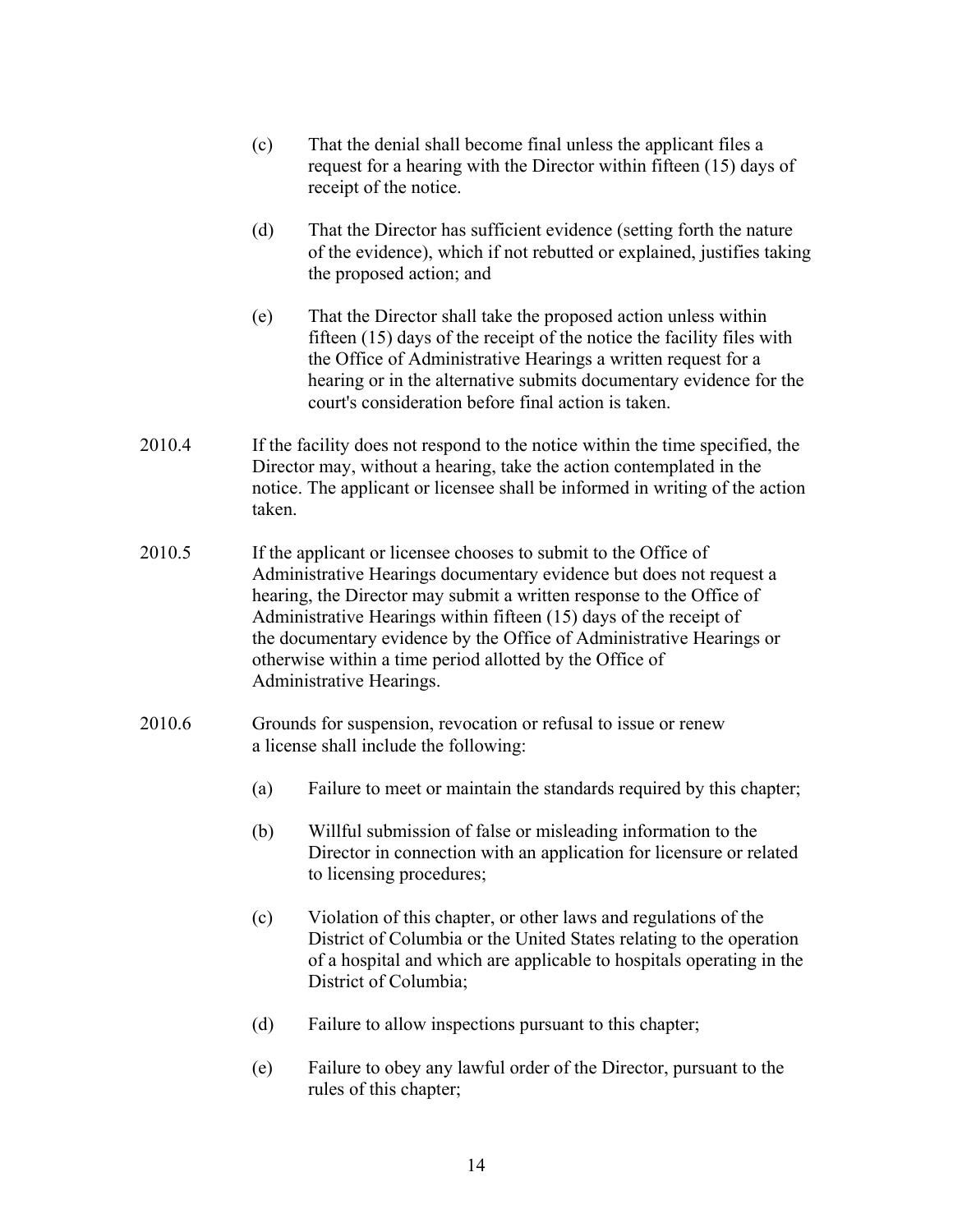- (f) Conviction of a member of the governing body, a Director, Administrator, the Chief Executive Officer, department head, or other key staff member of a felony involving the management or operation of a hospital, or which is directly related to the integrity of the facility or the public health or safety; or
- (g) Any act which constitutes a threat to the public's health or safety.

#### **2011 SUMMARY SUSPENSION AND LICENSURE CONVERSION, HEARINGS**

- 2011.1 Notwithstanding any other provision of this chapter, the Director, pursuant to  $\S$  6(d)(l) of the Act, and under conditions described in that section may do the following:
	- (a) Convert the facility's license to a provisional or restricted; or
	- (b) Summarily suspend the facility's license.
- 2011.2. The Director may summarily suspend the license of any hospital or convert its license to a provisional or restricted license if the Director determines that existing deficiencies constitute an immediate or serious and continuing danger to the health, safety or welfare of its patients.
- 2011.3 Upon summarily suspending a license pursuant to §§ 2011.2, the Director shall immediately give the hospital written notice of the action, including a copy of the order of suspension, a statement of the grounds for the action and notification that the hospital may, within seven (7) business days from the day written notice is received, file with the Office of Administrative Hearings a written request for an expedited hearing with respect to the action.
- 2011.4 The Office of Administrative Hearings shall convene a hearing within three (3) business days following receipt of the facility's timely request for a hearing to review the reasonableness of the suspension.
- 2011.5 If a summary suspension is requested, the request for hearing shall not serve to stay the order suspending the license.
- 2011.6. Except as otherwise noted in this chapter all procedures relating to hearings as set forth in this chapter shall apply to hearings in summary suspensions.
- 2011.7 Conversions of licenses to restricted or provisional licenses shall be in accordance with § 7 of the Act.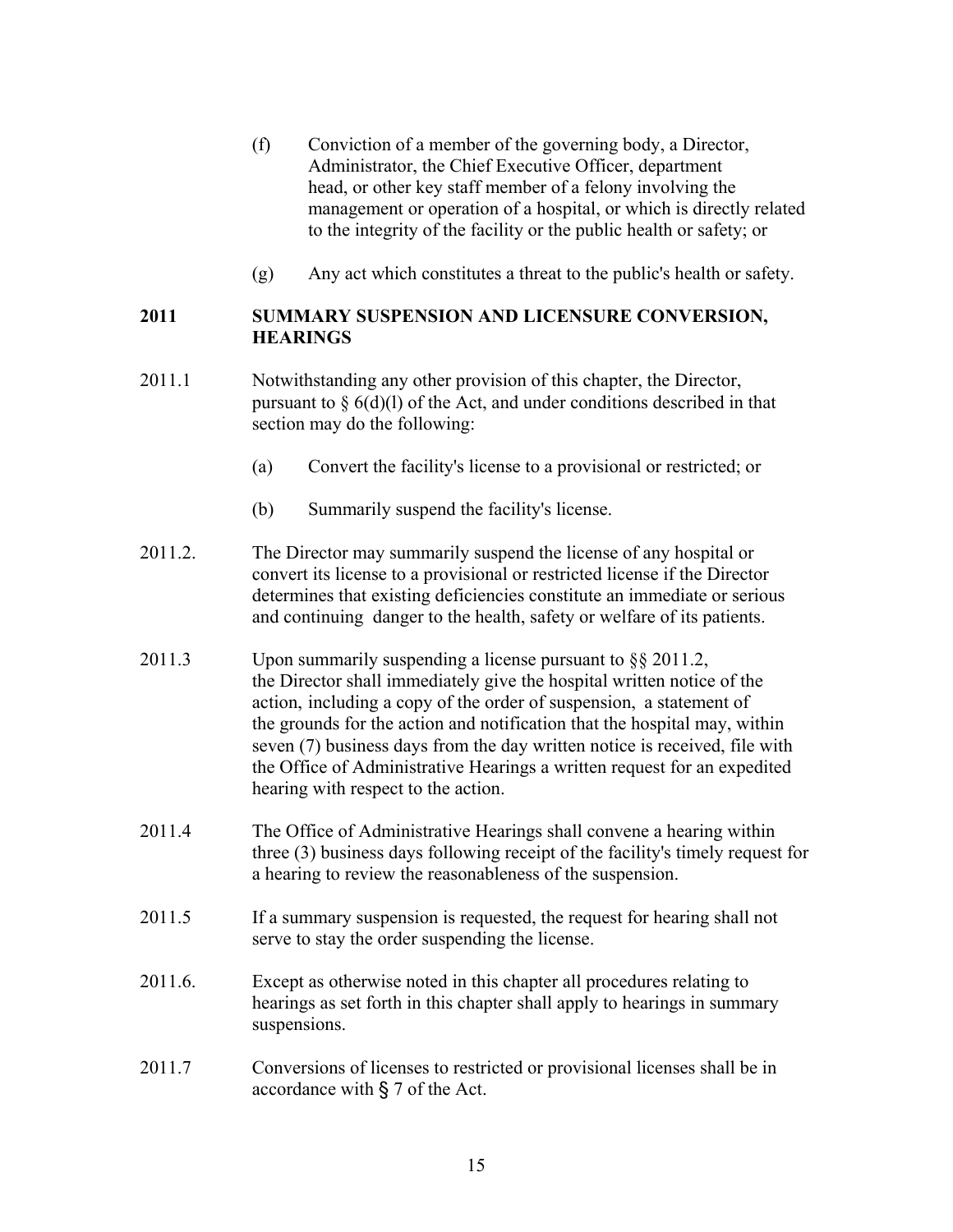# **2012 SERVICE OF NOTICE**

- 2012.1 Any notice required by this chapter may be served either personally or by certified mail, return receipt requested, directed to the applicant or licensee at the last known address as shown by the records of the Department.
- 2012.2 If notice is served personally, it shall be considered by the Director to have been served at the time when delivery is made to the applicant or licensee.
- 2012.3 If notice is served by certified mail, it shall be considered by the Director to have been served on the date written or stamped upon the return receipt showing delivery of the notice to the applicant or licensee, or refusal of the applicant or licensee to receive the notice.
- 2012.4 In the event that the applicant or licensee is no longer at the last known address as shown by the records of the Department and no forwarding address is available, the notice shall be considered by the Director to have been served on the date the return receipt bearing the notification is received by him or her.
- 2012.5 If an applicant or licensee scheduled for a hearing does not appear and no continuance has been or is granted, the Director may take the contemplated action without a hearing.

# **2013 CONDUCT OF HEARINGS**

- 2013.1 Every hearing before the Office of Administrative Hearings shall be open to the public and shall be in accordance with its rules of procedure and this chapter.
- 2013.2 An applicant or licensee entitled to a hearing shall have the following rights:
	- (a) To be represented by counsel;
	- (b) To present testimony;
	- (c) To present witnesses and evidence on his or her behalf:
	- (d) To examine all opposing witnesses on any matter relevant to the issues; and
	- (e) To have subpoenas issued to compel the attendance of witnesses and the production of relevant books, papers, and documents upon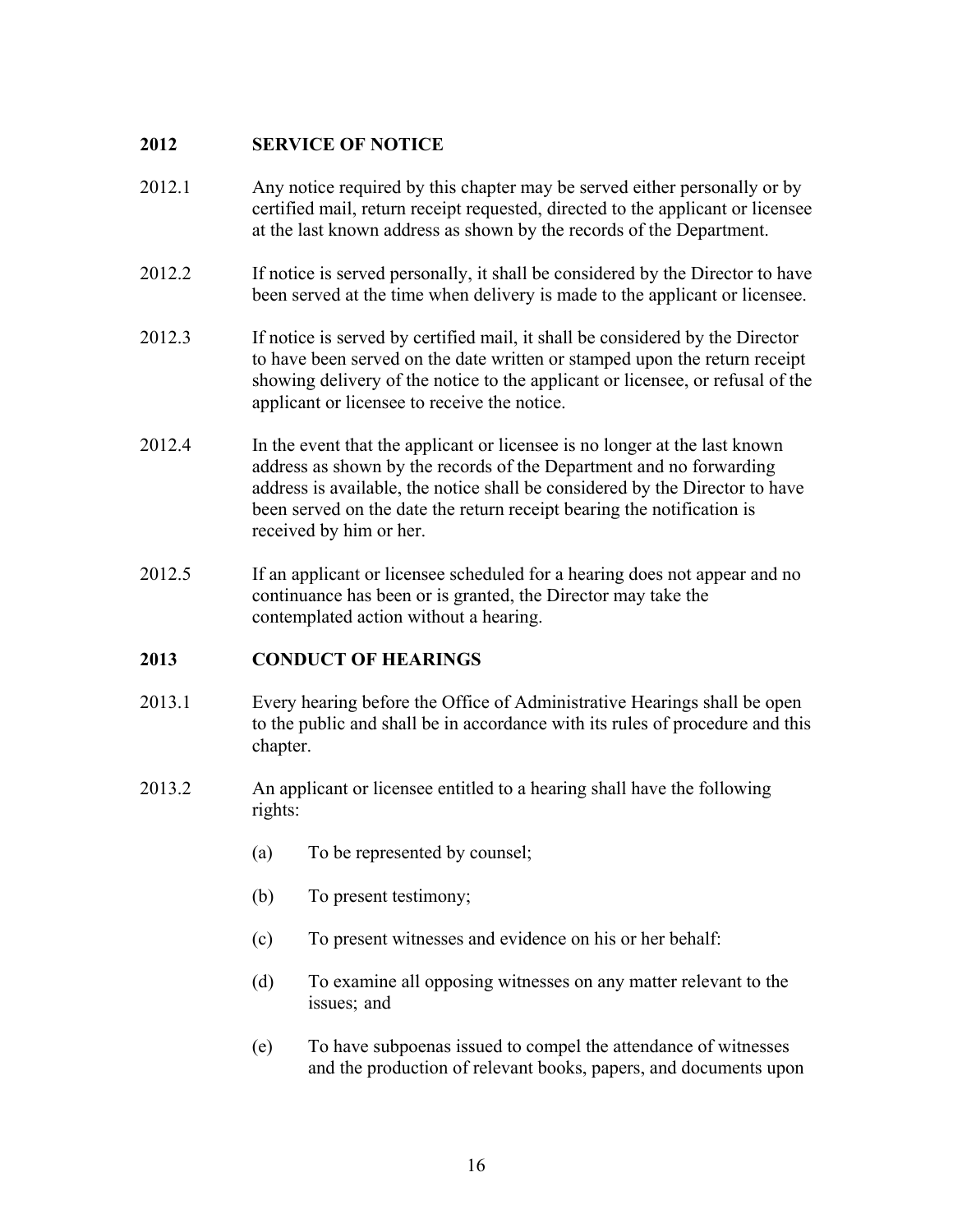making written request therefore to the Office of Administrative Hearings.

- 2013.3 In any proceeding resulting from the Director's contemplated action to deny new licensure, the applicant shall have the burden of proving his or her qualification for licensure.
- 2013.4 In any proceeding resulting from the Director's contemplated action to refuse to renew, to revoke, or to suspend a license, the Department shall have the burden of proving that such action should be taken, or in the case of a summary suspension, that the action was valid.
- 2013.5 In all hearings, a complete record shall be made of all evidence presented during the course of a hearing. Any party to the proceedings desiring it shall be furnished with a copy of the record, upon payment of the fee prescribed by the Office of Administrative Hearings.
- 2013.6 Final decisions shall be rendered, petitions for reconsiderations taken and appeals filed in accordance with the rules of the Office of Administrative Hearings.

# **2014 GOVERNING BODY AND ADMINISTRATION**

- 2014.1 Each hospital shall have a governing body which shall have the authority and responsibility for the direction and policy of the hospital.
- 2014.2 The governing body's responsibilities shall include:
	- (a) Monitoring policies to assure appropriate administration and management of the facility;
	- (b) Maintaining the hospital's compliance with all applicable state and federal statutes, relevant state and federal rules and regulations, the hospital's policies and procedures as well as the hospital's plans of correction;
	- (c) Ensuring the quality of all services, care and treatment provided to patients whether those services, care or treatment are furnished by hospital staff or through contract with the hospital;
	- (d) Designating an administrator who is responsible for the day-to-day management of the hospital and defining the administrator's duties and responsibilities;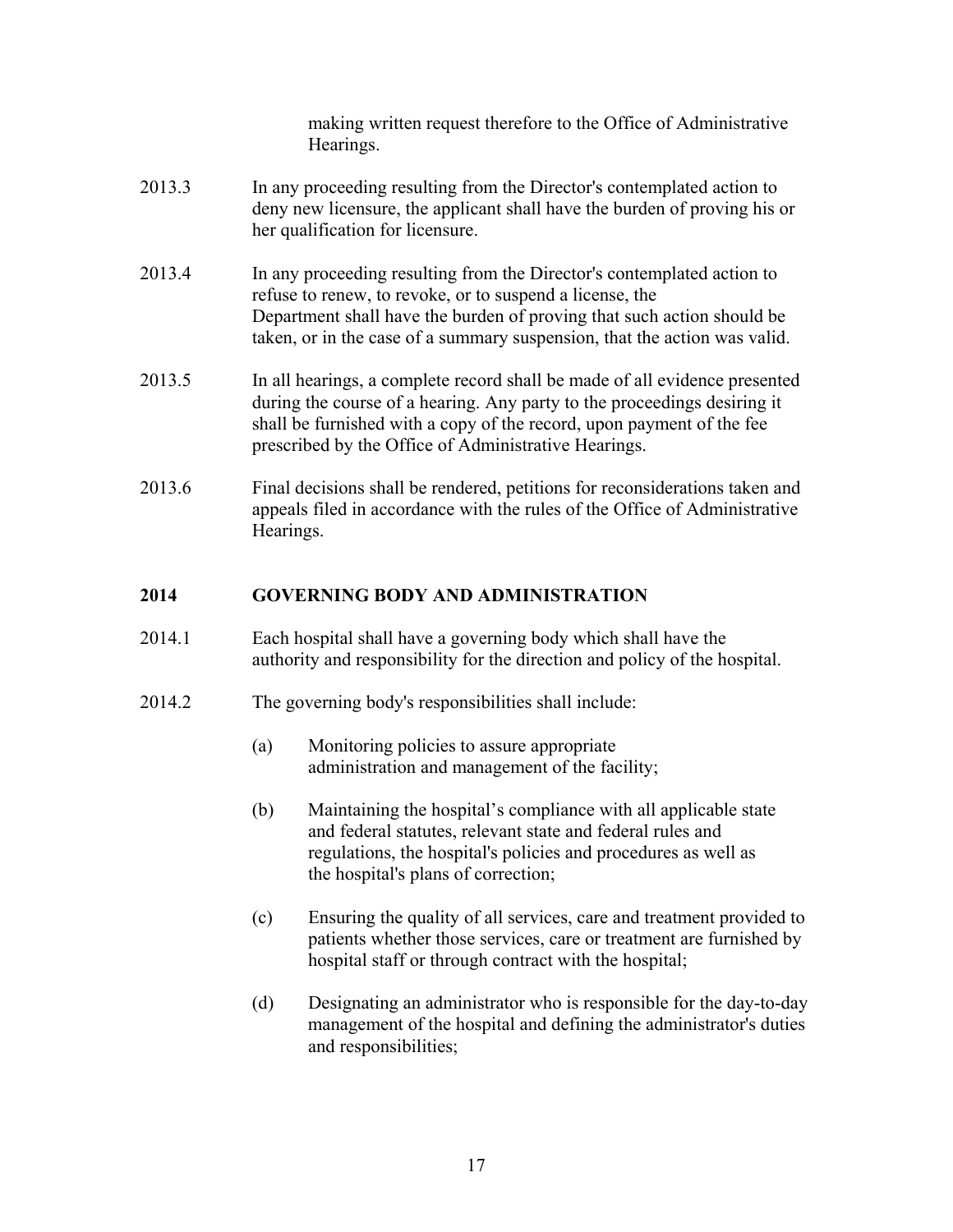- (e) Notifying the Department in writing within thirty (30) working days when a vacancy in the administrator position occurs, including who will be responsible for the position until another administrator is appointed;
- (f) Notifying the Department in writing within thirty (30) working days when the administrator vacancy is filled indicating effective date and name of person appointed administrator;
- (g) Appointment and reappointment of medical staff members who are credentialed in accordance with the District of Columbia Health Occupations Revision Act of 1985 (D.C. Law 6-99) and delineating their clinical privileges, according to the procedures for credentials review established by the medical staff and approved by the governing authority;
- (h) In collaboration with the medical staff, establishing criteria for membership on the medical staff or clinical privileges;
- (i) Rendering within a fixed period of time the final decision regarding medical staff recommendations for denial of staff appointments and reappointments, as well as for the denial, limitation, suspension or revocation of privileges. There shall be a mechanism provided in the medical staff bylaws, rules and regulations for review of decisions, including the right to be heard when requested by the practitioner;
- (j) Ensuring the medical staff is accountable to the governing body for the quality of medical care and treatment;
- (k) Ensuring a medical staff and a utilization review process is formed and operated for the purpose of reviewing the medical and hospital care provided and the use of hospital resources to assist individual physicians, administrators and nurses in maintaining and providing a high standard of medical and hospital care and efficient use of the hospital;
- (l) At least once each year, reviewing reports and recommendations regarding all Quality Assurance/Performance Improvement activities and the Medical Staff and Utilization Review process. Reports shall be utilized to implement programs and policies to maintain and improve the quality of patient care and treatment;
- (m) Establishing a means for liaison and communication between the governing authority, the medical staff and administration and promoting effective communication and coordination of services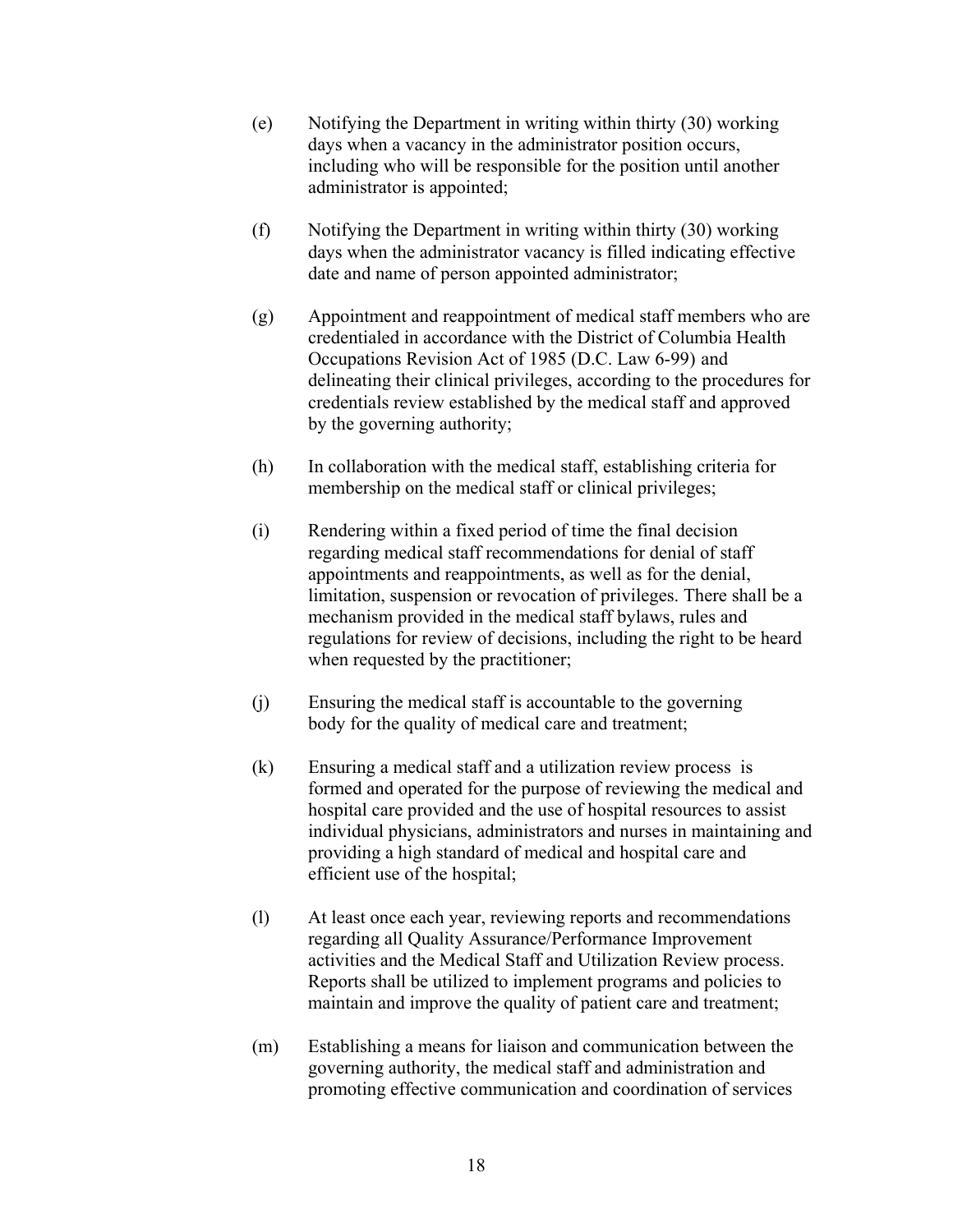among the various hospital departments, administration and the medical staff;

- (n) Requiring the medical staff to be organized with a chief of staff, president, or chairperson and approving the organization, bylaws, rules and regulations, and policies and procedures of the medical staff and the departments in the hospital;
- (o) Establishing visitation policies which are in the best interest of patients, including, but not limited to, protection from communicable diseases, protection from exposure to deleterious substances and hazardous equipment and assurance of health and safety of patients; and
- (p) In addition to the requirements of section  $2032.1(d)$ , establishing a written infection control program which includes a description of risks, strategies to address the risks, a statement of goals, a system to evaluate the program and applicable policies and procedures.

# **2015 ADMINISTRATOR**

- 2015.1 The administrator shall be responsible for planning, organizing, and directing the day to day operation of the hospital. The administrator shall report and be directly responsible to the governing body in all matters related to the maintenance, operation, and management of the hospital.
- 2015.2 The Administrator shall be present forty (40) hours per week during regular business hours, and shall be responsible for the operation of the facility twenty-four (24) hours per day, seven (7) days per week.
- 2015.3 The administrator's responsibilities include:
	- (a) Making sure there is adequate attention to the management of the hospital twenty-four (24) hours of day;
	- (b) Providing for the protection of patients' health, safety, and well being;
	- (c) Maintaining staff appropriate to meet patient needs;
	- (d) Designating a substitute, who shall be responsible and accountable for management of the facility, to act in the absence of the administrator;
	- (e) Developing and implementing procedures on collecting and reporting information on abuse, neglect and exploitation;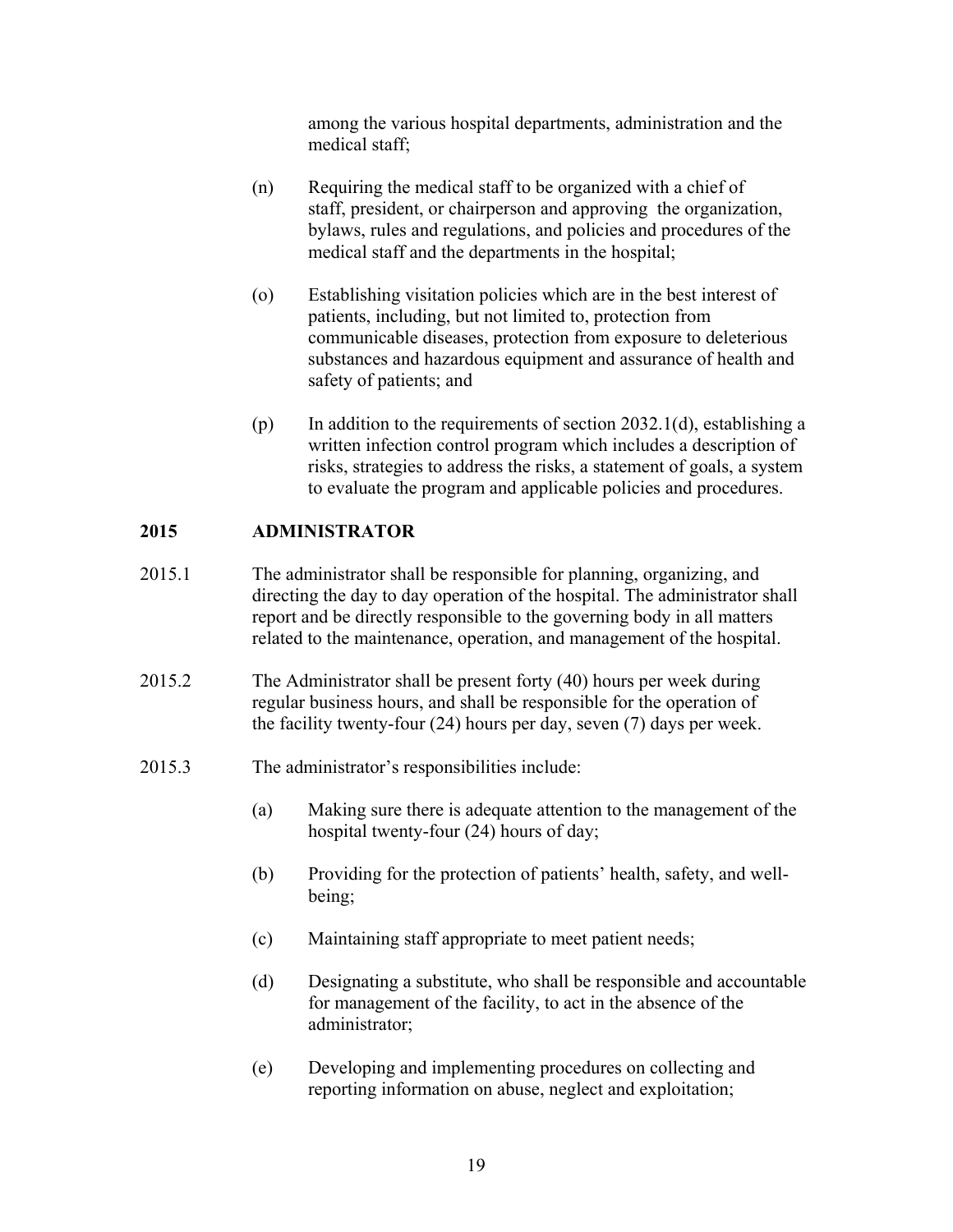- (f) Ensuring that investigations of suspected abuse, neglect or exploitation are completed and that steps are taken to protect patients;
- (g) Developing and implementing procedures for the collection of data on and reporting of adverse events and unusual incidents, which may also be known as or include, sentinel events and near misses. Procedures must also include the implementation of corrective actions.
- (h) Ensuring that bodies are held in the morgue no longer than thirty (30) days and that the hospital complies with the following:
	- (1) Reporting requirements provided by the Vital Records Act of 1981 (D.C. Law 4-34), and
	- (2) Notification and reporting requirements in the the Establishment of the Office of the Chief Medical Examiner Act of 2000 (D.C. Law 13-172); and
- (i) Developing and implementing policies to ensure adequate and appropriate monitoring of infants and children when they are placed in patient care units without adult patients

# **2016 GENERAL STAFF REQUIREMENTS**

- 2016.1Each hospital shall maintain a sufficient number of staff with the qualifications, training and skills necessary to meet patient needs. The hospital shall be staffed twenty-four (24) hours per day.
- 2016.2 Each hospital shall ensure and maintain evidence of, for employees and contract staff, current active licensure, registration, certification or other credentials in accordance with applicable District of Columbia law, prior to staff assuming job responsibilities and shall have procedures for verifying that the current status is maintained.
- 2016.3 Whenever a licensed health-care professional is terminated as a result of a job-related incident, the hospital shall refer a report of the incident to the appropriate professional health-care board which shall review the report in accordance with the District of Columbia Health Occupations Revision Act of 1985 (D.C. Law 6-99).

#### **2017 HEALTH EXAMINATIONS**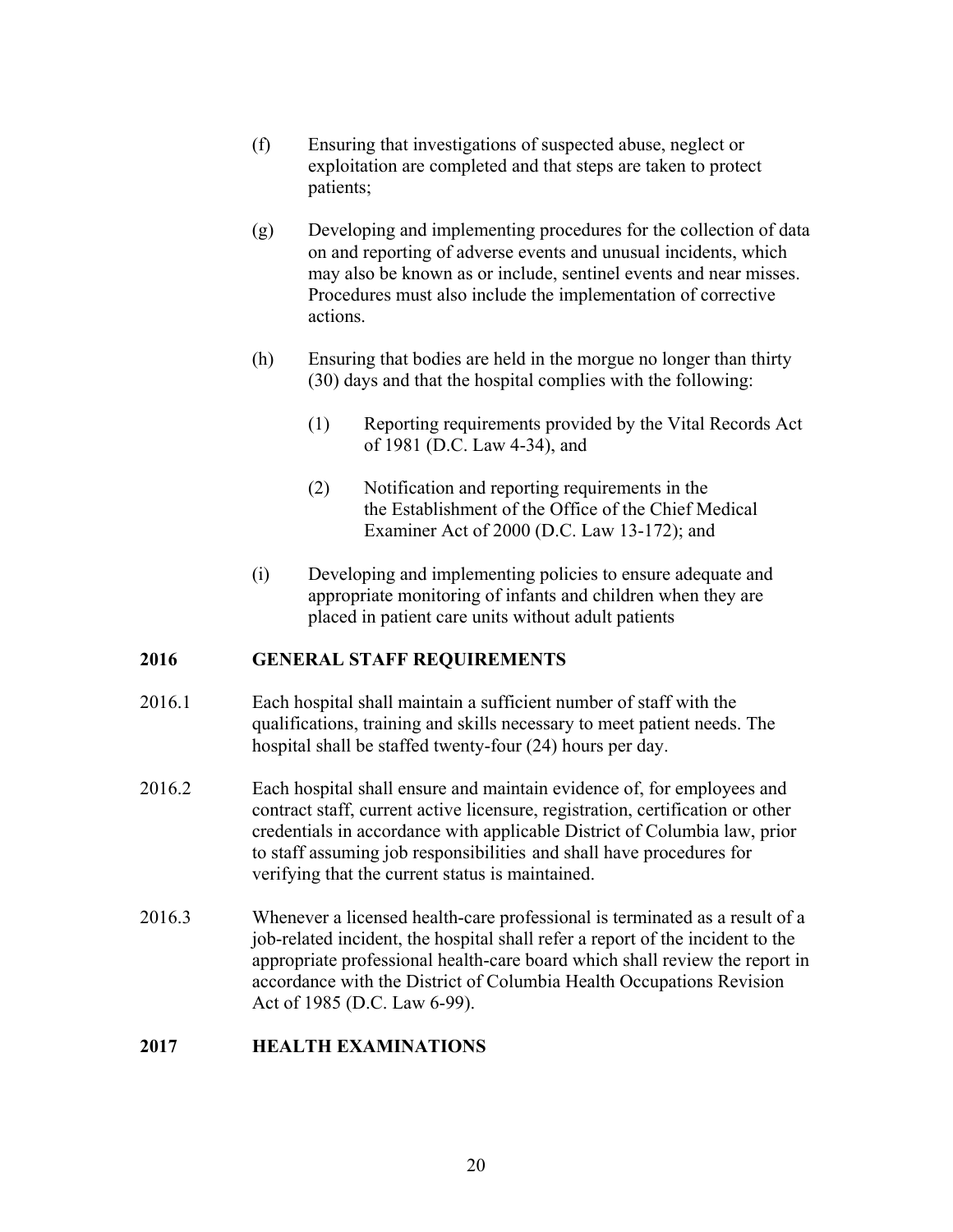2017.1 Each person, other than a physician, involved in the performance of duties involving direct patient care shall have an occupational health screening by a physician or other qualified health professional within thirty (30) calendar days prior to entering active status or within thirty (30) calendar days after entering, and at least once every two (2) years thereafter. Each physician shall have a health examination performed by another physician or other qualified health care professional at the time of appointment and once every two (2) years thereafter. 2017.2 Each health screening shall include a medical history, physical examination, intradermal tuberculin test and any indicated laboratory work, except that the intradermal tuberculin test and subsequent tests shall be performed in accordance with section 2017.3. 2017.3 Preventative measures, testing and frequency of testing for tuberculosis shall be in accordance with standards and guidelines developed by the Centers for Disease Control and Prevention. 2017.4 A report, signed by an examining physician or other qualified health professional, shall be made of each examination. 2017.5 The report of each examination shall be kept on file in the hospital and shall be open to inspection by the Department. 2017.6 In lieu of the pre-employment intradermal tuberculin test required by this subsection, the examining physician may accept a written report of the test or x-ray made by a qualified person within twelve (12) months prior to the date of the examination. 2017.7 Each person who is involved in direct patient care and who has been absent from duty because of an illness required to be reported to the Department shall, prior to returning to duty, obtain certification from a physician or other qualified health professional, as provided for in the hospital's policies, that he or she may return to duty without apparent danger of transmitting the cause of the illness to any patient. 2017.8 A copy of each certification as required in § 2017.7 shall be kept on file and made available for examination by the Department. 2017.9 Hospital work shall be deemed to be an occupation the duties of which are such that the activity of each individual performing the work is likely to be dangerous to the lives or health of other persons, within the meaning of §213 of chapter 2 of this title relating to the reporting and control of

communicable diseases.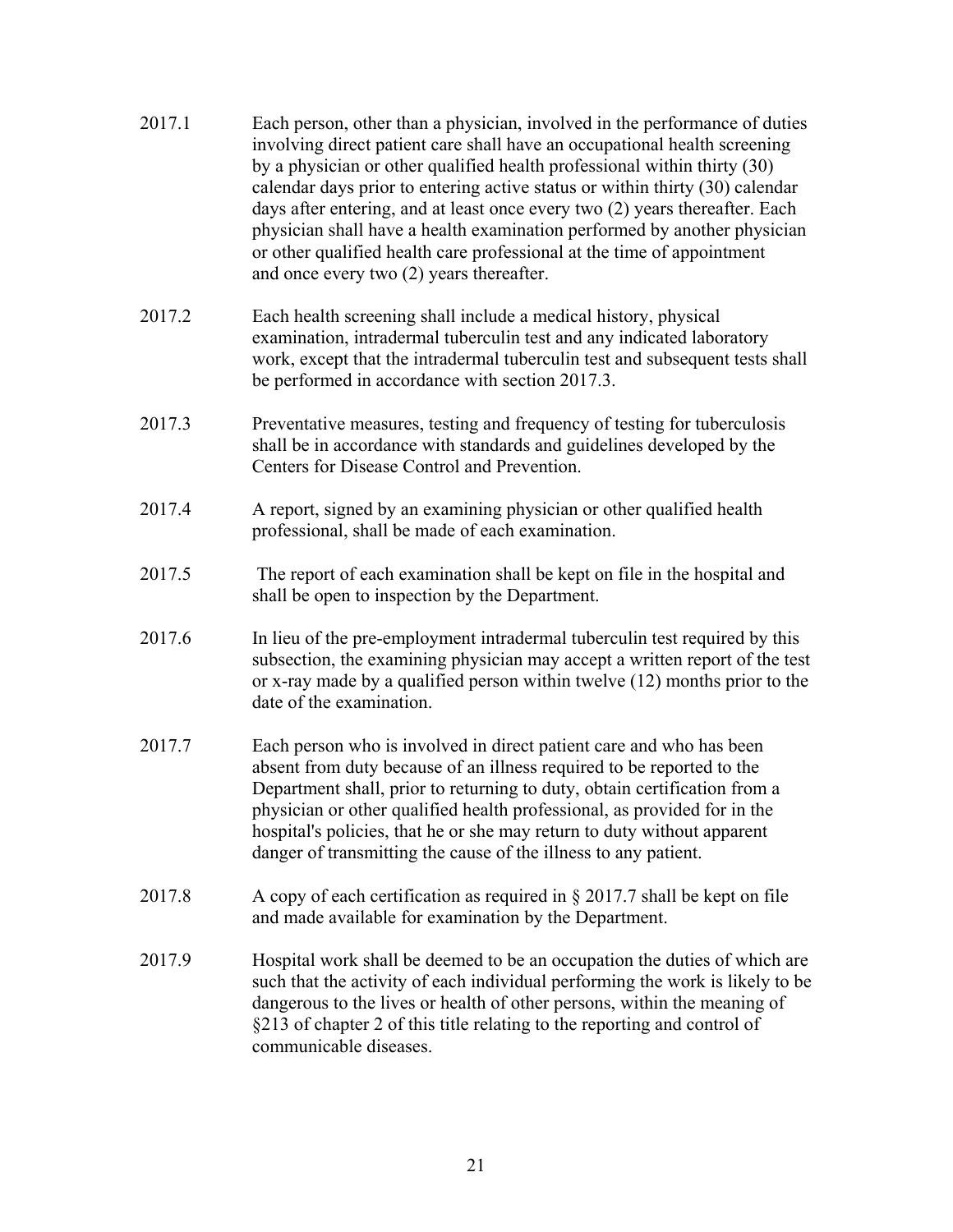2017.10 Immunization against communicable disease shall be required of all employees and all other persons who routinely come in contact with patients or patient areas. Immunizations shall be in accordance with current standards and guidelines developed by the Centers for Disease Control and Prevention.

#### **2018 STAFF TRAINING**

- 2018.1 Each hospital shall ensure that staff receive training in order to perform assigned job responsibilities.
- 2018.2 Each hospital shall provide and maintain evidence of an orientation program for all new staff and, as needed, for existing staff who are given new assignments. The orientation program shall include an explanation of:
	- (a) Job duties and responsibilities;
	- (b) Hospital's sanitation and infection control programs;
	- (c) Organizational structure within the hospital;
	- (d) Patient rights;
	- (e) Patient care policies and procedures relevant to the job;
	- (f) Personnel policies and procedures;
	- (g) Emergency procedures;
	- (h) The Disaster preparedness plan; and
	- (i) Reporting requirements for abuse, neglect or exploitation.
- 2018.3 Each hospital shall provide and maintain evidence of ongoing/continuous in-services or continuing education for staff. A record shall be maintained including dates, topics and participants.
- 2018.4 Each hospital shall maintain a current employment record for each staff person. The record shall contain, at a minimum, information on orientation, in-services, credentialing, health history screening and background check information, including information verifying compliance with the Health-Care Facility Unlicensed Personnel Criminal Background Check Act of 1998 (D.C. Law 12-238, as amended; D.C. Official Code § 44-551 *et seq*.).

#### **2019 MEDICAL STAFF**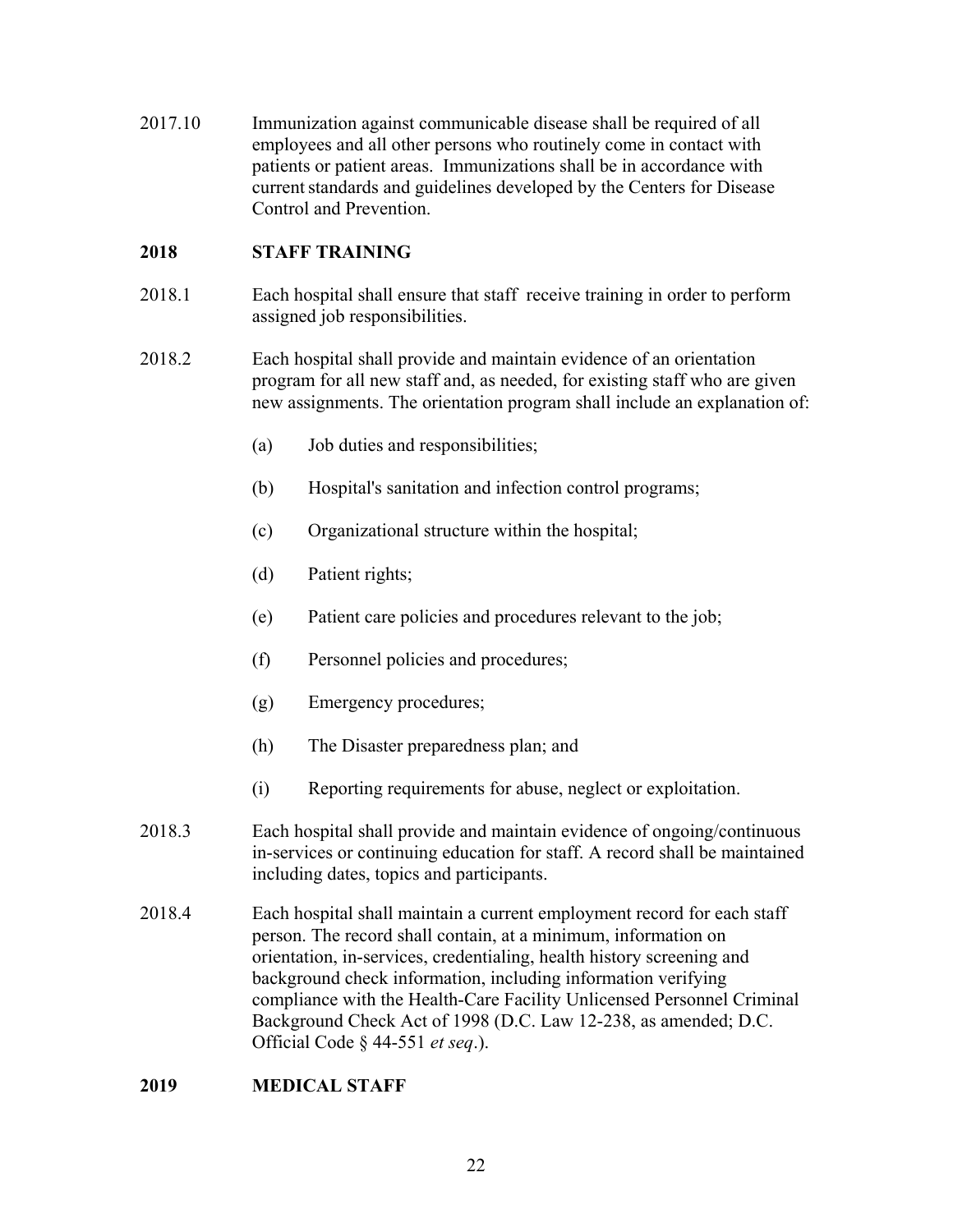- 2019.1*.* Each hospital shall have a medical staff that shall be responsible for carrying out the provisions of the bylaws, consistent with rules and regulations, and shall recommend to the governing body bylaws, or amendments to the bylaws, as they deem appropriate to the operation of the particular hospital. The medical staff shall be organized in a manner and shall function in a manner consistent with the size, needs and resources of the hospital and of the medical staff.
- 2019.2 The clinical staff of each medical service, surgical service, obstetric service, pediatric service, psychiatric service, radiology service, and anesthesiological service shall be organized under the directorship of an internist, surgeon, obstetrician, pediatrician, psychiatrist, radiologist, and anesthesiologist respectively, each of whom shall be responsible for the policies, procedures, and supervision of the medical work in his or her respective service. Likewise, any medical service shall be organized under the directorship of a licensed professional who is a medical specialist in that medical service.
- 2019.3 The medical staff shall be responsible to the governing authority for the quality of medical care and treatment provided in the hospital and shall:
	- (a) Participate in a Quality Assurance/Performance Improvement program to determine the status of patient care and treatment;
	- (b) Abide by hospital and medical staff policies;
	- (c) Establish a disciplinary process for infraction of the policies; and
	- (d) Recommend criteria and procedures for appointment and reappointment to the medical staff and for delineating clinical privileging to facilitate the provision of quality patient care and treatment.
- 2019.4 Each licensee shall require all employees, contract workers, and volunteers working in the hospital to familiarize themselves with the provisions of this chapter as appropriate to the functions they perform and with all other regulations applicable to their duties.
- 2019.5 Each hospital shall provide a medical staff that shall be adequate for the diagnostic facilities and services, therapeutic facilities and services, and rehabilitation facilities and services which the hospital undertakes to provide.

# **2020 AVAILABILITY OF PHYSICIANS**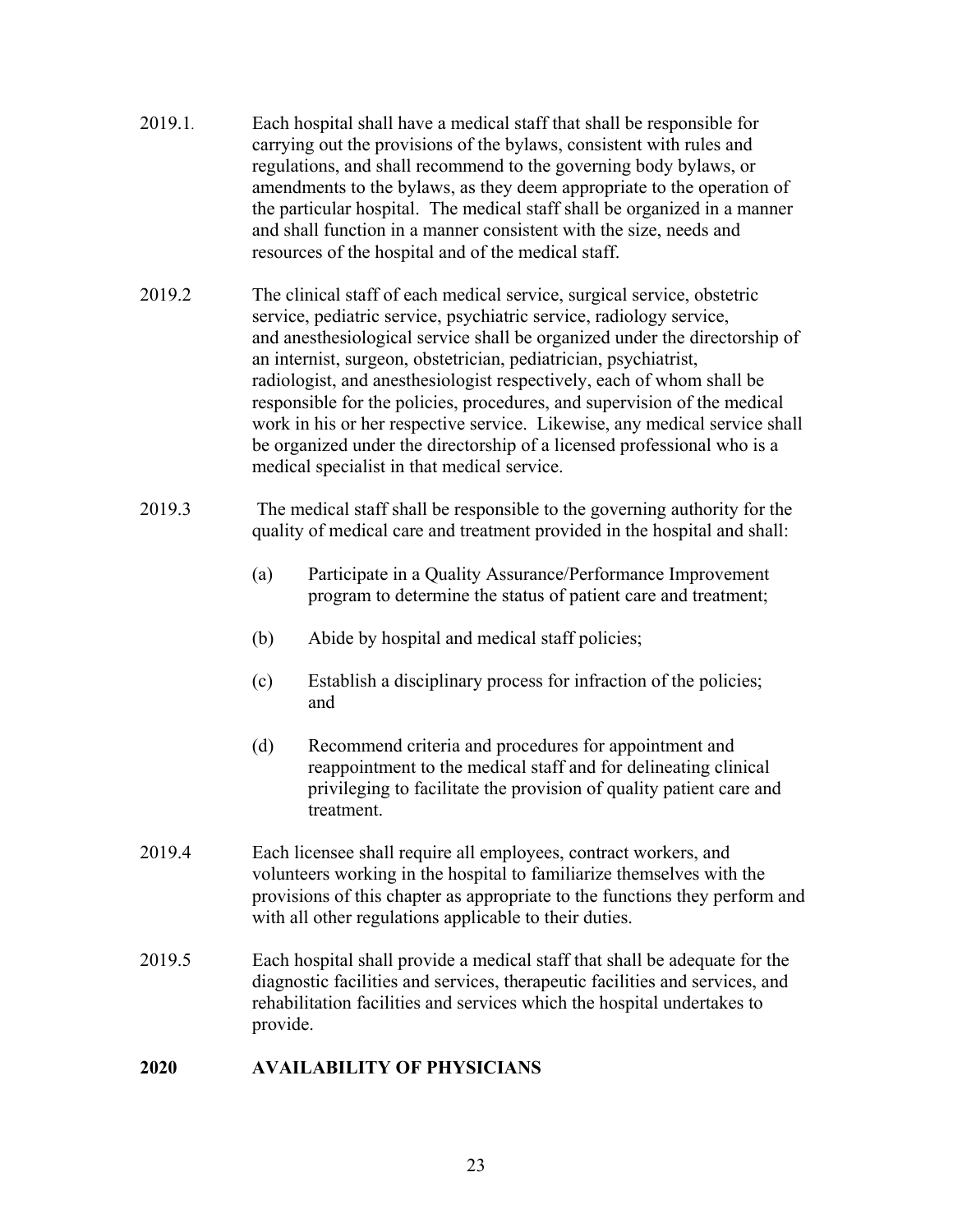- 2020.1 Each general hospital shall have a physician available on the premises at all times.
- 2020.2 Each special hospital shall at all times have a physician available on the premises or available on call; Provided, that when the Director, after consultation with the chief of the involved service, finds that the condition of the patients in the hospital requires the presence of a physician on the premises at all times, the Director shall impose the requirement.
- 2020.3 Each patient shall be under the care of a physician, regardless of whether the patient is also under the care of an allied health professional practitioner authorized to practice in the District.

# **2021 NURSING STAFF**

- 2021.1 Each hospital shall provide a nursing staff that is adequate for the diagnostic facilities and services, therapeutic facilities and services, and rehabilitation facilities and services that the hospital undertakes to provide.
- 2021.2 The Department of Nursing Service shall be under the direction of a registered nurse qualified by education, experience, and demonstrated ability for the position of Director of Nursing Service.
- 2021.3 The Director of Nursing Service shall participate in the establishment of policies and procedures for the conduct of nursing service.
- 2021.4 The Director of Nursing shall be a full-time employee during regular business hours, and shall be responsible for the operation of the nursing service twenty-four (24) hours per day, seven (7) days per week.
- 2021.5 A well-organized departmental plan of administrative authority, with delineation of responsibilities and duties of each category of nursing shall be required both in relation to patient care and to the educational responsibilities of the nursing service.
- 2021.6 An Assistant to the Director of Nursing shall be provided for the evening and night tours of duty.
- 2021.7 Supervisory and staff personnel shall be provided for each department of patient care unit to ensure the immediate availability of a professional nurse for bedside care of all patients at all times.
- 2021.8 Qualified personnel shall be provided in sufficient numbers to provide nursing care not requiring the services of a licensed registered nurse.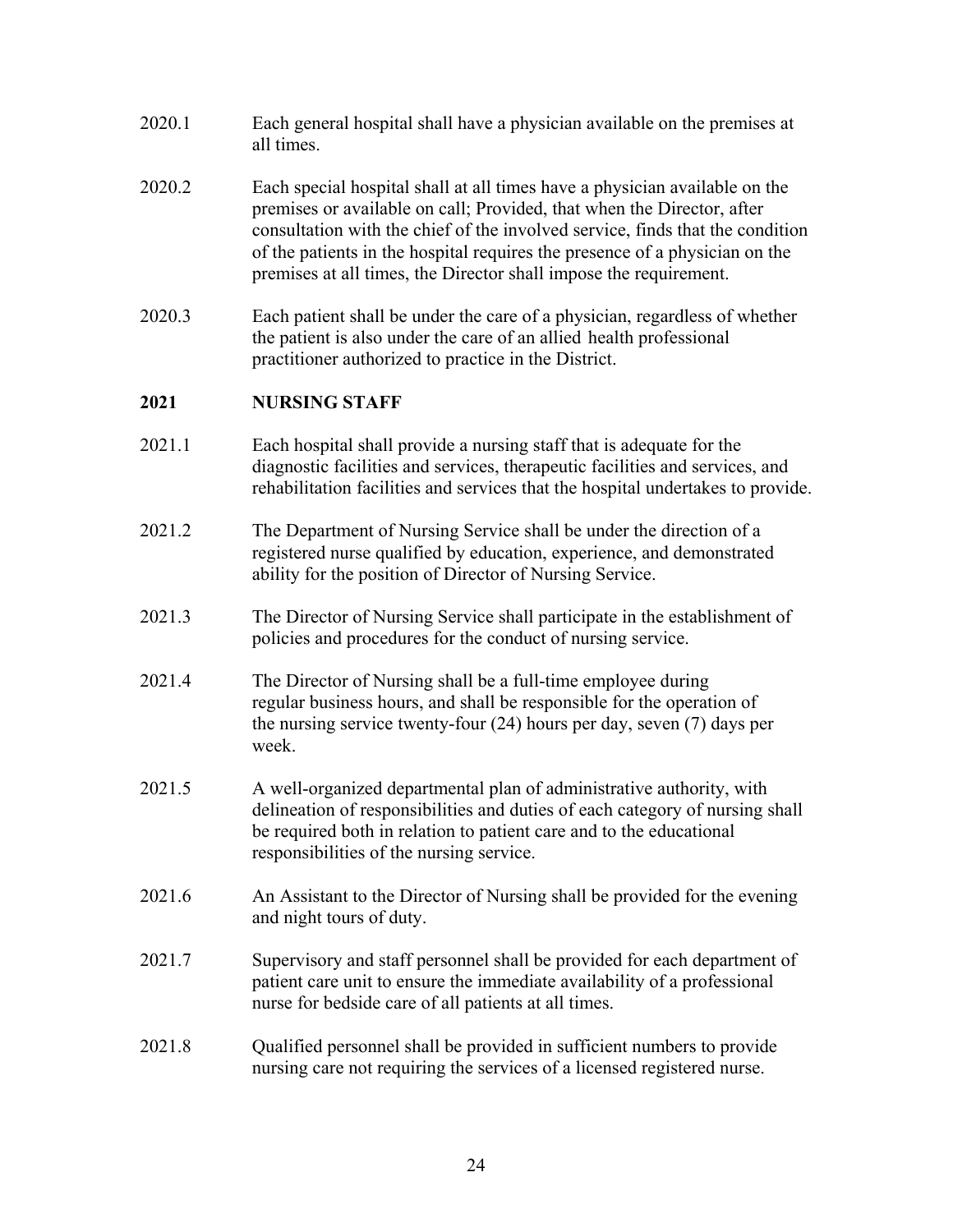- 2021.9 Nursing personnel for the surgical operating suite, maternity and newborn service, outpatient service, and other services of the hospital shall be provided in keeping with their size and degree of activity.
- 2021.10 All nursing personnel shall be qualified by education, experience, and demonstrated ability for the positions to which they are assigned.
- 2021.11 Private duty nurses and licensed practical nurses and nursing assistants shall be under the supervision and direction of a registered nurse at all times.
- 2021.12 Nursing care procedures and care plans (which may be interdisciplinary care plans), written in conformance with hospital policy, shall be provided for patients, either on an individual or patient care unit basis. follow the policy

# **2022 PATIENT RIGHTS**

- 2022.1 Each hospital shall protect and promote each patient's rights. This includes the establishment and implementation of written policies and procedures, which include, but are not limited to, the following rights. Each patient or designee, when appropriate, shall have the right to:
	- (a) Respectful and safe care given by competent personnel;
	- (b) Be informed of patient rights during the admission process;
	- (c) Be informed in advance about care and treatment and of any change;
	- (d) Participate in the development and implementation of a plan of care and any changes;
	- (e) Make informed decisions regarding care and to receive information necessary to make decisions;
	- (f) Refuse treatment and to be informed of the medical consequences of refusing treatment;
	- (g) Formulate advance directives and have the hospital comply with the directives unless the hospital notifies the patient of the inability to do so;
	- (h) Personal privacy and confidentiality of medical records;
	- (i) Be free from abuse, neglect, and exploitation;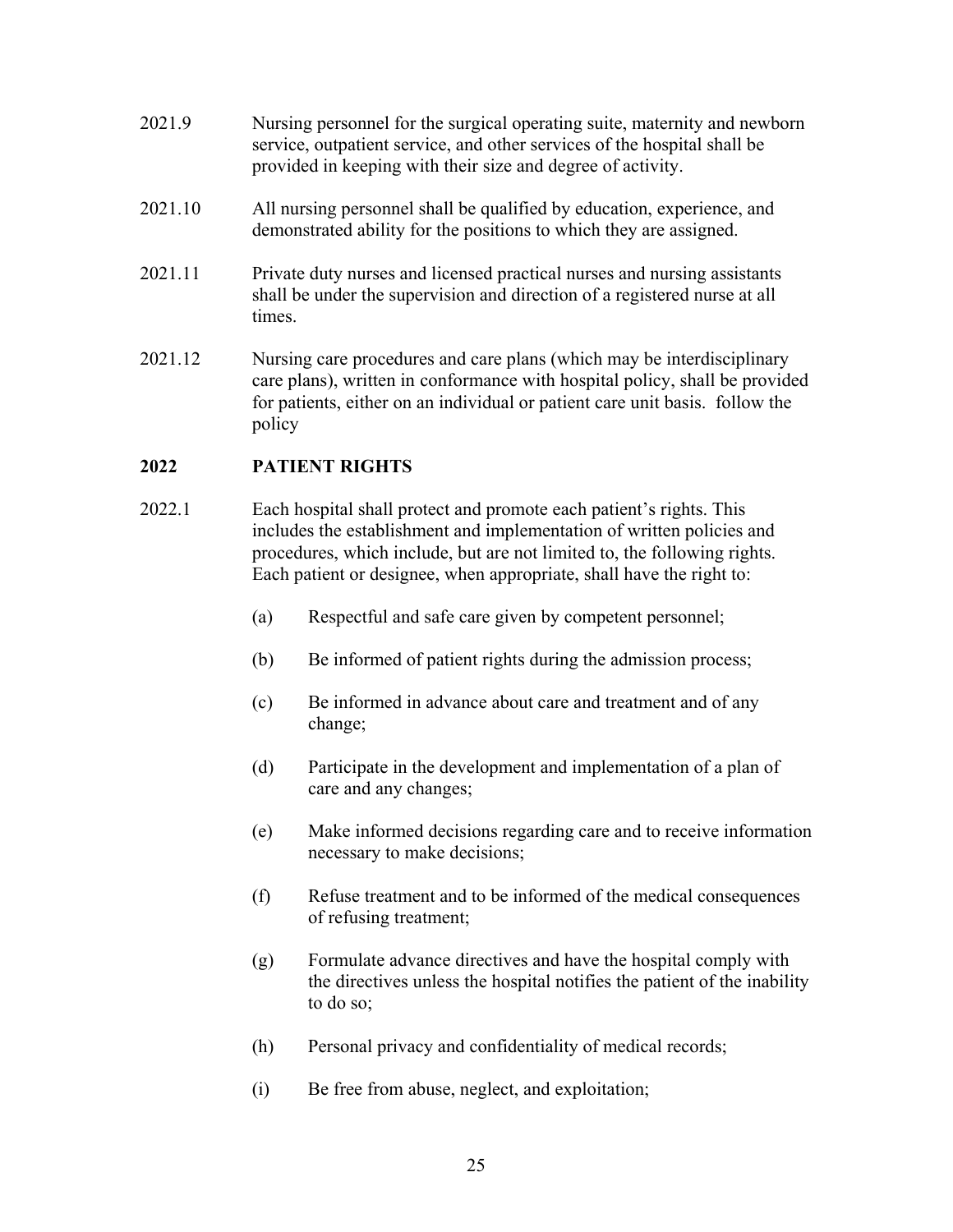- (j) Access information contained in his/her medical record within a reasonable time frame when requested, subject to limited circumstances where the attending physician determines it would be harmful to disclose the information to the patient for therapeutic reasons;
- (k) Be free from chemical and physical restraints that are not medically necessary;
- (l) Receive hospital services without discrimination based upon race, color, religion, gender, national origin, or payer. Hospitals are not required to provide uncompensated or free care and treatment unless otherwise required by law; and
- (m) Voice complaints and file grievances without discrimination or reprisal and have those complaints and grievances addressed.
- 2022.2 Each hospital shall establish and implement a process to provide patients and/or their designee appropriate education to assist in understanding the identified condition and the necessary care and treatment.
- 2022.3 Each hospital shall document its assessment of each patient's ability to understand the scope and nature of the diagnosis and treatment needed.

# **2023 GRIEVANCES**

- 2023.1 Each hospital shall establish and implement a written process that promptly addresses grievances filed by patients or their representatives. The process includes, but is not limited to:
	- (a) A procedure for submission of grievances which is made available to patients or representatives;
	- (b) Time frames and procedures for review of grievances and provision of a response; and
	- (c) How information from grievances and responses are utilized to improve the quality of patient care and treatment.

# **2024 PATIENT CARE AND TREATMENT**

2024.1 Except in the case of emergency, no medication or treatment other than dental shall be given to any patient without an order of a physician or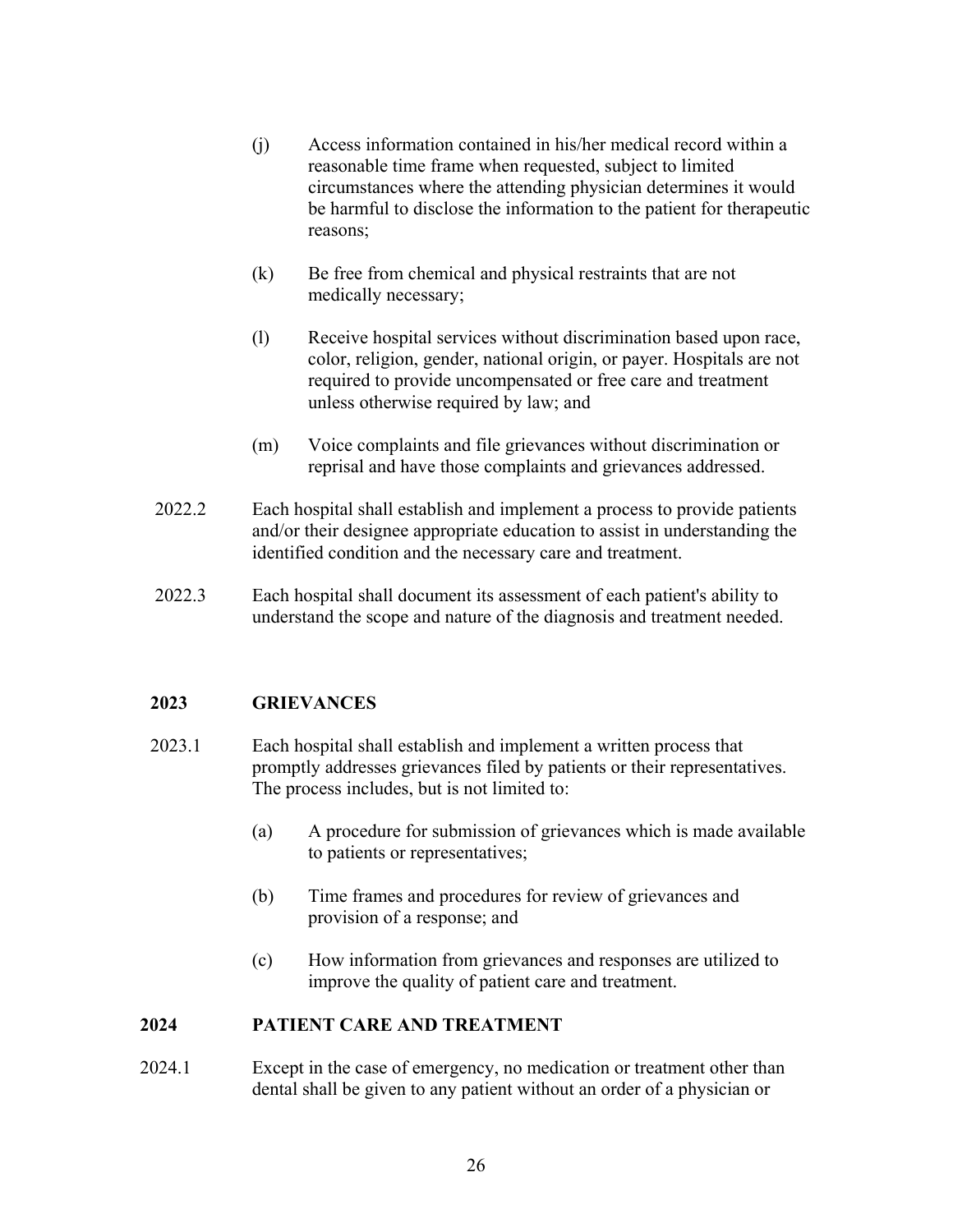other qualified health professional. A physician order shall include physician approved protocols.

- 2024.2 No dental medication or treatment shall be given to any patient without an order of a dentist, physician, or other qualified health professional, except in an emergency.
- 2024.3 The physician's, dentist's, or other qualified health professional's order shall be recorded at the time it is made and shall be signed by the physician, dentist, or other qualified health professional as soon as practicable.
- 2024.4 Each hospital shall provide the necessary care and treatment to meet the needs of patients. Care and treatment provided shall meet prevailing professional standards and scope of practice requirements. Each hospital shall establish and implement written policies and procedures that encompass care and treatment provided to patients.
- 2024.5 A plan of care shall be established, implemented and kept current to meet the identified needs for each inpatient. The plan of care shall be interdisciplinary when appropriate to meet individual needs of patients.
- 2024.6 When the hospital is responsible for the administration of medication, medication shall be administered by a qualified health professional for whom medication administration is included within the scope of practice. The hospital shall ensure that medication is properly administered in accordance with prevailing professional standards.
- 2024.7 The hospital shall allow patients to self-administer medications, with or without supervision, when assessment determines that self-medication is appropriate and that the patient is capable of doing so.

# **2025 ERRORS IN PROVISION AND ADMINISTRATION OF MEDICATIONS**

- 2025.1 Each hospital shall establish and implement policies and procedures for reporting any errors in administration or provision of prescribed medications. Errors shall be reported to the prescriber in a timely manner upon discovery and a written report of the error prepared.
- 2025.2 Documentation of medication errors shall be maintained by each hospital and made available for review by the Department.
- 2025.3 Each hospital shall establish and implement policies and procedures for reporting any adverse reaction to a medication in a timely manner upon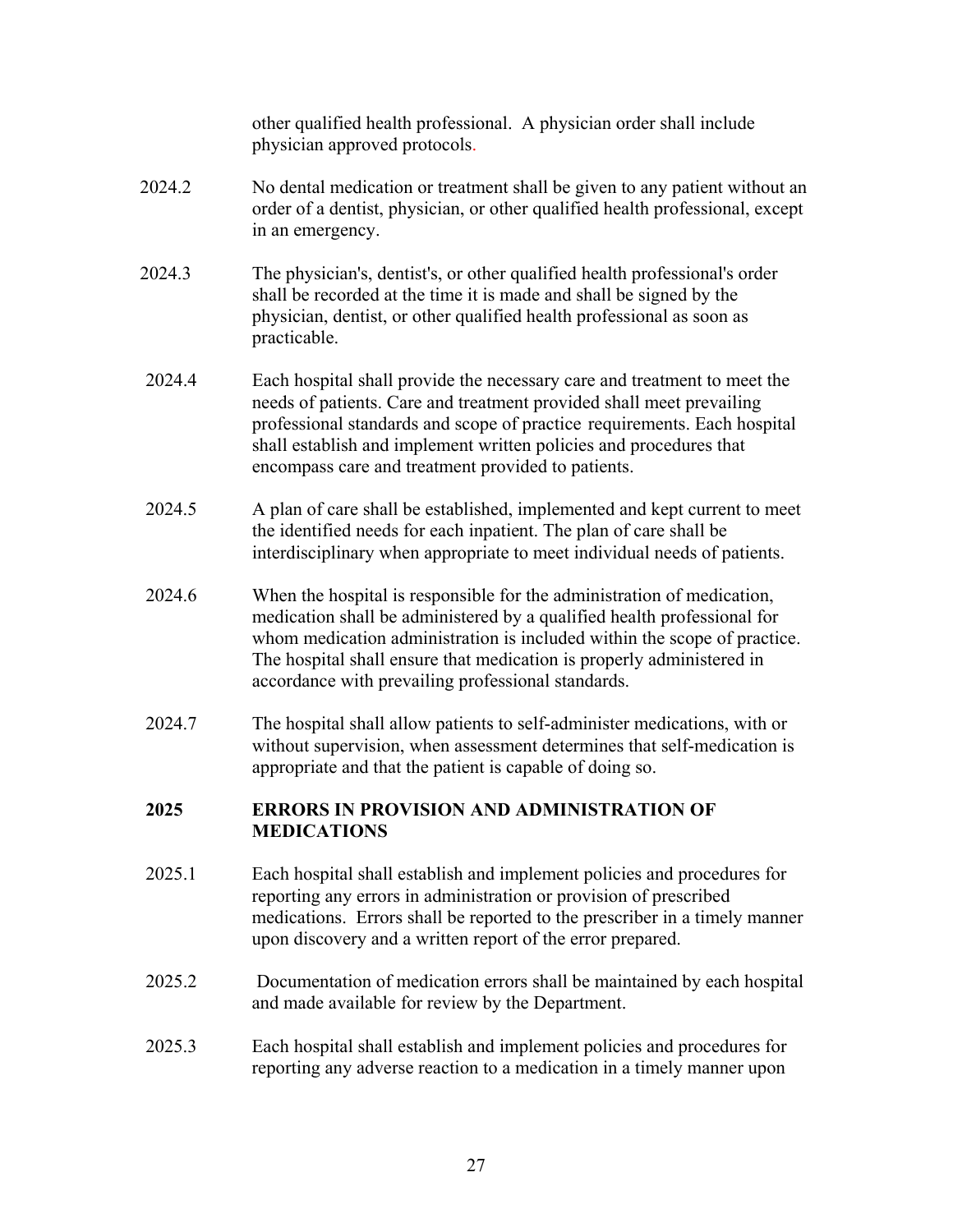discovery to the prescriber and for documenting the event in the patient's medical record.

- 2025.4 Each hospital shall establish and implement procedures on the handling of drugs to ensure that patients receive medications as prescribed by a medical practitioner. At a minimum, the following shall be evident:
	- (a) An accounting during each shift at each nursing unit of all controlled substances that have been dispensed as multiple-dose floor stock and individual patient prescriptions; and
	- (b) Authorized personnel designated by hospital policy in accordance with applicable law are allowed access to medications, including controlled substances.
- 2025.5 Each hospital shall maintain records in sufficient detail to assure that patients receive the medications prescribed by a medical practitioner and maintain records to protect medications against theft and loss.
- 2025.6 Each hospital shall develop and maintain for each inpatient an individual medication administration record that includes, but is not limited to:
	- (a) The identification of the patient;
	- (b) The name of the medication given;
	- (c) The date, time, dosage, method of administration or provision for each medication;
	- (d) Identification of the person who administered or provided the medication and any refusal by the patient; and
	- (e) The patient's medication allergies and sensitivities.

# **2026 SEPARATE PATIENT CARE**

- 2026.1 Each hospital regularly providing care for obstetric conditions, pediatric conditions, and psychiatric conditions shall have one (1) or morephysically and functionally separate care units for each category of conditions for which care is regularly provided.
- 2026.2A newborn infant shall not be placed in the same room with any child or any adult except in a maternity nursing unit with mothers for whom there is no apparent danger of transmitting a communicable disease.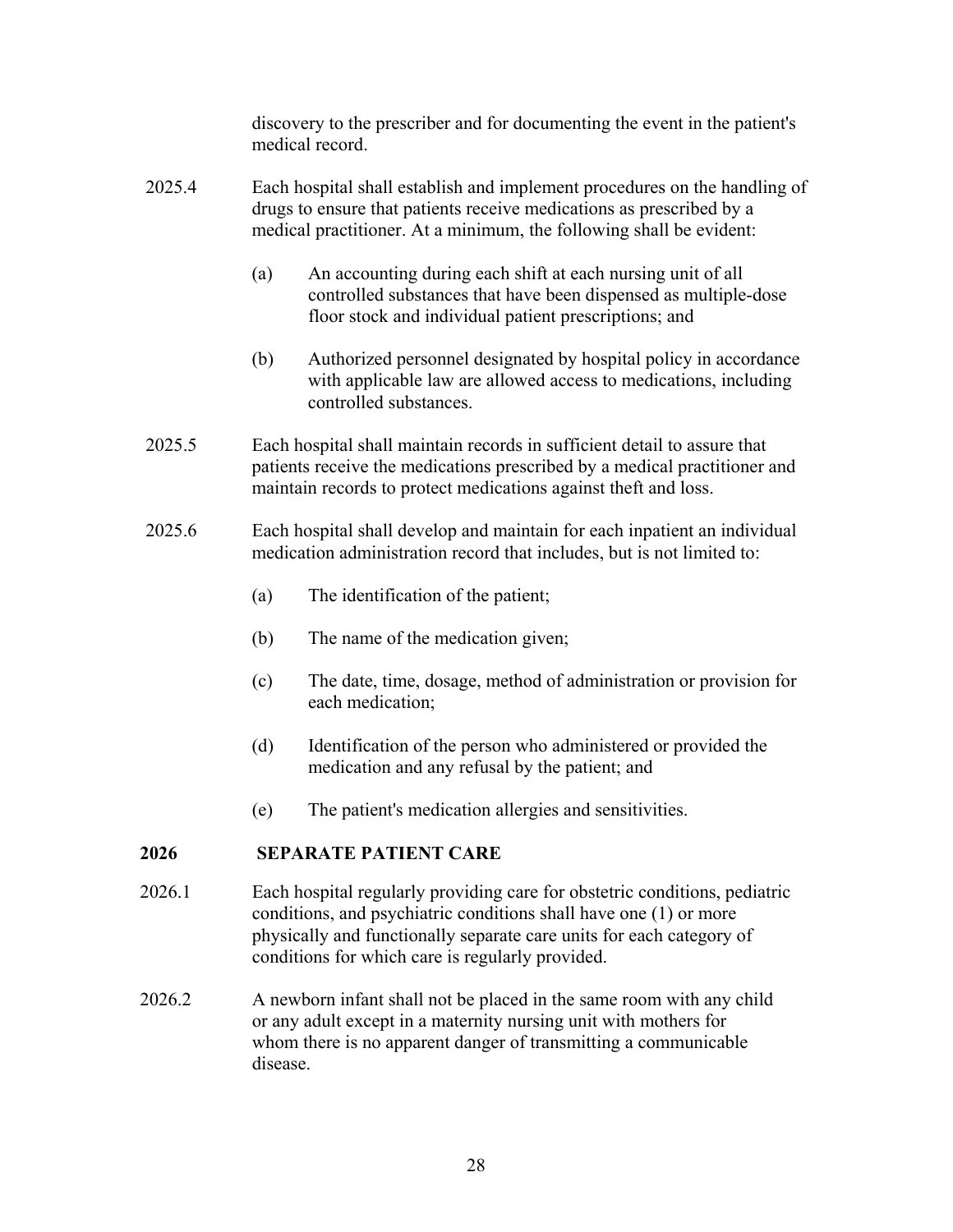- 2026.3 Infants and children shall not be placed in patient rooms with adult patients other than with parents or legal guardians.
- 2026.4 Patients with suspected or diagnosed contagious conditions shall be isolated from those not having the suspected or diagnosed condition except in an emergency and on a temporary basis.
- 2026.5 The maternity and newborn care unit shall be separate from other patient care units and shall be used only for the care of maternity patients and newborn infants; provided, that when there are no other beds available, noninfectious gynecological patients may be cared for on a temporary basis in a maternity and newborn patient care unit.

# **2027 RESTRAINT OR SECLUSION OF PATIENTS**

- 2027.1 Every general hospital, special hospital for adults with one hundred (100) or more beds, and every special hospital that maintains a psychiatric service for adults shall provide one (1) or more security rooms.
- 2027.2 All other special hospitals shall maintain a seclusion room and provide an attendant to be with the patient constantly where needed prior to removal to a psychiatric service.
- 2027.3 No patient shall be placed in mechanical restraint or other seclusion, unless ordered by a physician or other qualified health professional, and unless a nurse or attendant is continuously on duty in charge of and responsible for the patient.
- 2027.4 No restraint shall be applied unless it is designed and applied so that the person responsible can readily remove the restraints in case of an emergency.

# **2028 PATIENT NUTRITION**

- 2028.1 Each hospital shall provide for the daily nutritional needs of all patients, including the provision of any diets ordered by a medical practitioner.
- 2028.2 A current diet manual acceptable to dietary, nursing and medical staff shall be maintained and available for reference.
- 2028.3 Education on matters of diet and nutrition shall be available to patients when appropriate.
- 2028.4 Assessments of the nutritional status of patients shall be conducted by an appropriate professional licensed to conduct nutritional assessments in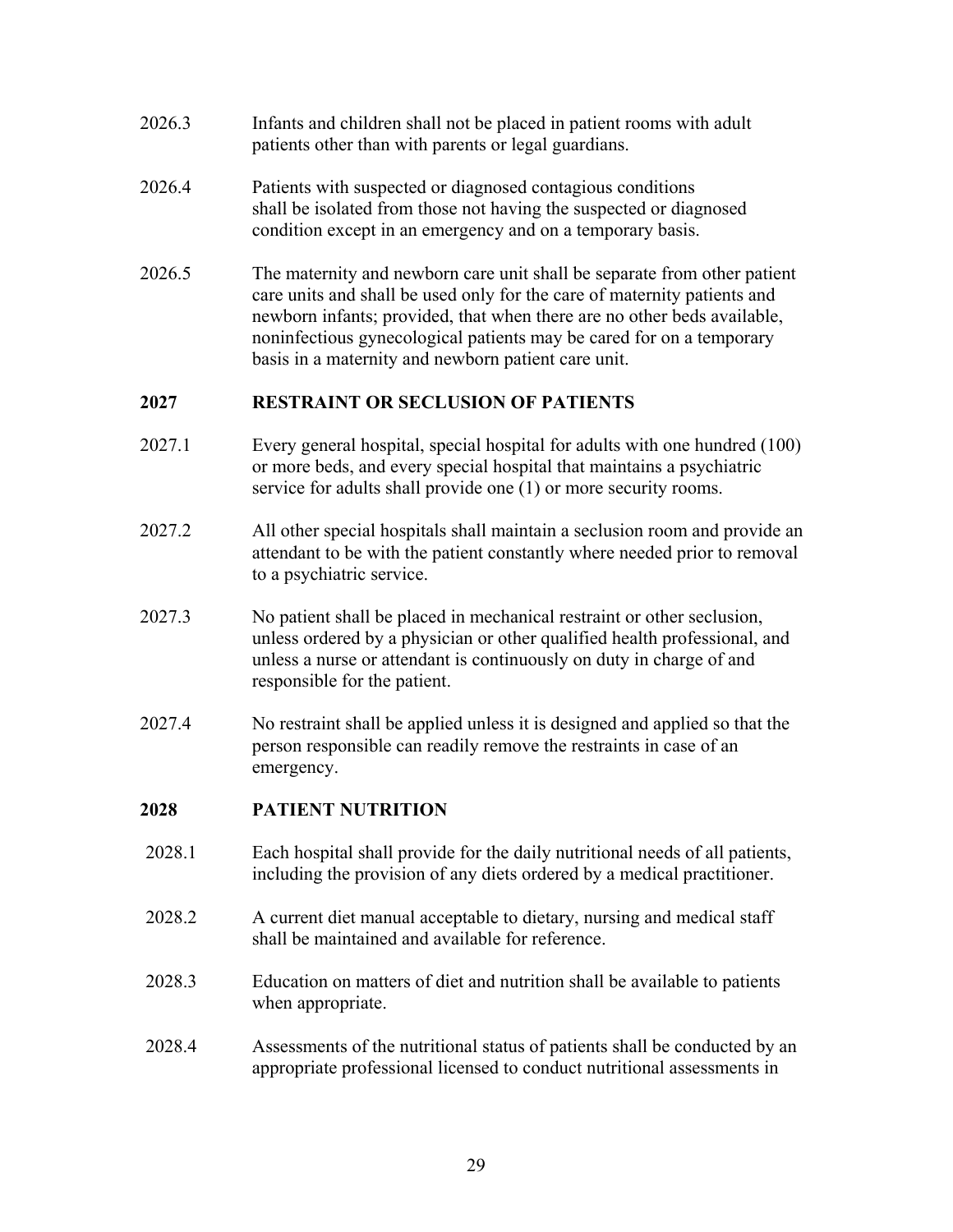accordance with the District of Columbia Health Occupations Revision Act of 1985, D.C. Law 6-99.

2028.5 Each hospital shall document on-going nutritional assessments for patients who require and receive supplemental nutrition. Nutritional assessments shall include weighing, laboratory testing and other appropriate indicators.

#### **2029 DISCHARGE PLANNING**

- 2029.1 Each hospital shall provide discharge planning to patients. The discharge planning program includes, but is not limited to:
	- (a) A system for timely evaluation of any discharge planning needs of patients;
	- (b) Identification of staff responsible for the program;
	- (c) Development of a discharge plan, including medication review, with the patient or representative when need is identified;
	- (d) Medication review with the patient or representative;
	- (e) Maintenance of a complete and accurate list of community-based services, resources and facilities to which patients can be referred; and
	- (f) Arrangement for the initial implementation of a discharge plan including transfer of necessary medical information.

#### **2030 RECORD KEEPING REQUIREMENTS.**

- 2030.1 Each hospital shall maintain records and reports in a manner to ensure accuracy and easy retrieval.
- 2030.2 A medical record shall be maintained for every patient, including newborn infants, admitted for care in the hospital or treated in the emergency or outpatient service. Medical records may be created and maintained in written or electronic form, or a combination of both, provided that a complete record is accessible at all times. Medical records shall contain sufficient information to clearly identify the patient, to justify the diagnosis and treatment and to document the results accurately.
- 2030.3 Each medical record shall contain, when applicable, the following information:
	- (a) Identification data;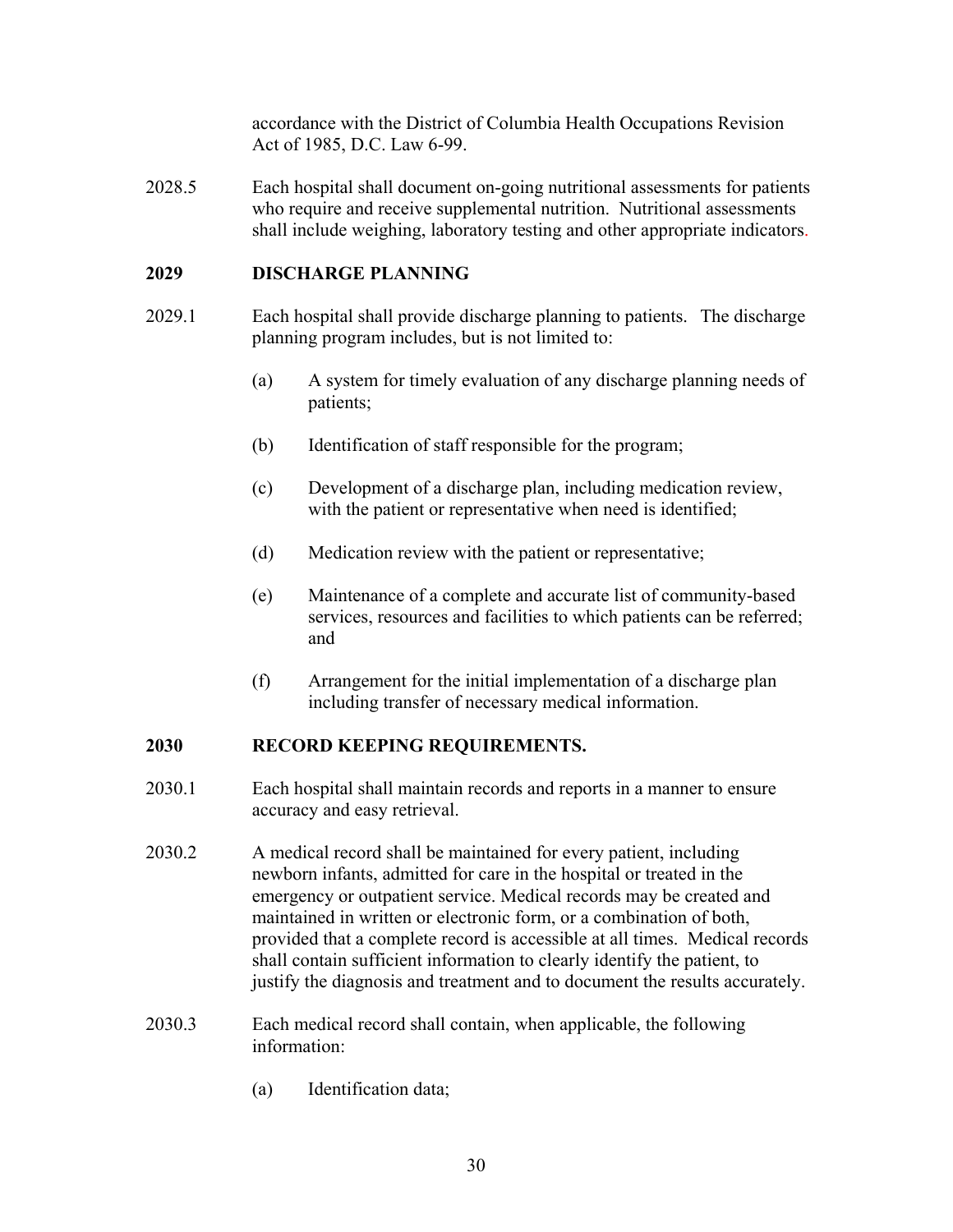- (b) Chief complaint;
- (c) Present illness;
- (d) History and physical examination;
- (e) Admitting diagnosis;
- (f) All pathology/laboratory and radiology reports;
- (g) Properly executed informed consent forms;
- (h) Consultation reports;
- (i) Medical practitioner orders;
- (j) Documentation of all care and treatment, medical and surgical;
- (k) Tissue report;
- (l) Progress notes of all disciplines;
- (m) Discharge summary and final diagnosis;
- (n) Autopsy findings; and
- (o) Advanced directives, if available.
- 2030.4 Medical records shall contain entries which are dated, legible and indelibly verified. The author of each entry shall be identified and authentic. Authentication shall include signature, written initials, or computer entry.
- 2030.5 Telephone or verbal orders of authorized individuals are accepted and transcribed by qualified personnel who are identified by title or category in the medical staff bylaws or rules and regulations. Telephone or verbal orders shall be authenticated as soon as is practical by the medical practitioner who is responsible for ordering, providing or evaluating the service furnished.
- 2030.6 The hospital shall monitor and require medical records be completed within thirty (30) days of discharge of the patient.
- 2030.7 The medical record of each patient shall be maintained and preserved, in original, microfilm, electronic or other similar form, for a period of at least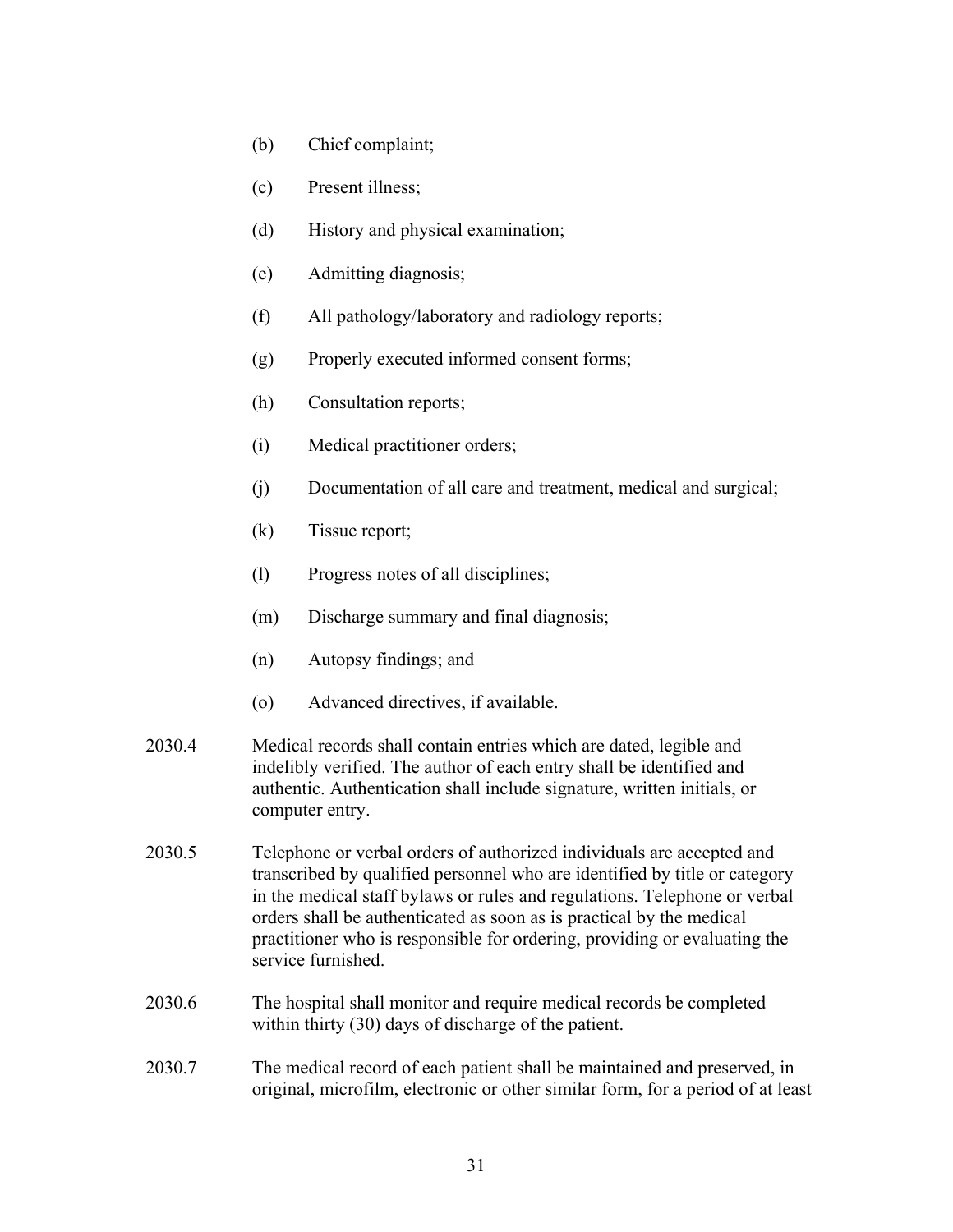ten (10) years following discharge or in the case of minors, the records shall be kept until three years after the age of majority has been attained. In cases in which a hospital ceases operation, all medical records of patients shall be transferred as directed by the patient or authorized representative to the hospital or other health care facility or health care service to which the patient is transferred. All other medical records that have not reached the required time for destruction shall be stored to assure confidentiality and the Department shall be notified of the address where stored.

- 2030.8 Medical records shall be kept confidential, available only for use by authorized persons or as otherwise permitted by law. Records shall be available for examination by authorized representatives of the Department.
- 2030.9 Patient information and/or records will be released only with consent of the patient or designee or as permitted by law. When a patient is transferred to another health care facility or service, appropriate information for continuity of care shall be sent to the receiving health care facility or service.
- 2030.10 In addition to patient medical records, each hospital shall maintain, when applicable, the following:
	- (a) A permanent patient index that includes, but is not limited to:
		- (1) Name and identification numbers of each patient;
		- (2) Dates of admission and discharge;
		- (3) Name of admitting physician; and
		- (4) Disposition or place to which patient was discharged/transferred.
	- (b) Administrative records and reports including governing authority and departmental meeting minutes, staff orientation and in-service records and staff schedules as worked for a minimum of three years, unless longer is required by law.
	- (c) Records of all reports made regarding abuse, neglect, misappropriation of property or exploitation.
- 2030.11 In order to ensure the patient's right of confidentiality, medical records are destroyed or disposed of by shredding, incineration, electronic deletion, or another equally effective protective measure.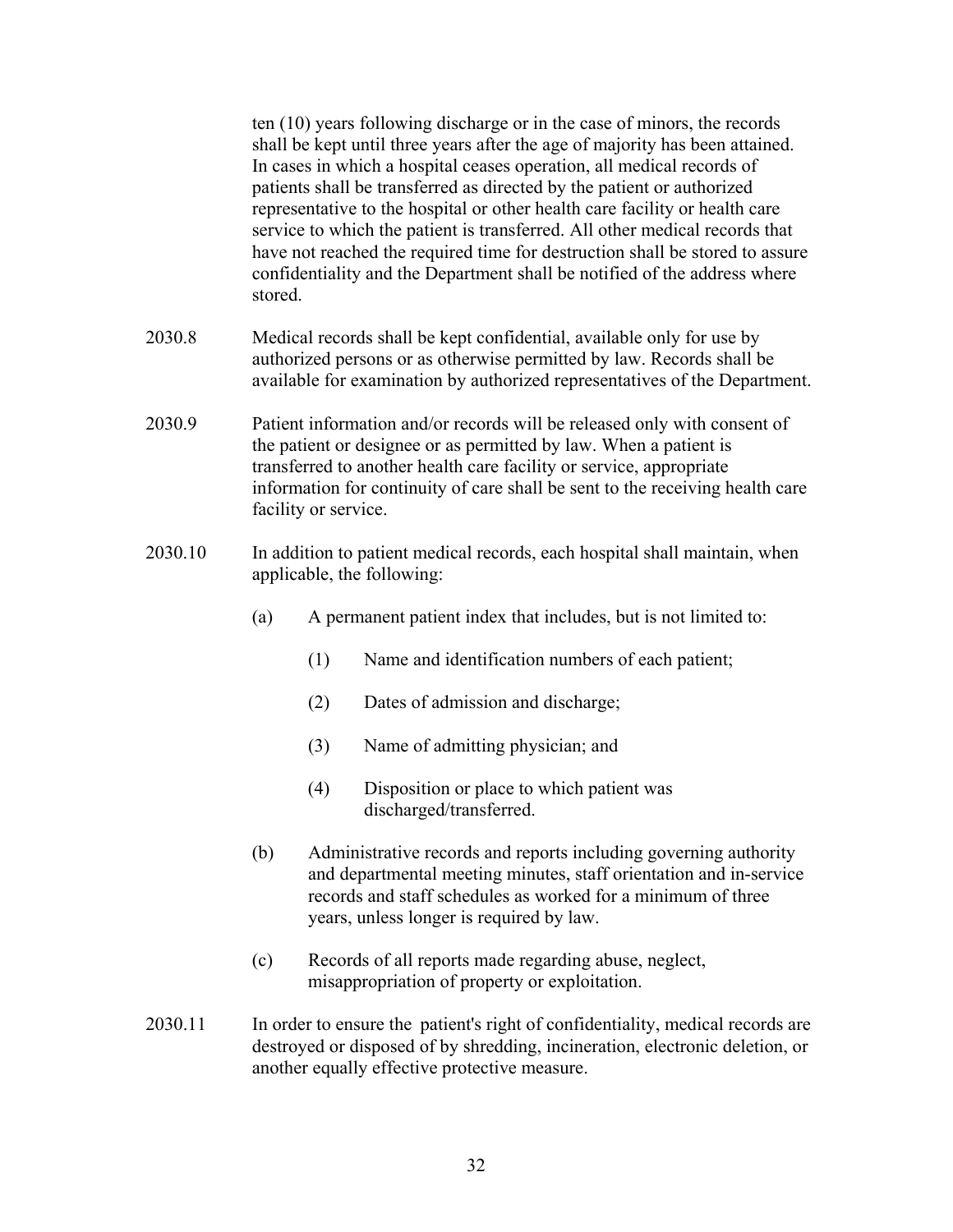#### **2031 PHYSICAL PLANT STANDARDS**

- 2031.1 All hospitals shall be designed, constructed and maintained in a manner that is safe, clean, and functional for the type of care and treatment to be provided. The physical plant standards for facilities, which include support services, care and treatment areas, construction standards and building systems are set forth below.
- 2031.2 The hospital may share the following support service areas among detached structures, care and treatment areas, or with other licensed health care facilities.
	- (a) Dietary: If food preparation is provided on site, the hospital shall dedicate space and equipment for the preparation of meals. Food service physical environment and equipment shall comply with Title 25 of the District of Columbia Municipal Regulations (the Food Code) except when used only for training or activity purposes.
	- (b) Laundry: If the hospital provides laundry services, the services may be provided by contract or on-site by the hospital.
		- (1) Contract: If contractual services are used, the hospital shall have areas for soiled linen awaiting pickup and separate areas for storage and distribution of clean linen.
		- (2) On-site: If on-site services are provided, the hospital shall have areas dedicated to laundry.
			- (A) If personal laundry areas are provided, the areas shall be equipped with a washer and dryer for use by patients. In new construction, the hospital shall provide a conveniently located sink for soaking and hand-washing of laundry.
			- (B) Hospital laundry area for hospital processed bulk laundry shall be divided into separate soiled (sort and wash areas) and clean (drying, folding, and mending areas) rooms. In new facilities a separate soaking and hand-washing sink and housekeeping room shall be provided in the laundry area.
			- (C) Separate clean linen supply storage facilities shall be conveniently located in each care and treatment location.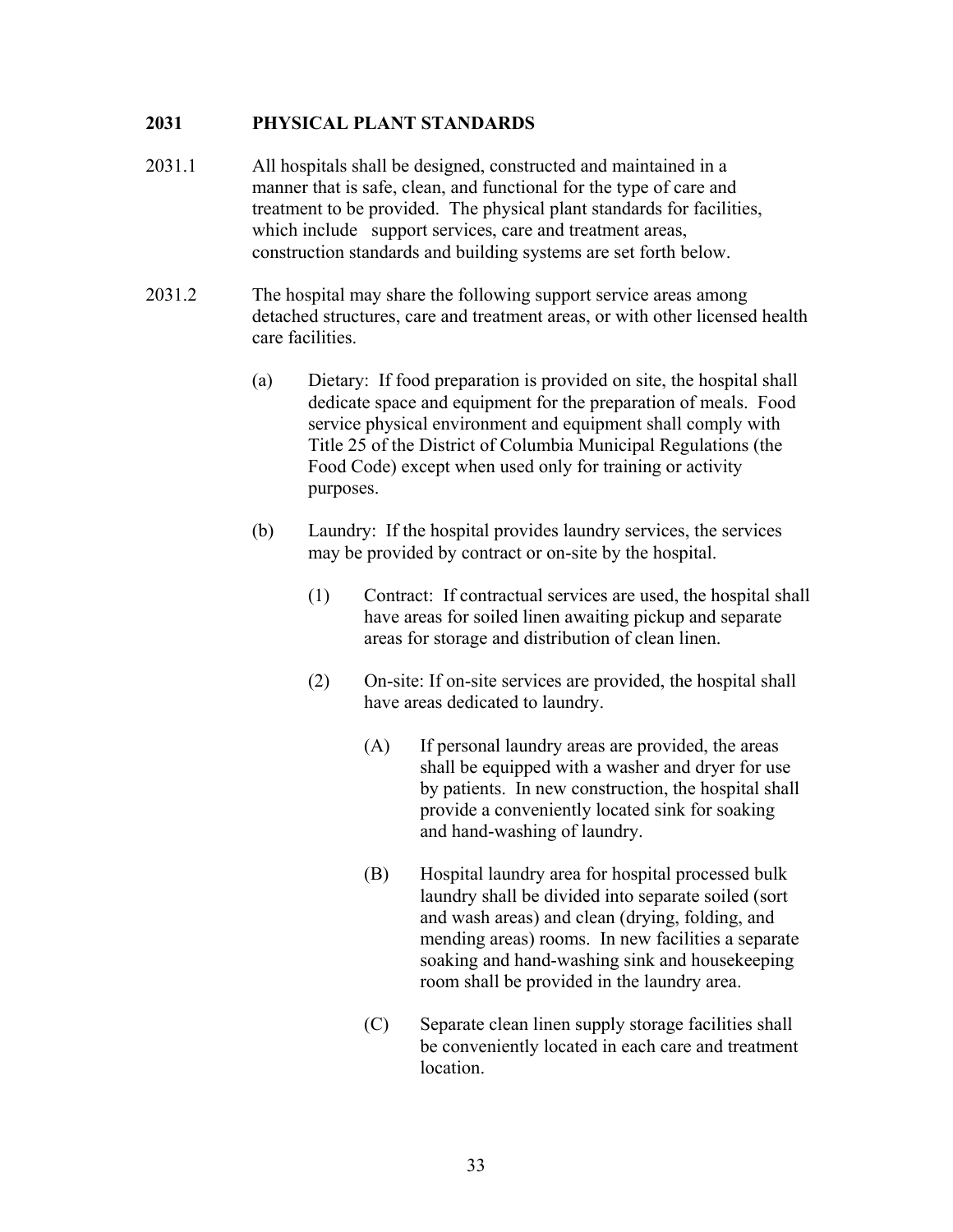- (c) Diagnostic: If the hospital provides radiology or laboratory services, the services shall comply with the following:
	- (i) Imaging rooms shall accommodate the operational and shielding requirements of the equipment installed and the condition of the patient and shall provide clear floor area adequate for the safety of staff and patients.
	- (ii) Laboratory areas shall provide for sample collection and protection, analyzing, testing and storage. The hospital shall handle all potentially contagious and hazardous samples in a manner as to minimize transmission of infectious diseases.
- (d) Waste processing: The hospital shall provide areas to collect, contain , process, and dispose of medical and general waste produced within the hospital in such a manner as to prevent the attraction of rodents, flies and all other insects and vermin, and to minimize the transmission of infectious diseases.

#### **2032 MEDICAL SERVICES**

- 2032.1 In the absence of applicable requirements in this chapter, the following services shall be operated in accordance with the indicated provisions of the Medicare/Medicaid participation requirements:
	- (a) Pharmaceutical services, Title 42 of the Code of Federal Regulations (hereinafter "CFR") § 482.25;
	- (b) Radiological services, 42 CFR § 482.26;
	- (c) Laboratory services, 42 CFR § 482.27;
	- (d) Infection control services , 42 CFR § 482.42;
	- (e) Surgical services, 42 CFR § 482.51;
	- (f) Anesthesia services, 42 CFR § 482.52;
	- (g) Outpatient services, 42 CFR § 482.54;
	- (h) Emergency services, 42 CFR § 482.55; and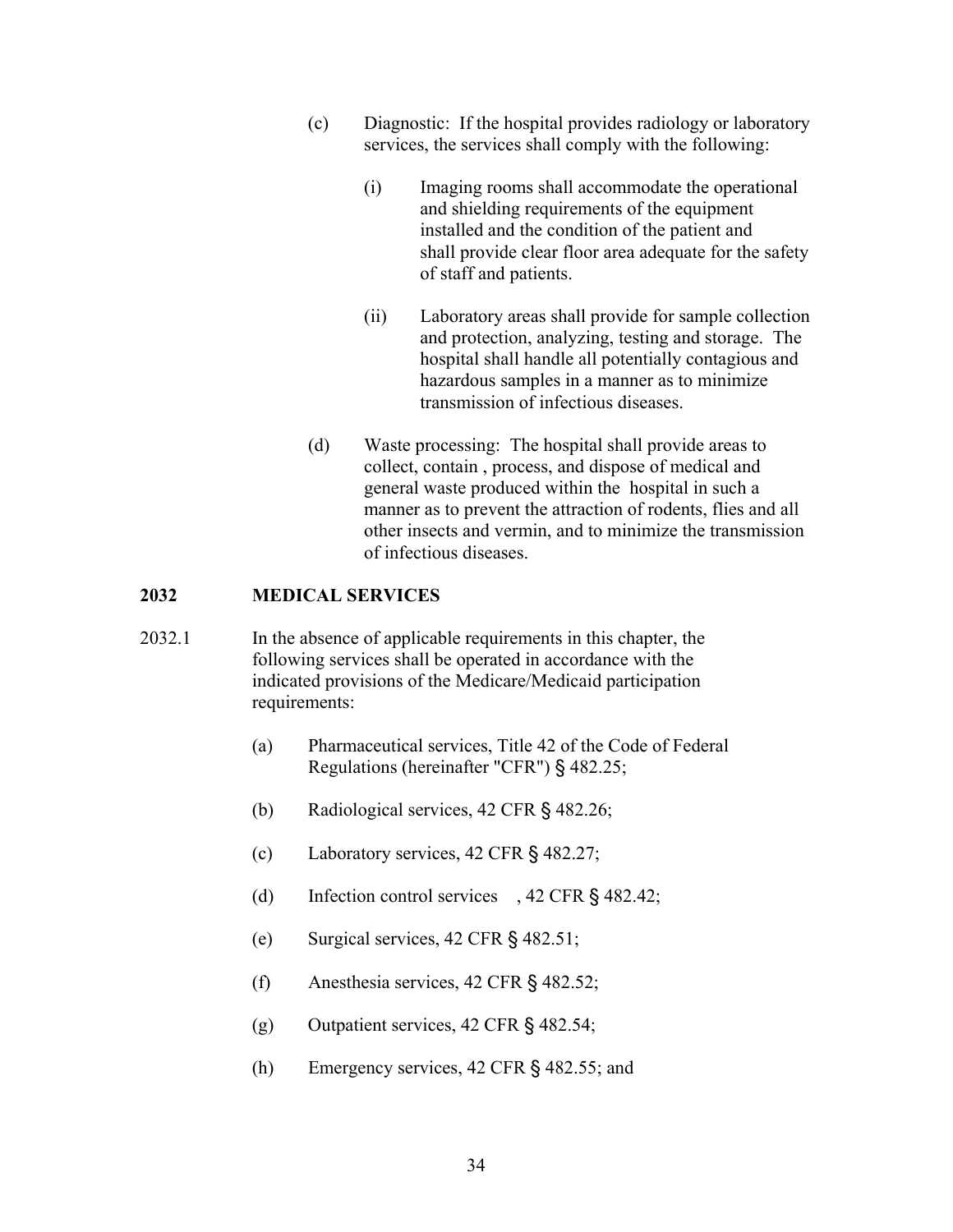(i) Rehabilitation services, 42 CFR § 482.56.

#### **2033 CARE AND TREATMENT AREAS**

- 2033.1 The hospital shall not share the following care and treatment areas among detached structures or with other facilities operated by another licensee:
	- (a) Staff Areas: Facilities that provide nursing services shall provide the following support areas for each distinct group of care and treatment patient rooms.
		- (1) Control Point: The hospital shall have an area or areas for charting, and patient records, and call and alarm annunciation systems.
		- (2) Medication Station: The hospital shall have a medication station for storage and distribution of drugs and routine medications. Distribution may be done from a medicine preparation room or unit, from a self-contained medicine dispensing unit, or by another system. If used, a medicine preparation room or unit shall be under visual control of nursing staff and shall contain a work counter, sink, refrigerator, and double-locked storage for controlled substances.
		- (3) Utility Areas: The hospital shall have a work area where clean materials are assembled. The work area shall contain a work counter, a hand-washing fixture, and storage facilities for clean and sterile supplies. If the area is used only for storage and holding as part of a system for distribution of clean and sterile supply materials, the work counter and hand-washing fixtures may be omitted. A hospital shall have separate work rooms or holding rooms for soiled materials. A work room for soiled materials shall contain a fixture for disposing wastes and a hand-washing sink.
	- (b) Equipment and Supplies: The hospital shall have services and space to distribute, maintain, clean and sanitize durable medical instruments, equipment, and supplies required for the care and treatment performed in the hospital.
		- (1) Durable Medical: The hospital shall ensure that the durable medical equipment is tested and calibrated in accordance with the manufacturer's recommendations.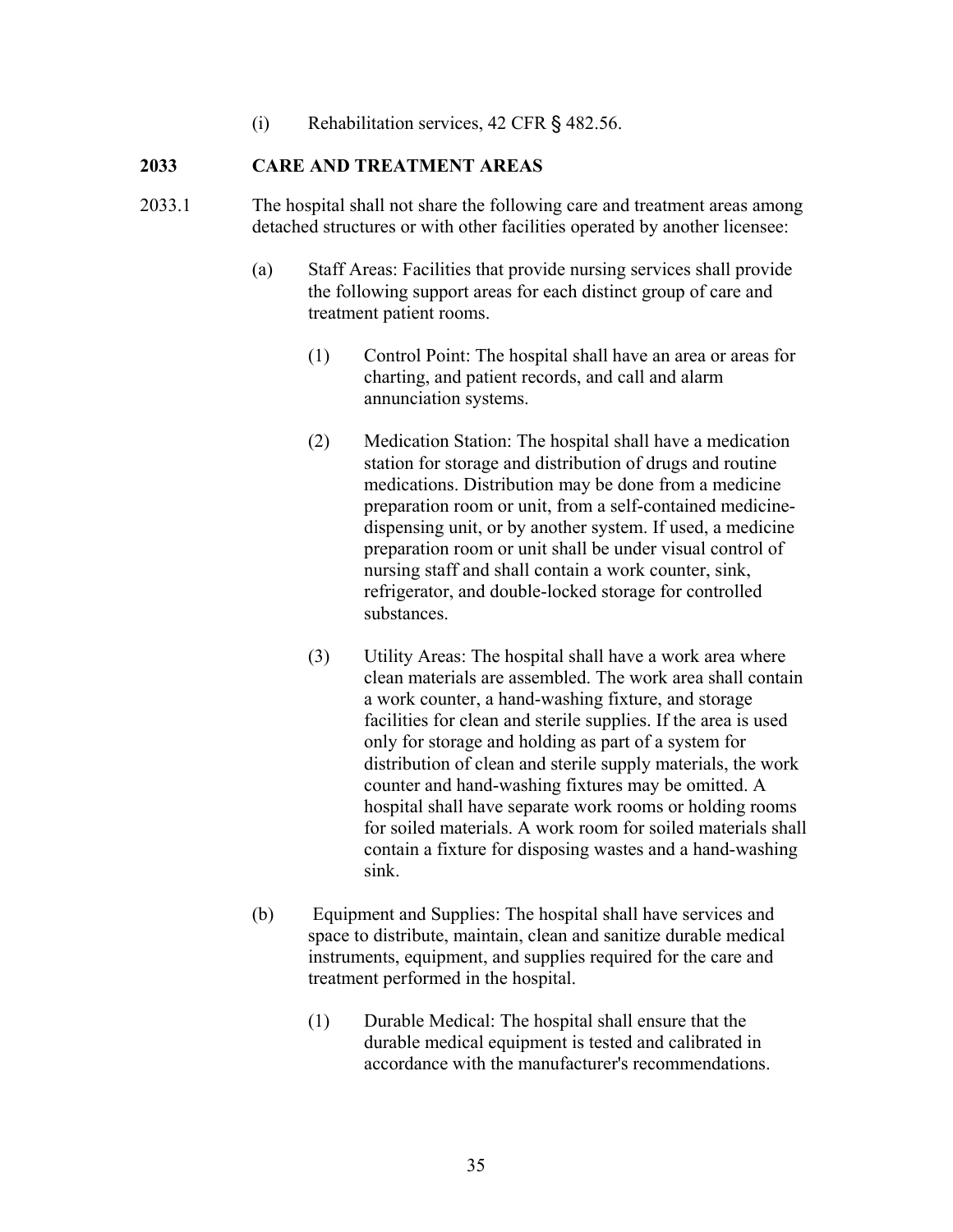- (2) Sterile Processing: The hospital shall have areas for decontamination and sterilizing of durable medical instruments and equipment.
	- (A) The hospital shall provide separate central sterile processing and waste processing areas.
	- (B) In new construction and where provided, central processing areas shall have separate soiled (sorting and decontamination) and clean (sterilizing and processing) rooms. The hospital shall have hand-washing sinks in both clean and soiled rooms.
	- (C) Equipment Storage: The hospital shall have space to store equipment, stretchers, wheelchairs, supplies, and linen out of the path of normal traffic.
- (c) Surgery: A hospital providing surgical services shall have at least one operating or procedure room and the following support areas. In new construction and hospitals with more than two operating rooms, the following support areas and central processing areas shall be located in restricted access areas:
	- (1) Preoperative Patient Area: Preoperative patient area(s) shall have sufficient space and equipment to accommodate both ambulatory and non-ambulatory patients. These areas shall be under the direct visual control of the nursing staff.
	- (2) Recovery Area: Recovery area(s) shall contain a medication station, hand-washing sink, charting area, provisions for bedpan cleaning; and equipment and supply storage space.
	- (3) Dressing Area: A hospital providing outpatient surgery shall have patient dressing and toilet rooms separate from staff gowning areas.
	- (4) Housekeeping Room: The hospital shall have soiled utility and housekeeping areas exclusively for the surgical suite.
- (d) Emergency Care: A hospital providing emergency services shall have at least one procedure or treatment room for emergency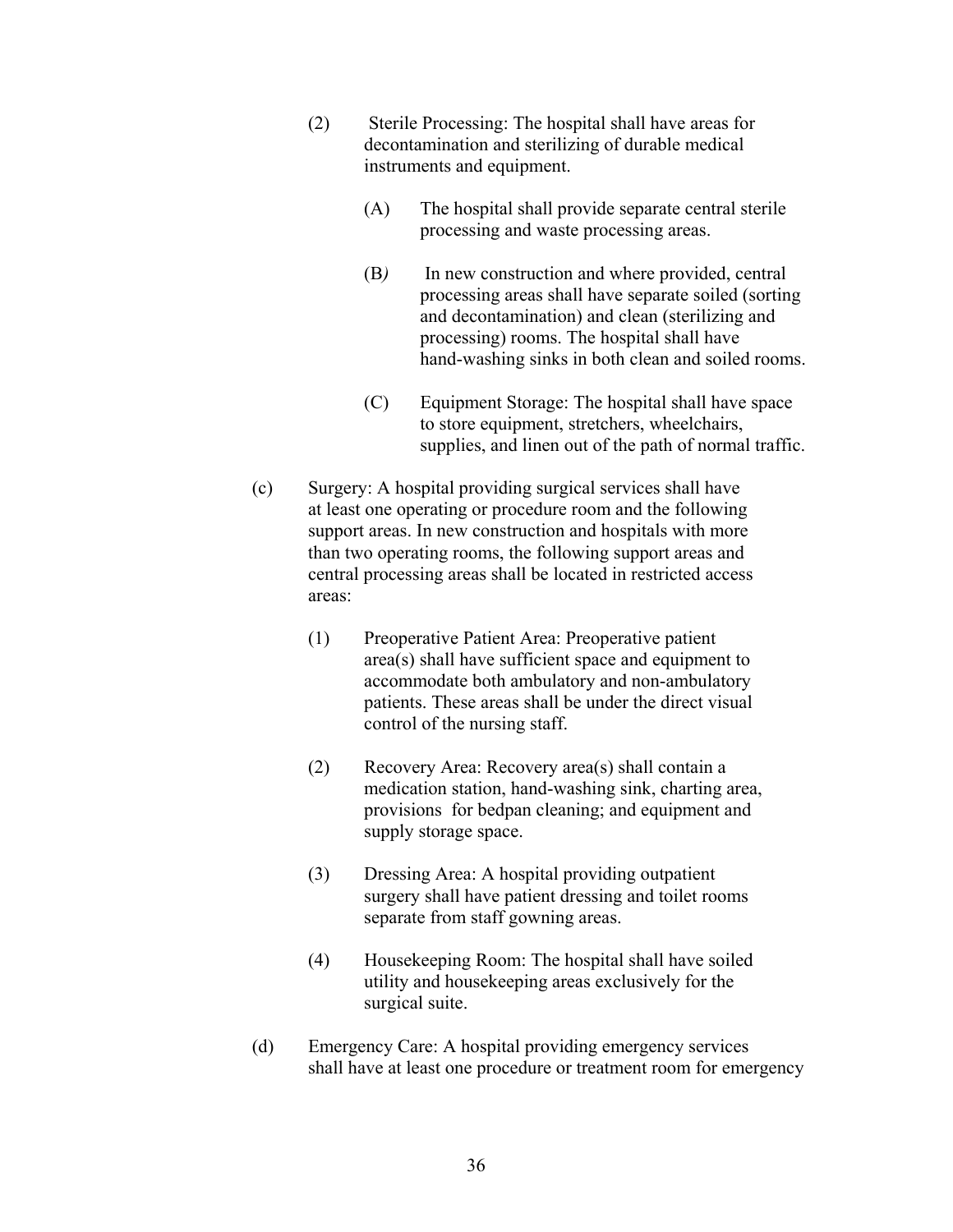services. To support the provision of emergency care, the hospital shall have the following:

- (1) Entrance: A well marked, illuminated covered entrance at grade level for emergency vehicle and pedestrian access;
- (2) Waiting Area: Patient and visitor waiting area(s) that are in direct observation of the reception, triage, or control station, with access to a public phone and drinking fountain;
- (3) Storage: Storage areas for general medical/surgical emergency supplies, medications and equipment under staff control and out of the path of normal traffic; and
- (4) Toilet Room: A patient toilet room with hand-washing sink convenient to the procedure or treatment room(s).
- (e) Rehabilitation: A hospital providing rehabilitation services in a distinct unit shall have at least one treatment room or cubicle, an area for specialized treatment and care, hand-washing sink(s), storage for equipment and supplies, call system, medication storage and distribution, and areas to allow for patient toileting, dressing, and consultation.
- (f) Obstetrics: A hospital providing obstetric services in a distinct unit shall have at least one patient room, nursery with work area, space and equipment to allow for care and treatment of both mother and infant, hand-washing sink, storage for equipment and supplies, call and alarm annunciation systems, medication storage and distribution, and convenient accommodations for patient toileting, dressing, and consultation.
- (g) Psychiatric or Mental Health: A hospital providing psychiatric or mental health services in a distinct unit shall provide space and equipment that allows for patient and staff safety. The hospital shall provide at least one observation room, separate quiet and noisy activity areas, dining areas, private and group areas for specialized treatment and care, a hand-washing sink, storage for equipment and supplies, security systems, and an area for medication storage and distribution. Patient toileting,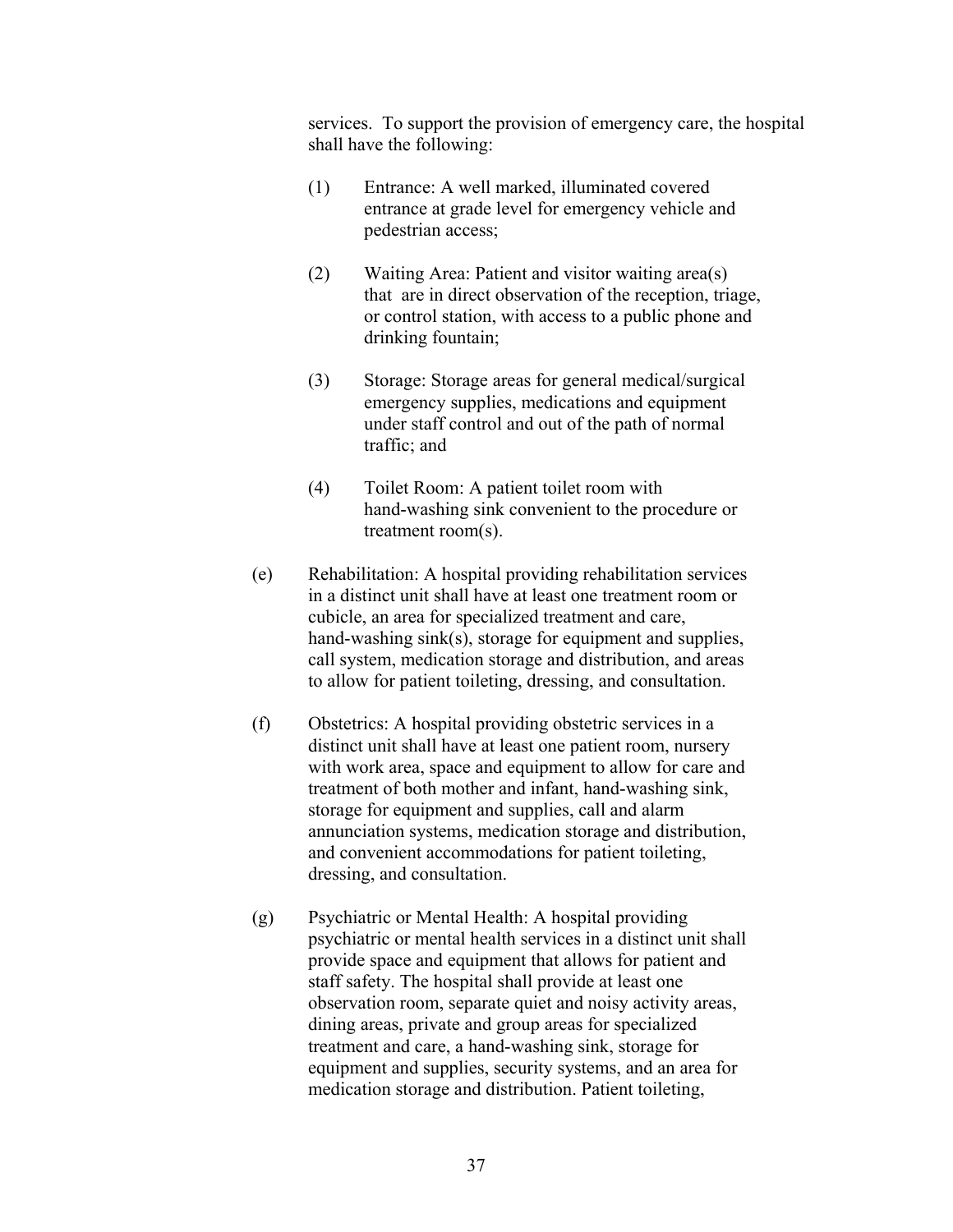dressing, holding, and consultation rooms shall have durable finishes. In rooms where care and treatment is provided to patients exhibiting violent, aggressive or suicidal behavior, the rooms shall have:

- (1) Tamper-resistant air distribution devices, lighting fixtures, sprinkler heads, and safety devices;
- (2) Ventilation, exhaust, heating and cooling components that are inaccessible to patients;
- (3) Bedroom, toilet, and bathing room doors that are not lockable or capable of being obstructed from within; and
- (4) Electrical outlets protected by ground fault interrupting devices.
- (h) In-patient Hospice Care: A hospital providing in-patient hospice services in a distinct unit shall have private patient bedrooms, over-night and dining accommodations for family members, private family visiting areas, areas that allow for toileting, bathing, dressing and hand-washing, storage for equipment and supplies, call system, medication storage and distribution.
	- (1) Alzheimer's, Dementia, and Related Conditions: A hospital providing in-patient services for Alzheimer's, dementia, and related conditions in a distinct unit shall have personalized patient bedrooms, activity areas, separate dining areas, features that support patient orientation to their surroundings, areas for specialized treatment and care, hand-washing sinks, secured storage for equipment and supplies, call and security systems, and an area for medication storage and distribution.
- (i) Outpatient Areas: Areas for the care and treatment of patients not residing in the hospital shall comply with the following:
	- (1) Areas shall not interfere with inpatients being served;
	- (2) Furniture and equipment shall meet care and treatment needs of outpatients;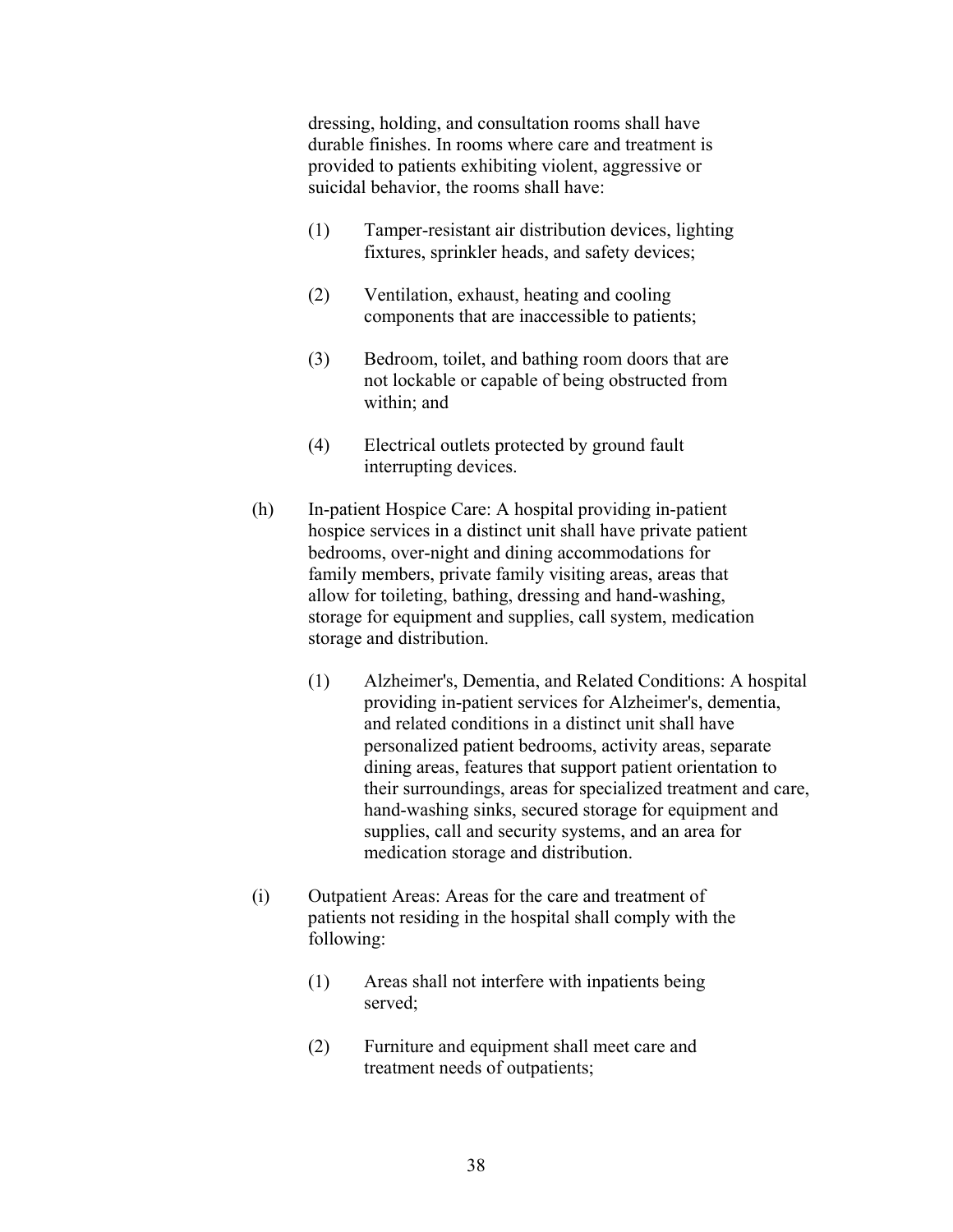- (3) Toilets, which are easily accessible from all program areas shall be provided; and
- (4) Sufficient inside and outside space to accommodate the full range of program activities and services shall be provided.

#### **2034 CONSTRUCTION STANDARDS**

- 2034.1 All hospitals shall be designed, constructed, and maintained in a manner that is safe, clean, and functional for the type of care and treatment to be provided. The standards for the facilities are set forth below.
- 2034.2 New construction shall comply with the following codes and guidelines to provide a safe and accessible environment that is conducive to the care and treatment to be provided:
	- (a) *The BOCA (Building Officials and Code Administrators) National Building Code*;
	- (b) *Life Safety Code (National Fire Protection Association 101*);
	- (c) *Health Care Facilities (National Fire Protection Association 99);*
	- (d) *Guidelines for Design and construction of Hospitals and Health Care Facilities*;
	- (e) *National Electrical Code*; and
	- (f) *Uniform Federal Accessibility Standards.*

#### **2035 ENVIRONMENT**

- 2035.1 All facilities shall comply with the following applicable codes and standards to provide a safe environment:
	- (a) *Life Safety Code (National Fire Protection Association 101*); and
	- (b) *The Food Code*, Title 25 of the District of Columbia Municipal Regulations
- 2035.2 Existing and new facilities shall comply with the physical plant standards contained in § 2031of this chapter. The hospital shall maintain all building materials and structural components so that total loads imposed do not stress materials and components more than one and one-half times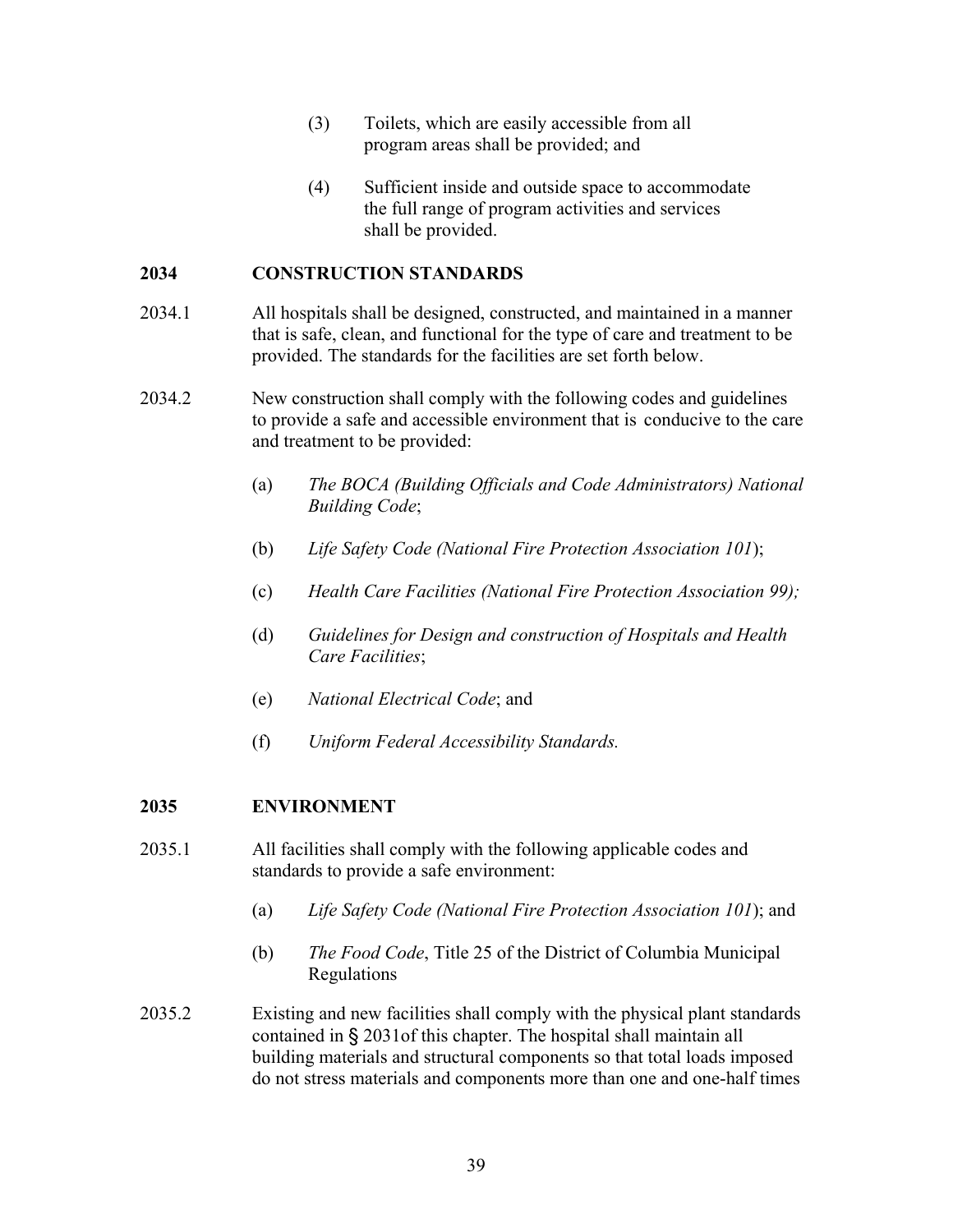the working stresses allowed in the building code for new buildings of similar structure, purpose, or location.

- 2035.3 Interpretations: All dimension, sizes, and quantities; noted herein will be determined by rounding fractions to the nearest whole number.
- 2035.4 Floor area is the space with ceilings at least seven feet in height and does not include areas such as enclosed storage, toilets, and bathing rooms, corridors and halls. The space beyond the first two feet of vestibules and alcoves less than five feet in width will not be included in the required floor area. In rooms with sloped ceilings, at least half of the ceiling shall be at least seven feet in height with areas less than five feet in height not included in the required floor area.
- 2035.5 Dining Areas: If provided, dining areas for patients shall have an outside wall with windows for natural light and ventilation. In addition:
	- (a) Dining areas shall be furnished with tables and chairs that accommodate or conform to patient needs.
	- (b) Dining areas shall have a floor area of fifteen (15) square feet per patient in existing facilities and twenty (20) square feet per patient in new construction.
	- (c) Dining areas shall allow for group dining at the same time in either separate dining areas or a single dining area, or dining in two (2) shifts, or dining during open dining hours.
	- (d) Dining areas shall not be used for sleeping, offices or corridors.
- 2035.6 Activity Areas: If provided, activity areas shall have space for patient socialization and leisure time activities. In addition:
	- (a) Activity areas shall have furnishings to accommodate group and individual activities.
	- (b) Activity areas shall have a floor area of at least fifteen (15) square feet per patient residing in bedrooms and may be combined with dining areas.
	- (c) Activity areas shall not be used for sleeping, offices, or as a corridor.
	- (d) The hospital shall make activity areas available to all patients.
- 2035.7 Bathing Rooms: A hospital shall provide a bathing room consisting of a tub and/or shower adjacent to each bedroom or provide a central bathing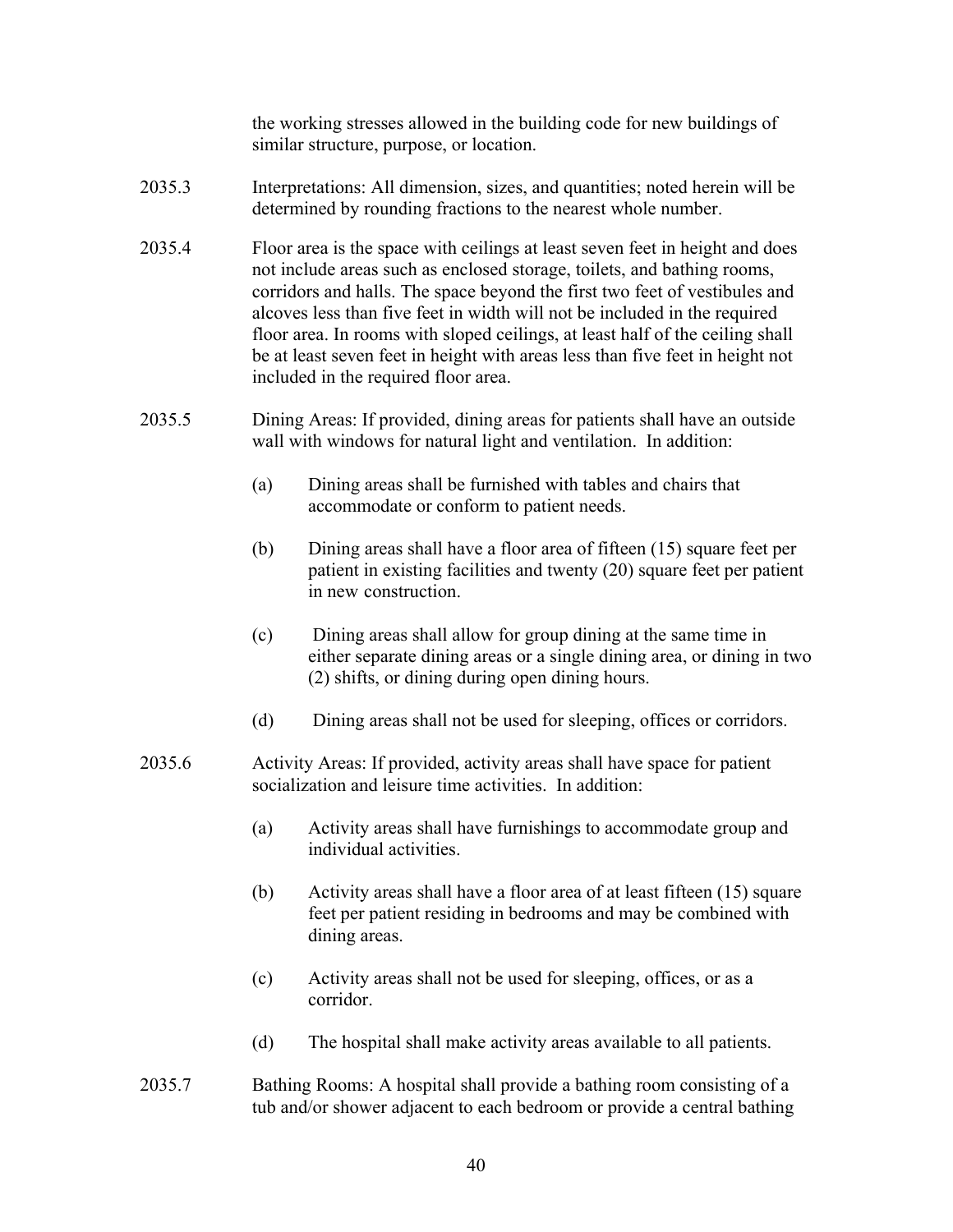room on each floor with patient rooms. Tubs and showers regardless of location shall be equipped with hand grips or other assistive devices as needed or desired by the bathing patient.

- (a) In new construction a central bathing room shall open off the corridor and contain a toilet and sink or have an adjoining toilet room, and not open directly in food preparation or dining area.
- (b) Bathing Fixtures: Existing and new facilities shall have at least one bathing fixture per twenty (20) licensed beds. New construction shall have at least one bathing fixture per twelve (12) licensed beds.
- 2035.8 Toilet Rooms: The hospital shall provide toilet rooms with hand-washing sinks for patient use.
	- (a) Existing facilities shall have a toilet and sink adjoining each bedroom or shared toilet rooms may provide one fixture per four licensed beds.
	- (b) New construction and new facilities shall have a toilet and sink fixture provided adjoining each patient room.
- 2035.9 Patient Rooms: The hospital shall provide patient rooms which allow for sleeping, afford privacy, provide access to furniture and belongings, and accommodate inpatient care and treatment.
- 2035.10 Patient Rooms:
	- (a) Shall not be located in any garage, storage area, shed or similar detached buildings;
	- (b) Shall not be accessed through a bathroom, food preparation area, laundry or another bedroom;
	- (c) Shall be located on an outside wall with a window with a minimum glass size of 8 square feet per patient. The window shall provide an unobstructed view of at least ten (10) feet;
	- (d) Shall contain at least twenty-five (25) cubic feet of storage volume per patient in dressers, closets or wardrobes; and
	- (e) If they have multiple beds, shall allow for an accessible arrangement of furniture, which provides a minimum of three (3) feet between beds.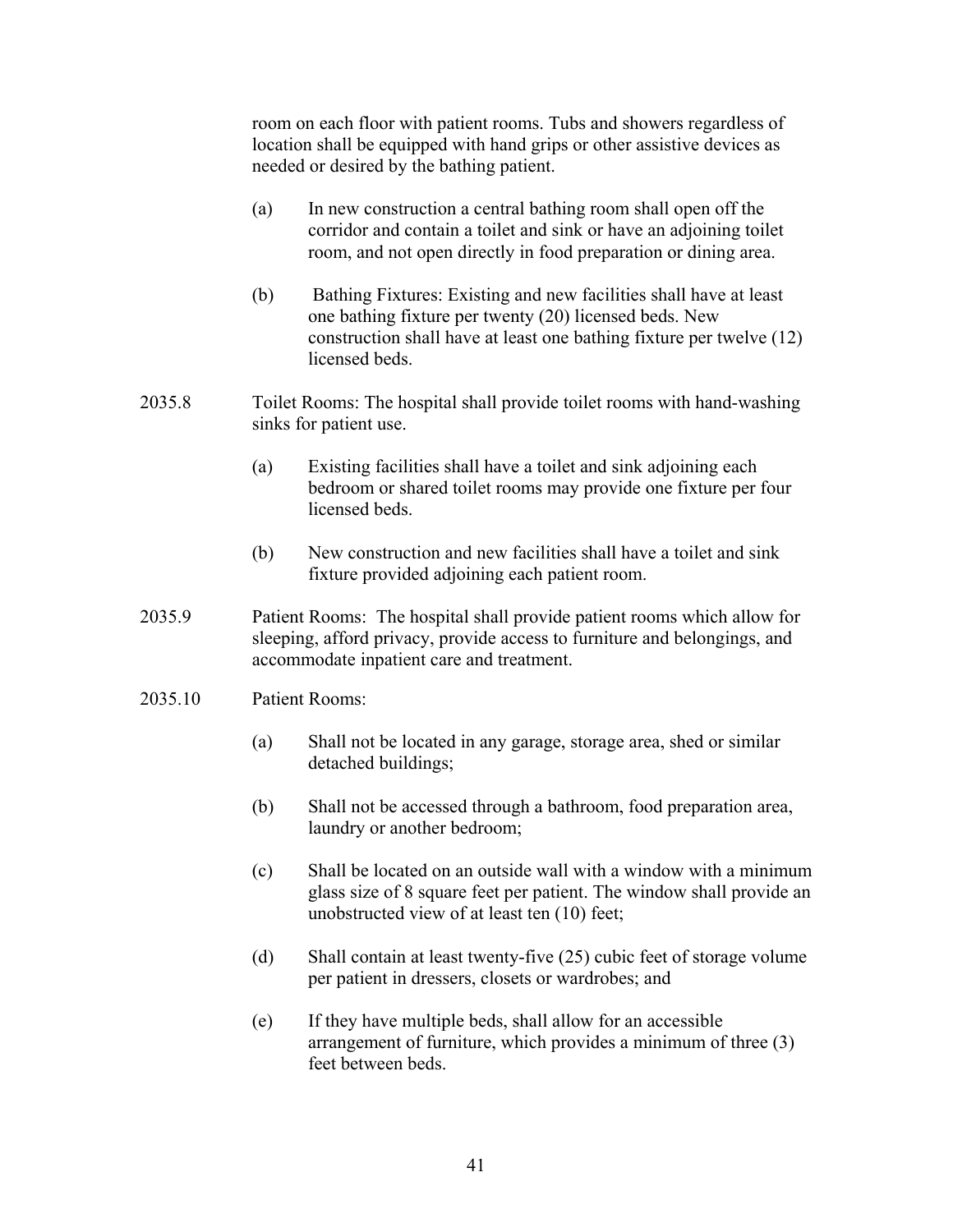- 2035.11 Existing or New Facility: Patient rooms in existing and new facilities shall have at least the following floor areas:
	- (a) Floor areas for single patient rooms shall be one hundred (100) square feet.
	- (b) Floor areas for multiple bed patient rooms shall be eighty (80) square feet per bed with maximum of four (4) beds.
- 2035.12 New Construction: Patient rooms in new construction shall have at least the following floor areas.
	- (a) Floor areas for single patient rooms shall be one hundred and twenty (120) square feet.
	- (b) Floor areas for multiple bed patient rooms shall be one hundred (100) square feet per bed with a maximum of two (2) beds.
- 2035.13 Isolation Rooms: The number and type of isolation rooms in a hospital shall be determined by the hospital and based upon an infection control risk assessment. In addition:
	- (a) Facilities shall make provisions for isolating patients with infectious diseases.
	- (b) A hospital shall have a minimum of one isolation room with an adjoining toilet room.
	- (c) In new construction, facilities shall equip isolation rooms with hand-washing and gown changing facilities at the entrance of the room.
- 2035.14 Observation Areas: If the hospital provides medical observation, extended recovery or behavior intervention methods, the hospital shall provide one or more appropriately equipped rooms for patients needing close supervision. Each room shall:
	- (a) Have appropriate temperature control, ventilation and lighting;
	- (b) Be void of unsafe wall or ceiling fixtures and sharp edges;
	- (c) Have a way to observe the patient, such as an observation window or if necessary, flat wall mirrors so that all areas of the room are observable by staff from outside of the room;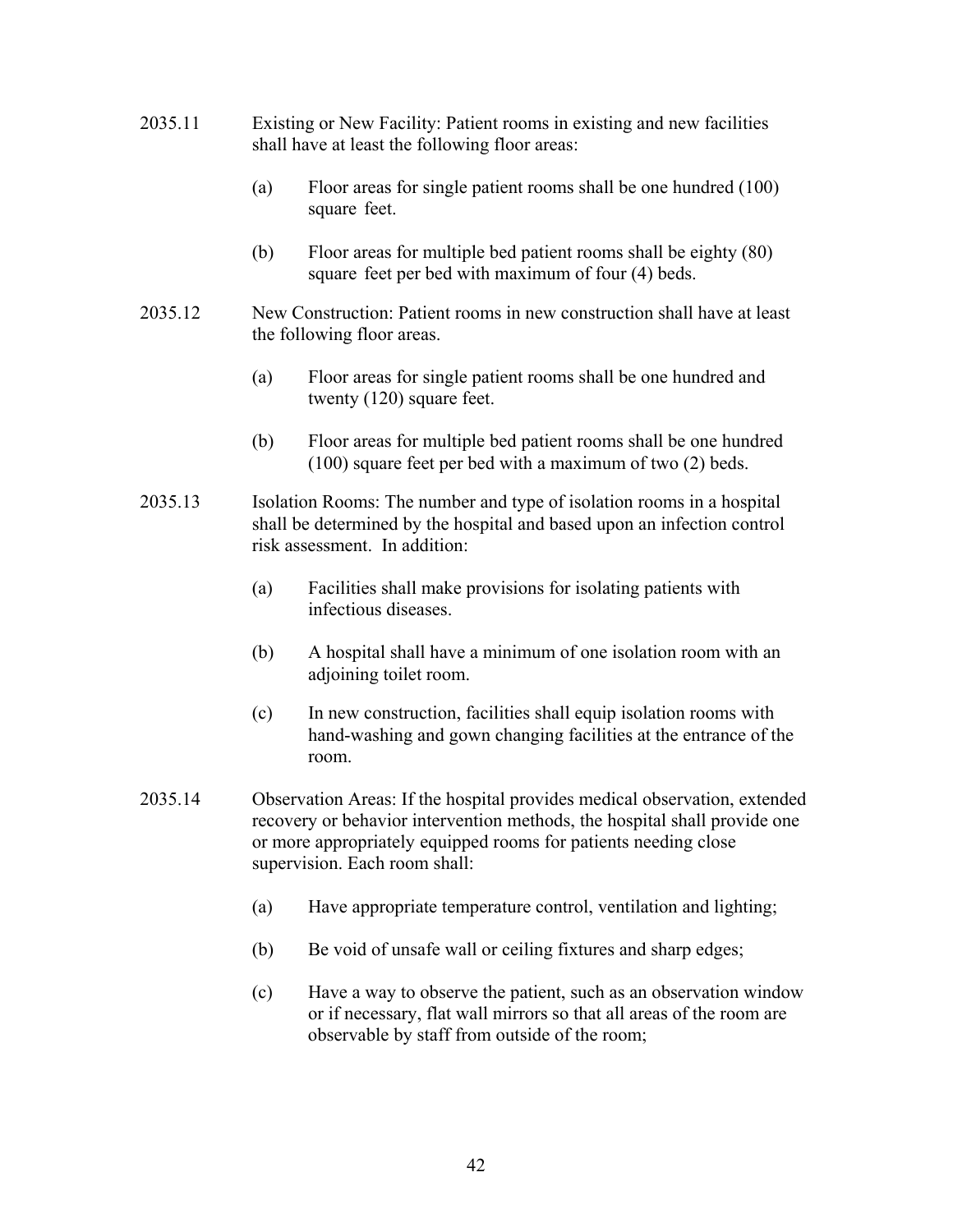- (d) Have a way to assure that the door cannot be held closed by the patient in the room which could deny staff immediate access to the room; and
- (e) Be equipped to minimize the potential of the patient's escape, injury, suicide or hiding of restricted substances.
- 2035.15 Critical Care Rooms: If monitored complex nursing care is provided, the hospital shall provide one or more rooms for patients needing the care. Each room shall be appropriately located and equipped to promote staff observation of patients. Rooms with a single occupant shall have a minimum floor area of no less than one hundred and thirty (130) square feet. Multiple bed locations shall contain at least one hundred and ten (110) square feet per bed with a minimum of four (4) feet between beds. The room shall include provision for life support, medical gas, sleeping, and convenient bathing and toileting facilities.
- 2035.16 Bassinets: Each bassinet shall have a minimum floor area of forty (40) square feet with at least three (3) feet between bassinets.
- 2035.17 Cubicles: Patient care and treatment cubicles shall have a minimum floor area of sixty (60) square feet with at least three (3) feet between bedsides and adjacent side walls.
- 2035.18 Examination Rooms: Each examination room shall have a minimum floor area of eighty (80) square feet and a minimum of three (3) feet clear dimension around three (3) sides of the examination table or chair.
- 2035.19 Treatment Rooms: Treatment room for procedures performed under topical, local, or regional anesthesia without pre-operative sedation shall have a minimum floor area of one hundred and twenty (120) square feet and a minimum of ten (10) feet clear dimension.
- 2035.20 Procedure Rooms: Procedure rooms for invasive and minor surgical procedures performed in conjunction with oral, parenteral, or intravenous sedation or under analgesic or dissociative drugs shall have a minimum floor area of two hundred (200) square feet and a minimum of fourteen (14) feet clear dimension.
- 2035.21 Operating Rooms: Operating rooms for major surgical procedures that require general or regional block anesthesia and support of vital bodily functions shall have a minimum floor area of three hundred (300) square feet and a minimum of sixteen (16) feet clear dimension.
- 2035.22 Corridors: The hospital corridors shall be wide enough to allow passage and be equipped as needed by the patient with safety and assistive devices to minimize injury. All stairways and ramps shall have handrails.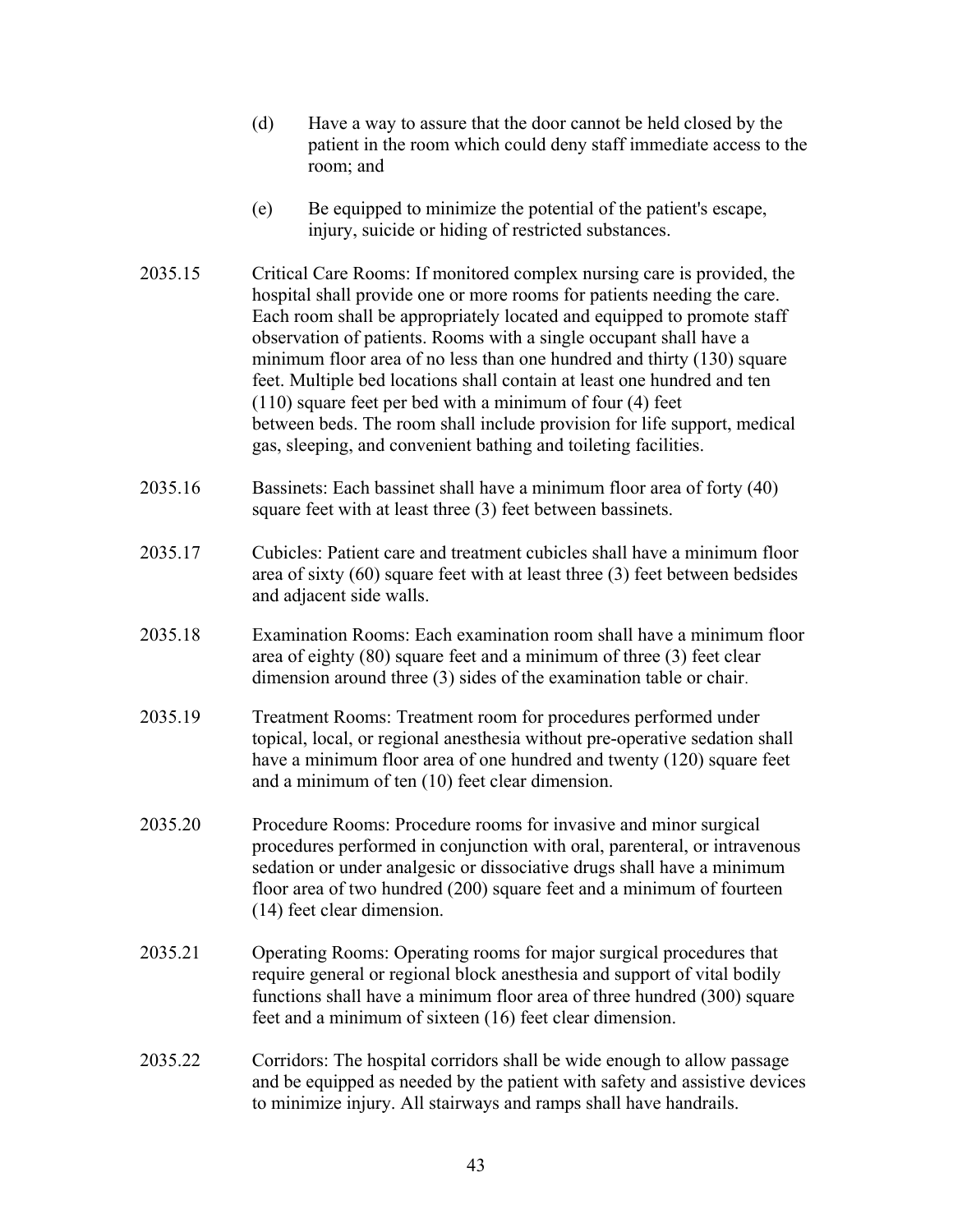- 2035.23 Doors: The hospital doors shall be wide enough to allow passage and be equipped for privacy, safety, and with assistive devices to minimize patient injury.
- 2035.24 All patient room, toilet, and bathing room doors shall provide privacy yet not create seclusion or prohibit staff access for routine or emergency care.
	- (a) In new construction all toilet and bathing rooms used by patients with less than fifty (50) square feet of clear floor area shall not have doors that solely swing inward.
	- (b) Doors may prevent escape and create seclusion where therapeutically required, such as emergency protective custody, detoxification and psychiatric locations.
- 2035.25 Outdoor Areas: Any outdoor area for patient usage provided by the hospital shall be equipped and situated to allow for patient safety and abilities.
- 2035.26 Hand-washing Sinks: The hospital shall provide a hand-washing sink equipped with towels and a soap dispenser in all examination, treatment, isolation and procedure rooms and which shall also be available for every four care and treatment cubicle locations. Two scrub sinks shall be available near the entrance of each operating room.
- 2035.27 Privacy: In multiple bed patient rooms, visual privacy, and window curtains shall be provided for each patient. In new facilities and new construction the curtain layout shall totally surround each care and treatment location which will not restrict access to the entrance to the room, lavatory, toilet, or enclosed storage facilities.
- 2035.28 Finishes: A hospital shall provide the following special room finishes:
	- (a) Washable room finishes should be provided in procedure rooms, existing isolation rooms, sterile processing rooms, workroom, laundry, and food-preparation areas shall have smooth, non adsorptive, surfaces which are not physically affected by routine housekeeping cleaning solutions and methods. Acoustic lay-in ceilings, if used, shall be non-perforated.
	- (b) Scrubbable room finishes provided in operating rooms and new isolation rooms shall have smooth, non-adsorptive, non-perforated surfaces that are not physically affected by harsh germicidal cleaning solutions and methods.

#### **2036 BUILDING SYSTEMS**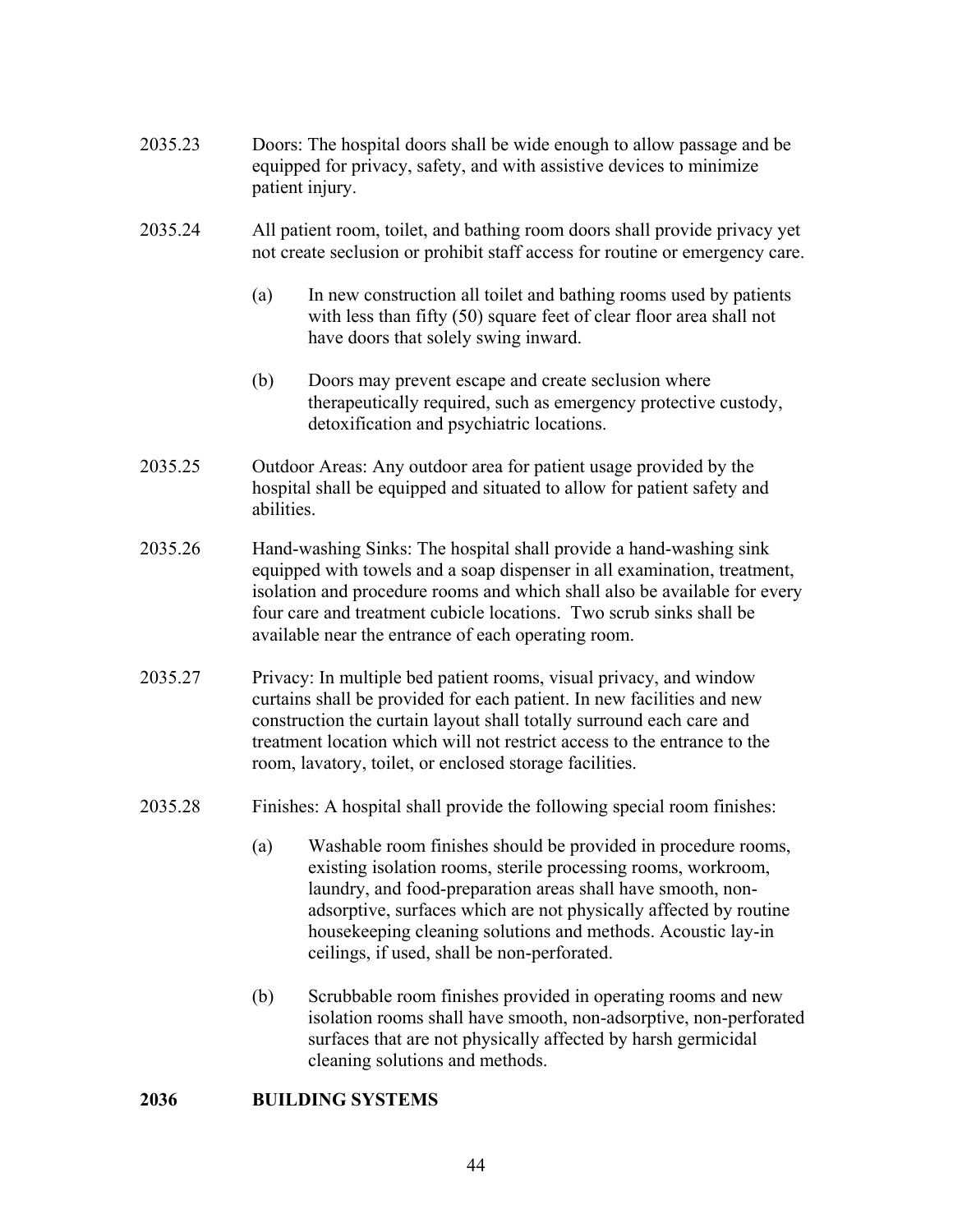| 2036.1  | Hospitals shall have building systems that are designed, installed and<br>operated in such a manner as to provide for the safety, comfort, and well<br>being of the patient.                                                                                                                                      |
|---------|-------------------------------------------------------------------------------------------------------------------------------------------------------------------------------------------------------------------------------------------------------------------------------------------------------------------|
| 2036.2  | Water and Sewer Systems: The hospital shall have and maintain an<br>accessible, adequate, safe and potable supply of water. Where an<br>authorized public water supply of satisfactory quantity, quality, and<br>pressure is available, the hospital shall be connected to it and its supply<br>used exclusively. |
| 2036.3  | The collection, treatment, storage, and distribution potable<br>water system of a hospital shall be constructed, maintained, and<br>operated in accordance with all provisions of the Safe Drinking<br>Water Act, approved December 16, 1974 (88 Stat. 1660; 42<br>U.S.C.S. §§ 300f et seq.).                     |
| 2036.4  | The water distribution system shall be protected with anti-siphon devices,<br>and air-gaps to prevent potable water system and equipment<br>contamination.                                                                                                                                                        |
| 2036.5  | Continuously circulated filtered and treated water systems shall be<br>provided as required for the care and treatment equipment used in the<br>hospital.                                                                                                                                                         |
| 2036.6  | The hospital shall maintain a sanitary and functioning sewage system.                                                                                                                                                                                                                                             |
| 2036.7  | Hot Water System: The hot water system shall have the capacity to<br>provide continuous hot water at temperatures as required by these<br>regulations.                                                                                                                                                            |
| 2036.8  | Heating and Cooling Systems: The hospital shall provide a heating and air<br>conditioning system for the comfort of the patient and capable of<br>maintaining the temperature in patient care and treatment areas as follows:                                                                                     |
| 2036.9  | In existing and new facilities the systems shall be capable of producing a<br>temperature of at least seventy degrees Fahrenheit (70°F) during<br>heating conditions and a temperature that does not exceed eighty-five<br>degrees Fahrenheit (85°F) during cooling conditions.                                   |
| 2036.10 | In new construction the systems shall be capable of producing a<br>temperature of at least seventy-five degrees Fahrenheit (75°F) during<br>heating conditions and a temperature that does not exceed eighty degrees<br>Fahrenheit (80°F) during cooling conditions.                                              |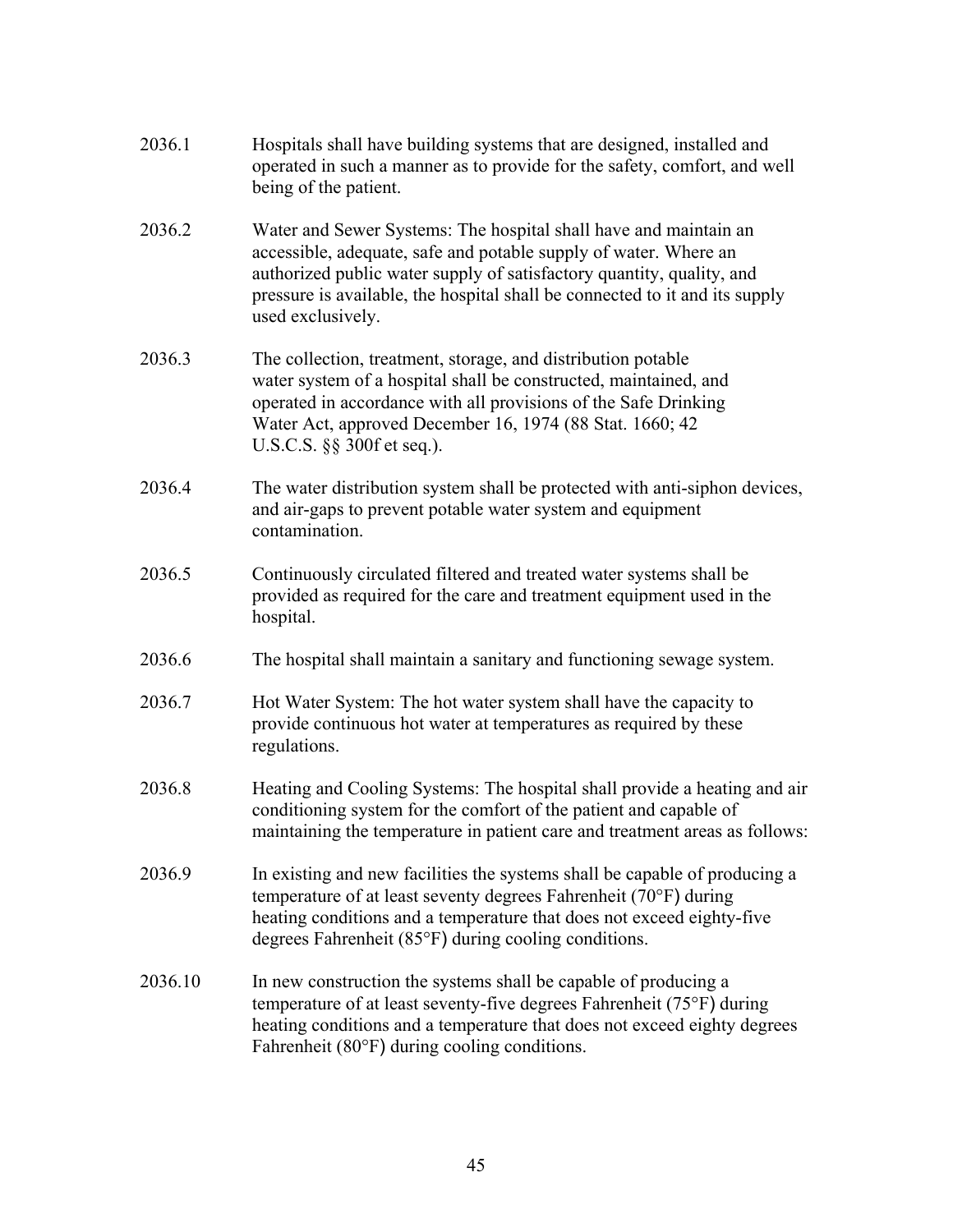- 2036.11 In new construction and new facilities, central air distribution and return systems shall have the following percent dust spot rated filters:
	- (a) General areas: thirty  $(30) + %$ ; and
	- (b) Care, treatment, and treatment processing areas: ninety  $(90) + %$ .
- 2036.12 Surgical areas shall have heating and cooling systems that are capable of producing room temperatures at a range between sixty-eight (68°F) and seventy-three degrees Fahrenheit (73°F) and humidity at a range between thirty (30) and sixty percent (60%) relative humidity.
- 2036.13 Airflow shall move from clean to soiled locations. In new construction, air movement shall be designed to reduce the potential of contamination of clean areas.
- 2036.14 Floors in operating rooms, procedure rooms and other locations subject to wet cleaning methods or body fluids shall not have openings to the heating and cooling system.
- 2036.15 Ventilation System: All hospitals shall provide exhaust and clean air to prevent the concentrations of contaminants which impair health or cause discomfort to patients and employees.
	- (a) Existing facilities shall have adequate ventilation.
	- (b) New construction and new facilities shall provide a mechanical exhaust ventilation system for windowless toilets, baths, laundry rooms, housekeeping rooms, kitchens and similar rooms at ten air changes per hour.
	- (c) New construction shall provide mechanical ventilation system(s) capable of providing air changes per hour (hereafter "ACH") as follows:
		- (A) Care and treatment areas: five (5) ACH;
		- (B) Procedure and airborne isolation areas: fifteen (15) ACH; and
		- (C) Operating rooms: twenty (20) ACH.
	- (d) Hospitals shall provide an emergency backup ventilation system for all patient rooms without operable windows.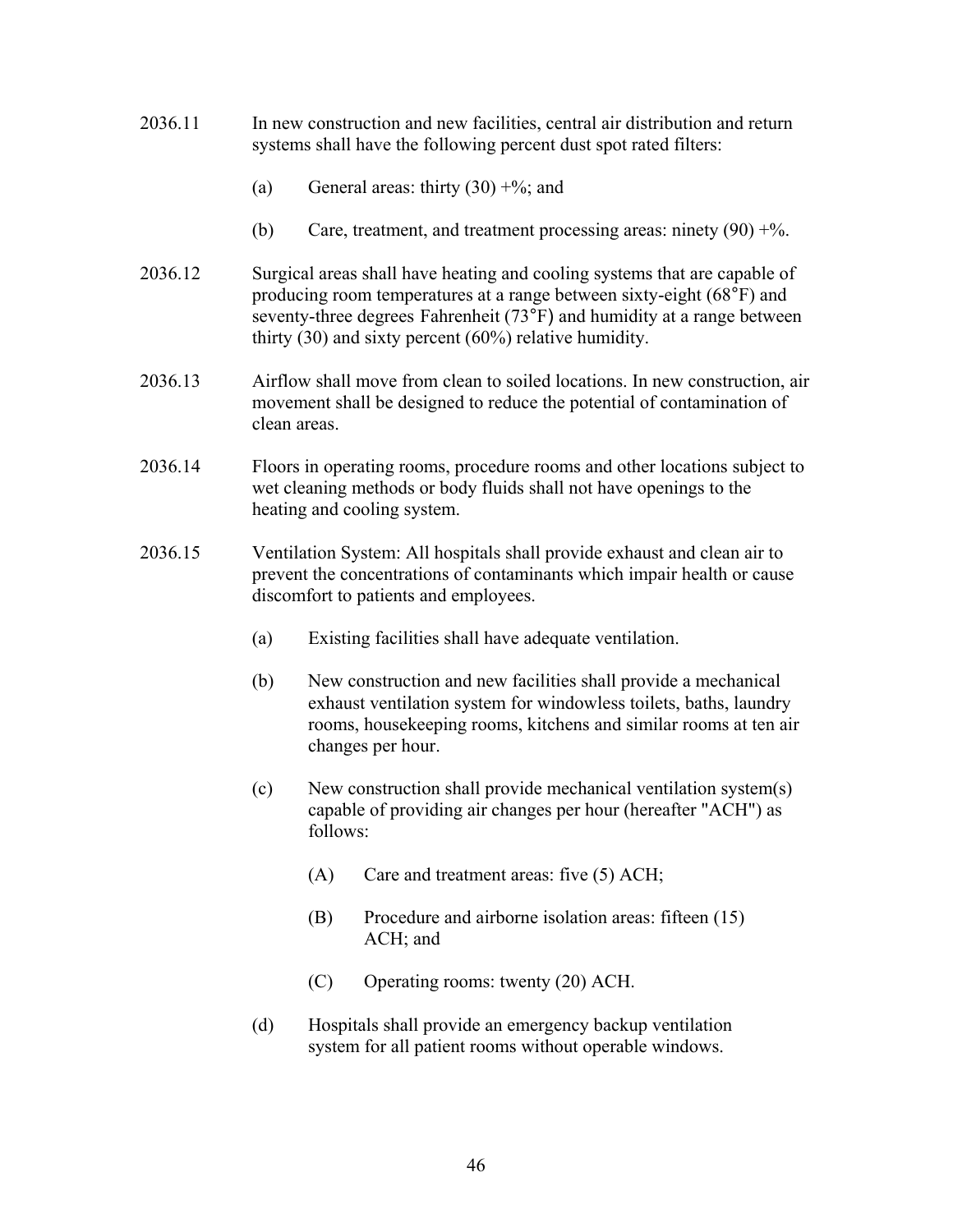- 2036.16 Electrical System: The hospital shall have an electrical system that has sufficient capacity to maintain the care and treatment services that are provided and that properly grounds care and treatment areas.
	- (a) New construction and new facilities shall have ground fault circuit interrupters protected outlets in wet areas and within six (6) feet of sinks.
	- (b) All facilities shall provide the minimum average illumination levels as follows:
		- (1) General purpose areas: five (5) foot candles;
		- (2) General corridors: ten (10) foot candles;
		- (3) Personal care and dining areas: twenty (20) foot candles;
		- (4) Reading and activity areas: thirty (30) foot candles;
		- (5) Food preparation areas: forty (40) foot candles;
		- (6) Hazardous work surfaces: fifty (50) foot candles;
		- (7) Care and treatment locations: seventy (70) foot candles;
		- (8) Examination task lighting: one hundred (100) foot candles;
		- (9) Procedure task lighting: two hundred (200) foot candles;
		- (10) Surgery task lighting: one thousand (1000) foot candles; and
		- (11) Reduced night lighting in patient rooms and corridors.
- 2036.17 Essential Power System: Facilities shall have an emergency power generator for all care and treatment locations which involve general anesthetics or electrical life support equipment, and in emergency procedure and treatment rooms.
	- (a) Existing and new facilities shall maintain emergency power for essential care and treatment equipment and lighting, medical gas systems, and nurse call systems.
	- (b) New construction shall maintain emergency power for essential care and treatment equipment and lighting, medical gas systems, ventilation and heating systems, and nurse call systems.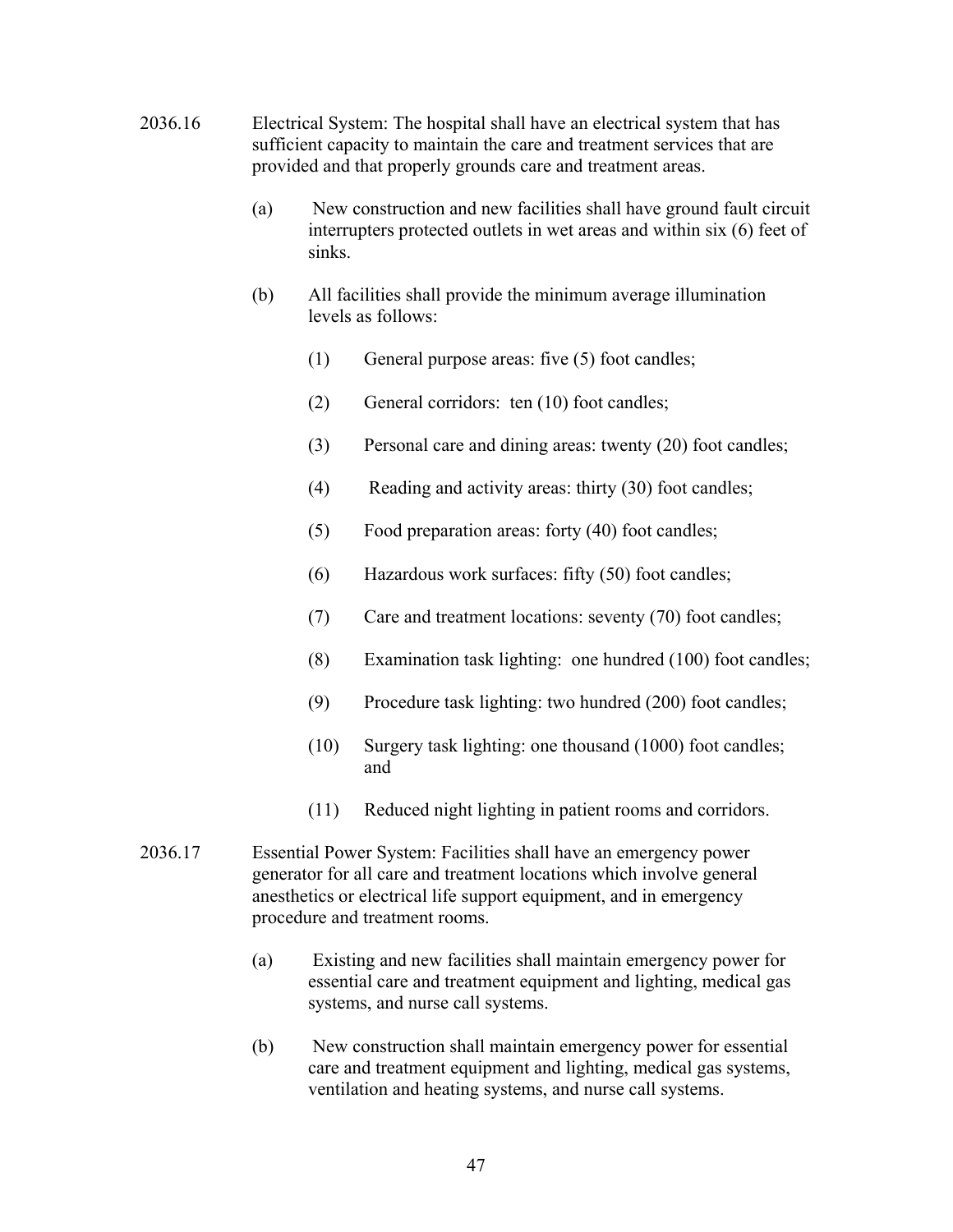- (c) Facilities with electrical life support equipment shall maintain essential power systems with an on-site fuel source. The minimum fuel source capacity shall allow for non-interrupted system operation.
- 2036.18 Call Systems: Call systems shall be operable from patient beds (except at psychiatric or mental hospital beds), procedure and operating rooms, and recovery bed and toilet locations. The system shall transmit a receivable (visual, audible, tactile, or other) signal to on-duty staff which readily notifies and directs the staff to the location where the call was activated. In addition:
	- (a) In new construction the call system shall have a dedicated emergency call device which allows activation by a patient from treatment rooms and cubicles, and toilet and bathing fixtures.
	- (b) In locations where patients are unable to activate the call, a dedicated staff assist or code call device shall promptly summon other staff for assistance.
- 2036.19 Medical Gas System: The hospital shall safely provide medical gas and vacuum by means of portable equipment or building systems as required by patient receiving care and treatment. In addition:
	- (a) The installation, testing, and certification of nonflammable medical gas, clinical vacuum, and air systems shall comply with the requirements of the *Life Safety Code* (*National Fire Protection Association 101*)*.*
	- (b) The hospital shall identify portable and system components, and periodically test and approve all medical gas piping, alarms, valves, and equipment for patient care and treatment. The hospital shall document such approvals for review and reference.

#### **2037 HOUSEKEEPING AND MAINTENANCE**

- 2037.1 Each hospital shall provide a safe, clean and comfortable environment for patients.
- 2037.2 Housekeeping and Maintenance: The hospital shall provide the necessary housekeeping and maintenance to protect the health and safety of patients. In addition:
	- (a) The hospital's buildings and grounds shall be kept clean, safe and in good repair.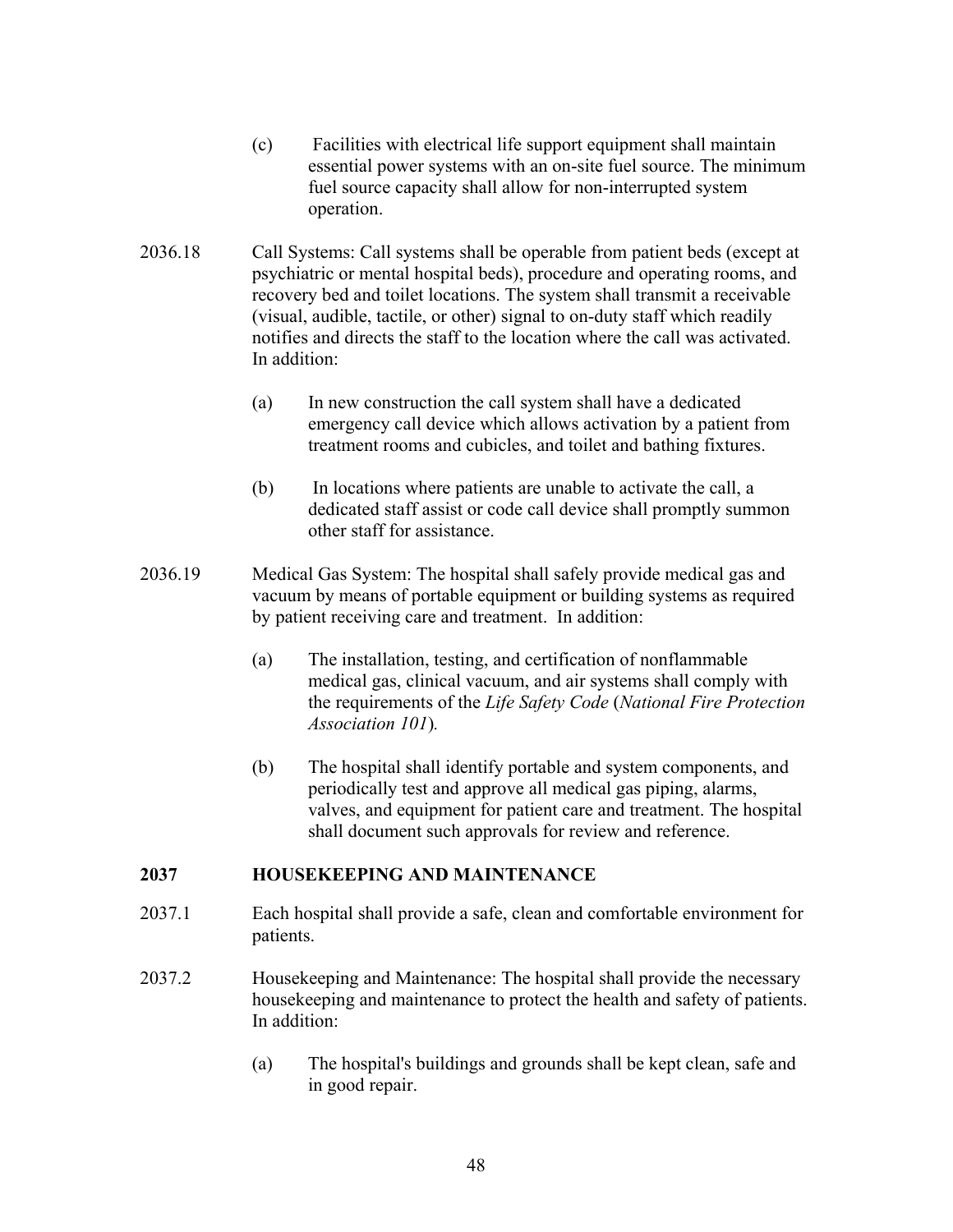- (b) All garbage and rubbish shall be disposed of in such a manner as to prevent the attraction of rodents, flies and all other insects and vermin. Garbage shall be disposed of in such a manner as to minimize the transmission of infectious diseases and minimize odor.
- (c) The hospital shall provide and maintain adequate lighting, environmental temperatures and sound levels in all areas that are conducive to the care and treatment provided.
- (d) The hospital shall maintain and equip the premises to prevent the entrance, harborage or breeding of rodents, flies and all other insects and vermin.
- 2037.3 Equipment, Fixtures and Furnishings: The hospital shall provide and maintain all equipment, fixtures and furnishings clean, safe and in good repair. In addition:
	- (a) Common areas and patient areas shall be furnished with beds, chairs, sofas, tables and storage that is comfortable and reflective of patient needs.
	- (b) The hospital shall provide equipment adequate to meet the care and treatment needs of patients.
	- (c) The hospital shall establish and implement a process designed for routine and preventative maintenance of equipment and furnishings to ensure that the equipment and furnishings are safe and function to meet the intended use.
- 2037.4 Linens: The hospital shall provide each patient with an adequate supply of clean bed, bath and other linens necessary for care and treatment. Linens shall be in good repair. In addition:
	- (a) The hospital shall establish and implement procedures for the storage and handling of soiled and clean linens.
	- (b) When the hospital provides laundry services, water temperatures to laundry equipment shall exceed one hundred and sixty degrees Fahrenheit (160°F) or the laundry may be appropriately sanitized or disinfected by another acceptable method in accordance with manufacturer's instructions.
- 2037.5 The hospital shall develop and implement policies and procedures to ensure that any facility-owned pet does not negatively affect patients. The policies and procedures shall include: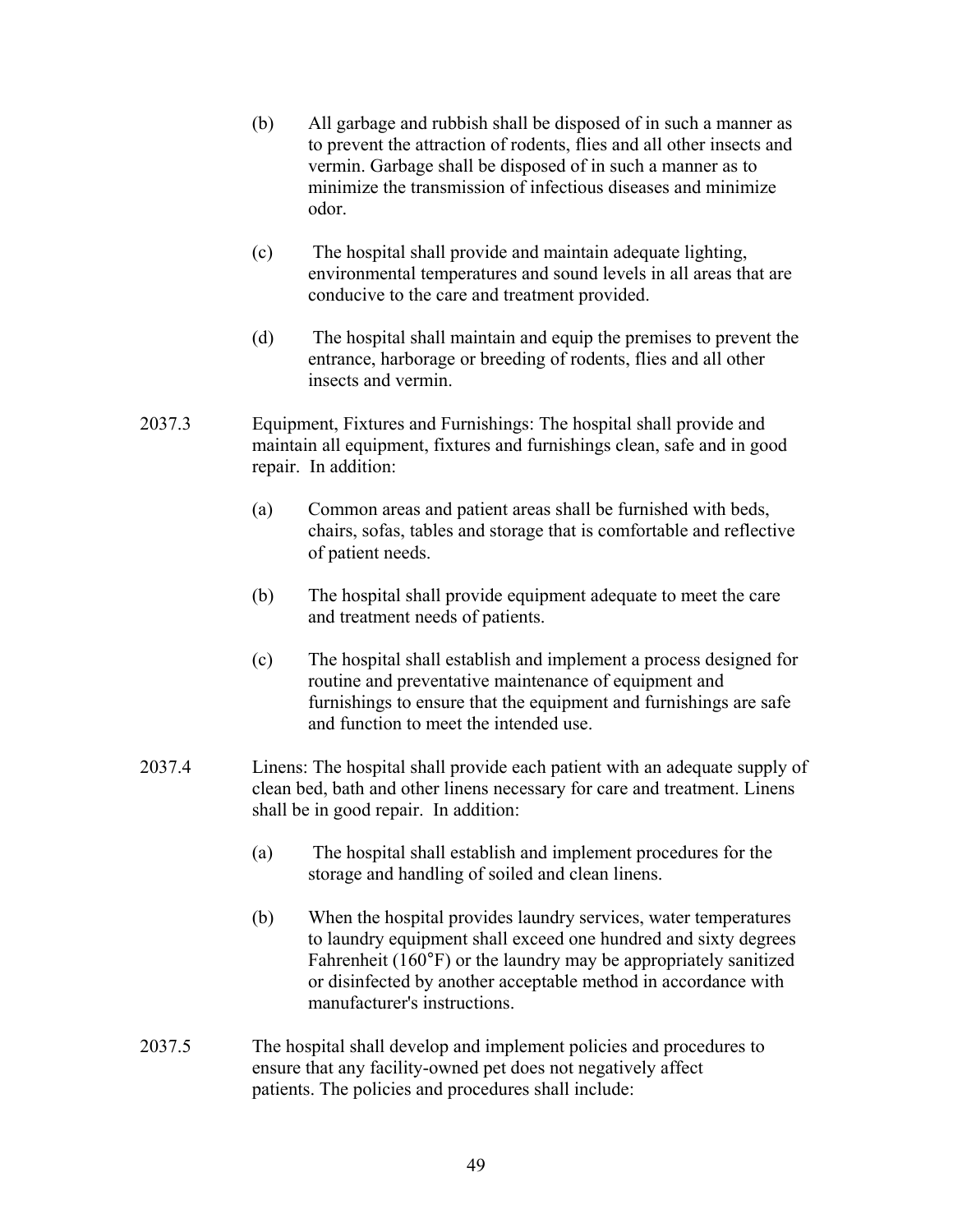- (a) An annual examination by a licensed veterinarian;
- (b) Vaccinations as recommended by the licensed veterinarian that include, at a minimum, current vaccination for rabies for dogs, cats and ferrets;
- (c) Provision of pet care necessary to prevent the acquisition and spread of fleas, ticks and other parasites; and
- (d) Responsibility for care and supervision of the pet by facility staff.
- 2037.6 Environmental Safety: The hospital shall be responsible for maintaining the environment in a manner that minimizes accidents. In addition:
	- (a) The hospital shall maintain the environment to protect the health and safety of patients by keeping surfaces smooth and free of sharp edges, mold or dirt; keeping floors free of objects and slippery or uneven surfaces and keeping the environment free of other which may pose a potential risk.
	- (b) The hospital shall maintain all doors, stairways, passageways, aisles, or other means of exit in a manner that provides safe and adequate access for care and treatment.
	- (c) The hospital shall provide water for bathing and hand-washing at safe and comfortable temperatures to protect patients from potential for burns or scalds.
- 2037.7 The hospital shall establish and implement policies and procedures to monitor and maintain water temperatures that accommodate patient preferences, but not to exceed the following temperatures:
	- (a) Water temperature at patient hand-washing fixtures shall not exceed one hundred and twenty degrees Fahrenheit (120°F).
	- (b) Water temperatures at patient bathing and therapy fixtures shall not exceed one hundred and ten degrees Fahrenheit (110°F).
- 2037.8The hospital shall establish and implement policies and procedures to ensure hazardous/poisonous materials are properly handled and stored to prevent accidental ingestion, inhalation, or consumption of the hazardous/poisonous materials by patients.
- 2037.9 The hospital shall restrict access to mechanical equipment which may pose a danger to patients.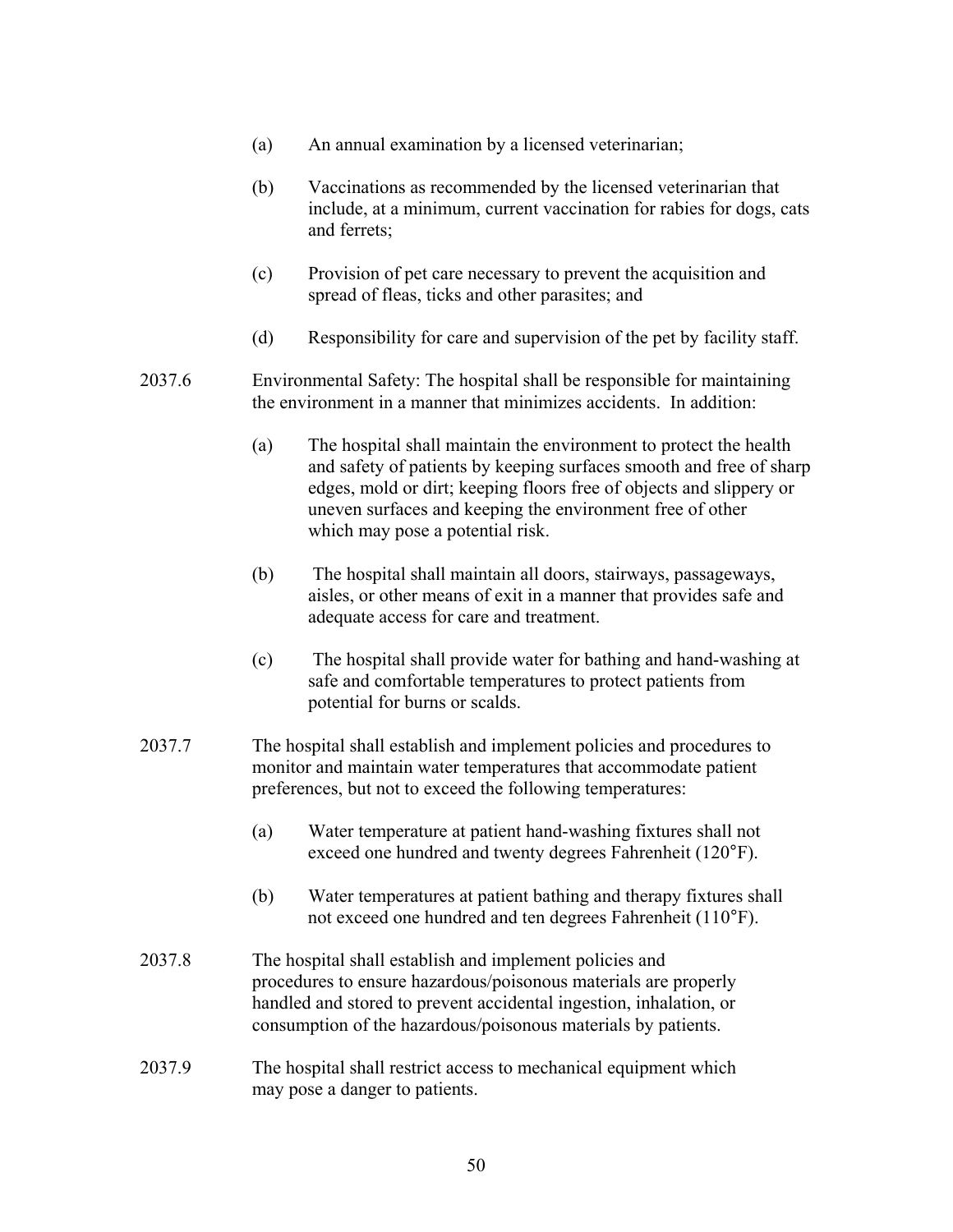- 2037.10 Disaster Preparedness and Management: The hospital shall establish and implement procedures to ensure that patient care and treatment, safety and well-being are maintained during and following instances of natural disasters, disease outbreaks, or other similar situations, including:
	- (a) The hospital shall establish plans to move patients to points of safety or provide other means of protection in case of fire, tornado, or other natural disasters or the threat of ingestion, absorption, or inhalation of hazardous materials;
	- (b) The hospital shall ensure that food, water, medicine, and medical supplies, and other necessary items for care and treatment are available and obtainable from alternate sources;
	- (c) The hospital shall ensure that plans are in place to move and house patients in points of safety when the building or a portion of the building is damaged to the point it is uninhabitable. The damage may be due to fire, tornadoes or other disasters; and
	- (d) The hospital shall ensure that plans are in place to provide for the comfort, safety and well-being of patients in the event of electrical or gas outage, heating, cooling or sewage systems failure, or loss or contamination of water supply.

# **2099 DEFINITIONS**

2099.1 When used in this chapter, the following terms and phrases shall have the meanings ascribed:

**Abuse -** any knowing, reckless, or intentional act or omission by a provider that causes or is likely to cause or contribute to, or which caused or is likely to have caused or contributed to, injury, death, or financial exploitation of a patient.

**Act** - the Health -Care and Community Residence Facility, Hospice and Home Care Licensure Act of 1983, D.C. Law 5-48 (D.C. Official Code § 44-501 *et seq*.).

**Administrator** - the person who is responsible for day-to-day operation of the facility to include the Medical Director.

**Anesthesiologist** - a licensed physician who is certified by the American Board of Anesthesiology or who has training and experience in the field of anesthesiology, substantially equivalent to that required for certification.

**Communicable disease** - Communicable disease - any disease denominated a communicable disease, including without limitation any illness due to an infectious agent or its toxic product, which is transmitted directly or indirectly to a well person from an infected person, animal, or ectoparasite; or any illness due to an infectious agent or its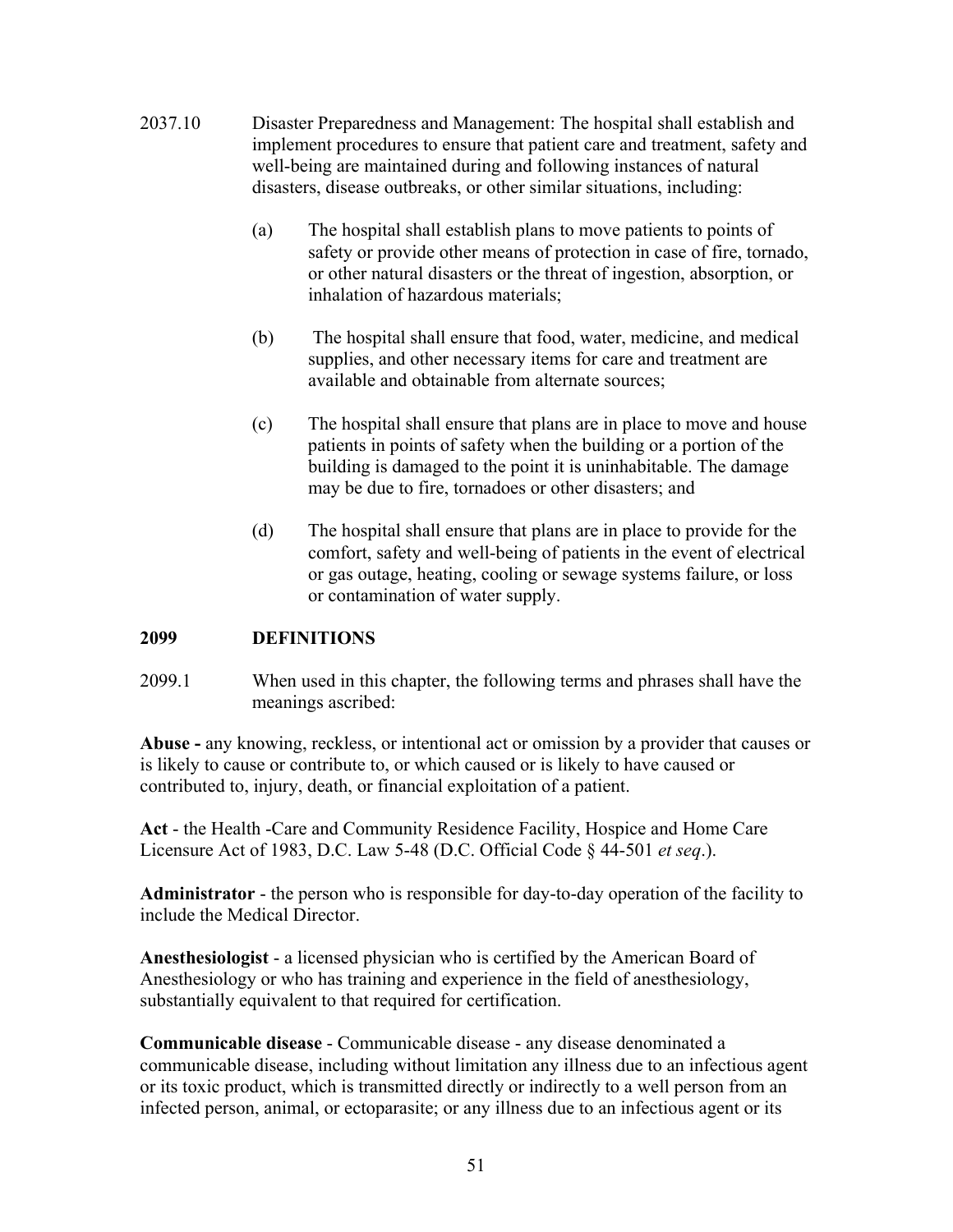toxic product which is transmitted through the agency of an intermediate host, vector, or by exposure within the immediate environment. Communicable disease also shall mean any disease occurring as an outbreak of illness or toxic conditions, regardless of etiology in an institution or other identifiable group of people.

**Conversion** - the act of limiting a license to either a restricted or provisional status.

**District or D.C -** the District of Columbia.

**Dentist** - any licensed person who is authorized to practice dentistry in accordance with the District of Columbia Health Occupations Revision Act of 1985, D.C. Law 6-99.

**Department** - the District of Columbia Department of Health.

**Director** - the Director of the Department of Health.

**Emergency room** - any area in the hospital set up for the reception and treatment of persons in need of emergency medical care.

**Hospital** - a facility that provides twenty-four 24-hour inpatient care, including diagnostic, therapeutic, elective surgery, and other health-related services, for a variety of physical or mental conditions, and may in addition provide outpatient services, particularly emergency care.

**Hospital, general** - a hospital that has the facilities and provides the services that are necessary for the general medical and surgical care of patients, including the provision of emergency care by an Emergency Department.

**Hospital, private** - a hospital not operated by an agency of the United States of the District of Columbia.

**Hospital, special** - a hospital that:

- (a) Defines a program of specialized services, such as obstetrics, mental health, orthopedy, long term acute care, rehabilitative services or pediatric services;
- (b) Admits only patients with medical or surgical needs within the defined program; and
- (c) Has the facilities for and provides those specialized services.

**Idle space** - Hospital area that is not used for patient services or any activity related to patient services and is either (1) inactive, (2) under renovation or (3) inactive in anticipation of renovation..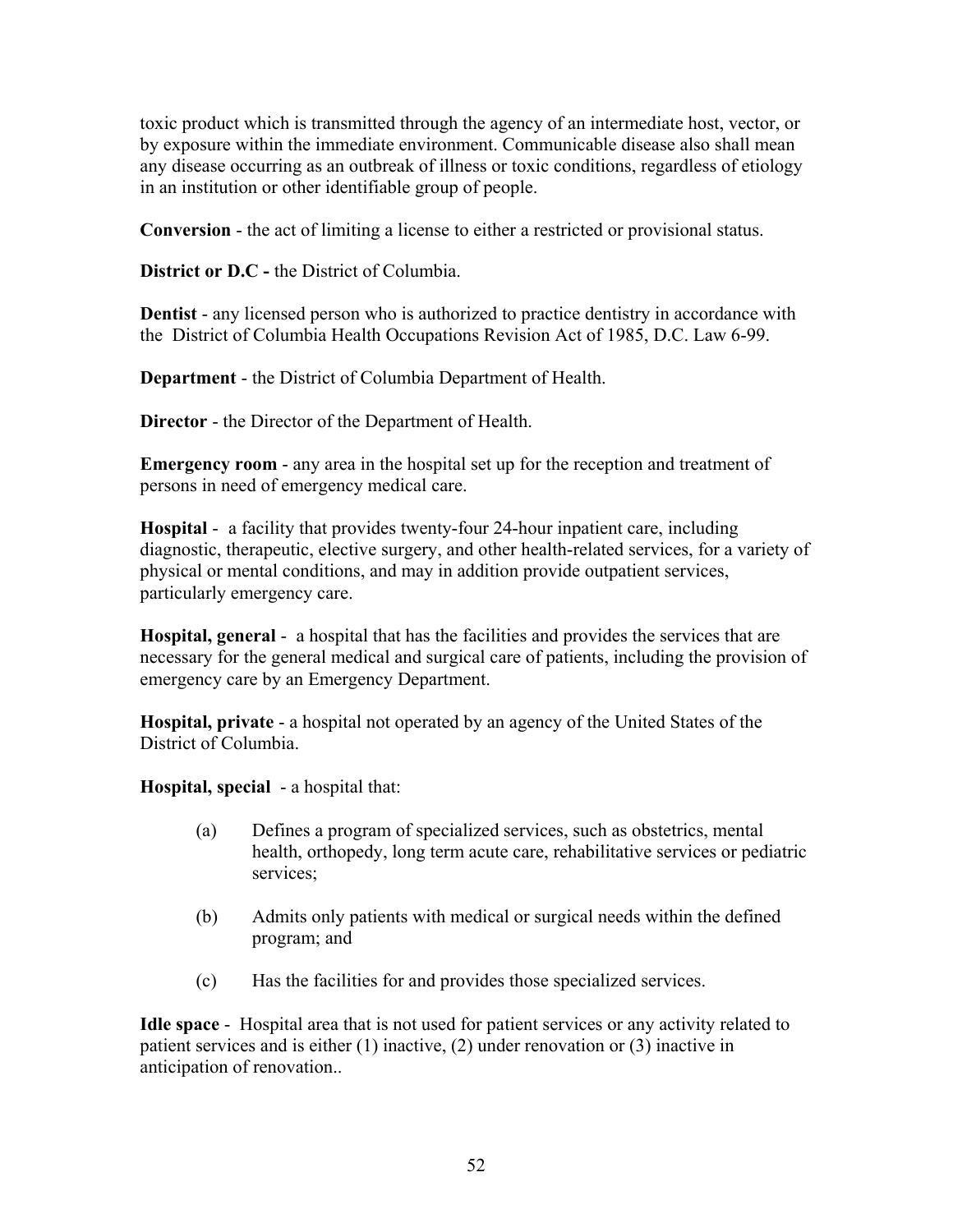**Infant** - a young person between the ages of thirty (30) days and one (1) year.

**Infectious disease** - a disease caused by an communicable agent.

**Internist** - a licensed physician who is certified by the American Board of Internal Medicine or who has training and experience in internal medicine substantially equivalent to that required for that certification.

Joint Commission - an independent, not-for-profit organization that evaluates and accredits health-care facilities in the United States.

**Laboratory** - any area in the hospital set up for chemical, bacteriological, and histopathological examinations.

**Medical record** - a hospital record of a patient that provides identifying information about the patient and information about his or her medical condition, progress, and treatment.

**Near miss** - any process variation that did not affect an outcome but for which a recurrence carries a significant chance of a serious adverse outcome

**Newborn** - any newly delivered infant who is up to twenty-nine days old..

**Nurse** - a person who is licensed and currently registered to practice nursing in accordance with the District of Columbia Health Occupations Revision Act of 1985, D.C. Law 6-99.

**Nurse, private duty** - a licensed professional or practical nurse who is engaged directly by the patient or his or her representative for the purpose of rendering nursing care to that patient.

**Nursery** - a room in a newborn patient care unit used as a patient room for newborn infants.

**Obstetrician** - a licensed physician who is certified in obstetrics by the American Board of Obstetrics and Gynecology, or who has training and experience in obstetrics substantially equivalent to that required for that certification.

**Oral surgeon** - a dentist who is a diplomat of the American Board of Oral Surgery, or a member of the American Society of Oral Surgery, or who has training and experience substantially equivalent to that required to be a diplomat or member.

**Patient** - a person who has been admitted to a hospital for the diagnosis, treatment, or care of physical or mental conditions.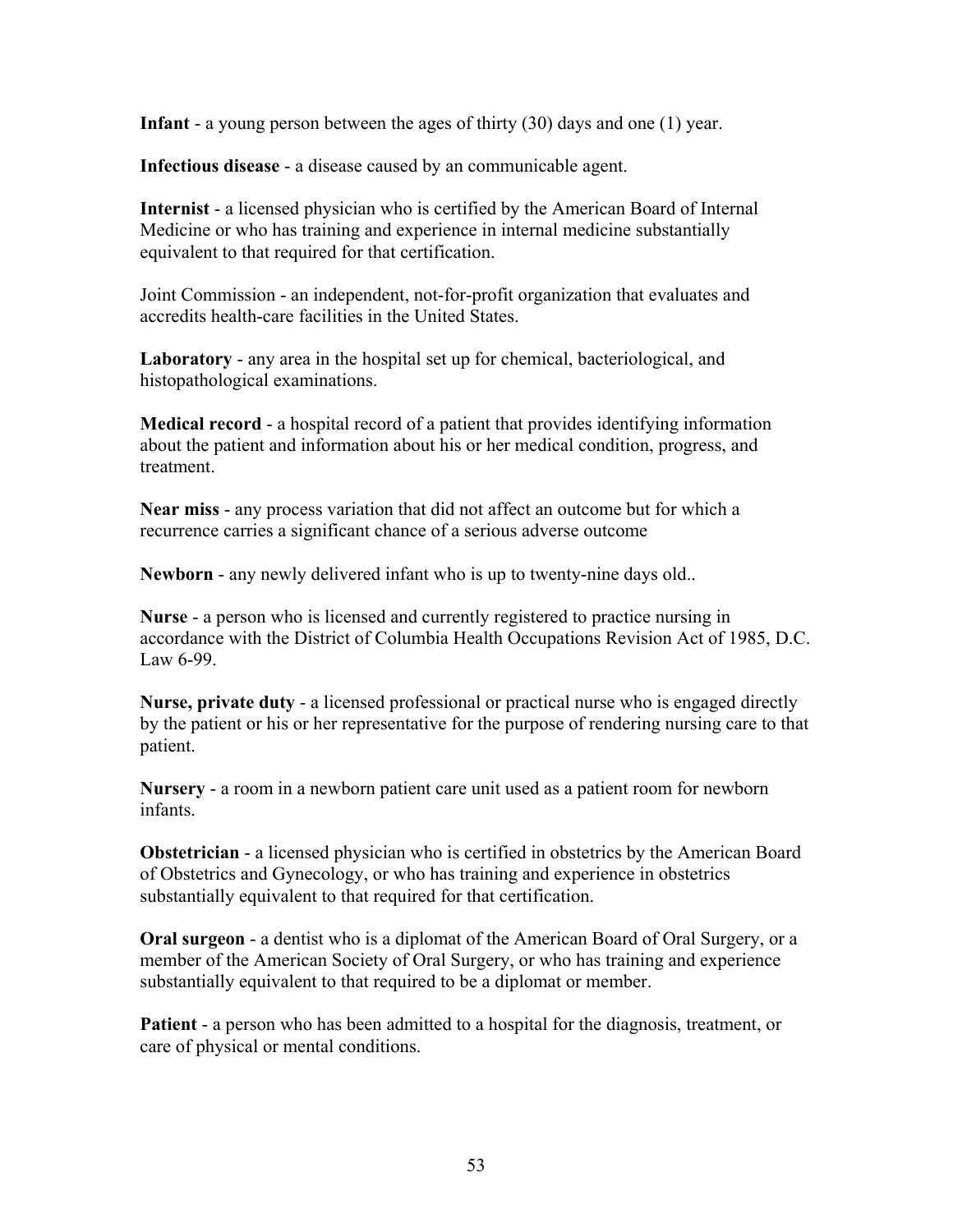**Patient room** - a room set aside for the accommodation, care, and treatment of a patient or patients.

**Pediatrician** - a licensed physician who is certified by the American Board of Pediatrics, or who has training and experience in pediatrics substantially equivalent to that required for that certification.

**Person** - any individual, firm, partnership, corporation, company, or association; and including any administrators, guardians, trustees, directors, and agents.

Public Hospital - a hospital owned and operated by the government.

**Physician** - a person currently licensed pursuant to the Health Occupations Revision Act of 1985, effective March 25, 1986, D.C. Law 6-99, D.C. Official Code Section 3-1201.01 et seq., to practice medicine and surgery, or a person licensed in another jurisdiction whose application for a license or registration is pending in the District.

**Provisional License**- a license issued to a facility which is not in substantial compliance with all applicable laws and regulations, but which is taking ameliorative action in accordance with a mutually agreed upon timetable to achieve compliance.

**Psychiatrist** - a licensed physician who is certified in psychiatry by the American Board of Neurology and Psychiatry, or who has substantial training and experience in psychiatry equivalent to that required for that certification.

**Qualified Health Professional** - a person licensed pursuant to the Health Occupations Revision Act of 1985, effective March 25, 1986, D.C. Law 6-99, D.C. Official Code Section 3-1201.01 et seq., to practice a health occupation in the District, and who is authorized under the terms of that Act to perform the activity referred to in the particular regulation.

**Regular license**- a license which is issued for one year to a facility which is in compliance with all applicable laws and regulations.

**Restricted license**- a license which permits operation of a facility but prohibits the facility from accepting new residents and patients or from delivering services that it would otherwise be authorized to deliver, or both.

**Sentinel event** - an unexpected occurrence involving death or serious physical or psychological injury, or the risk thereof.

**Substantial Compliance**- meeting the majority of rules without jeopardizing health and safety.